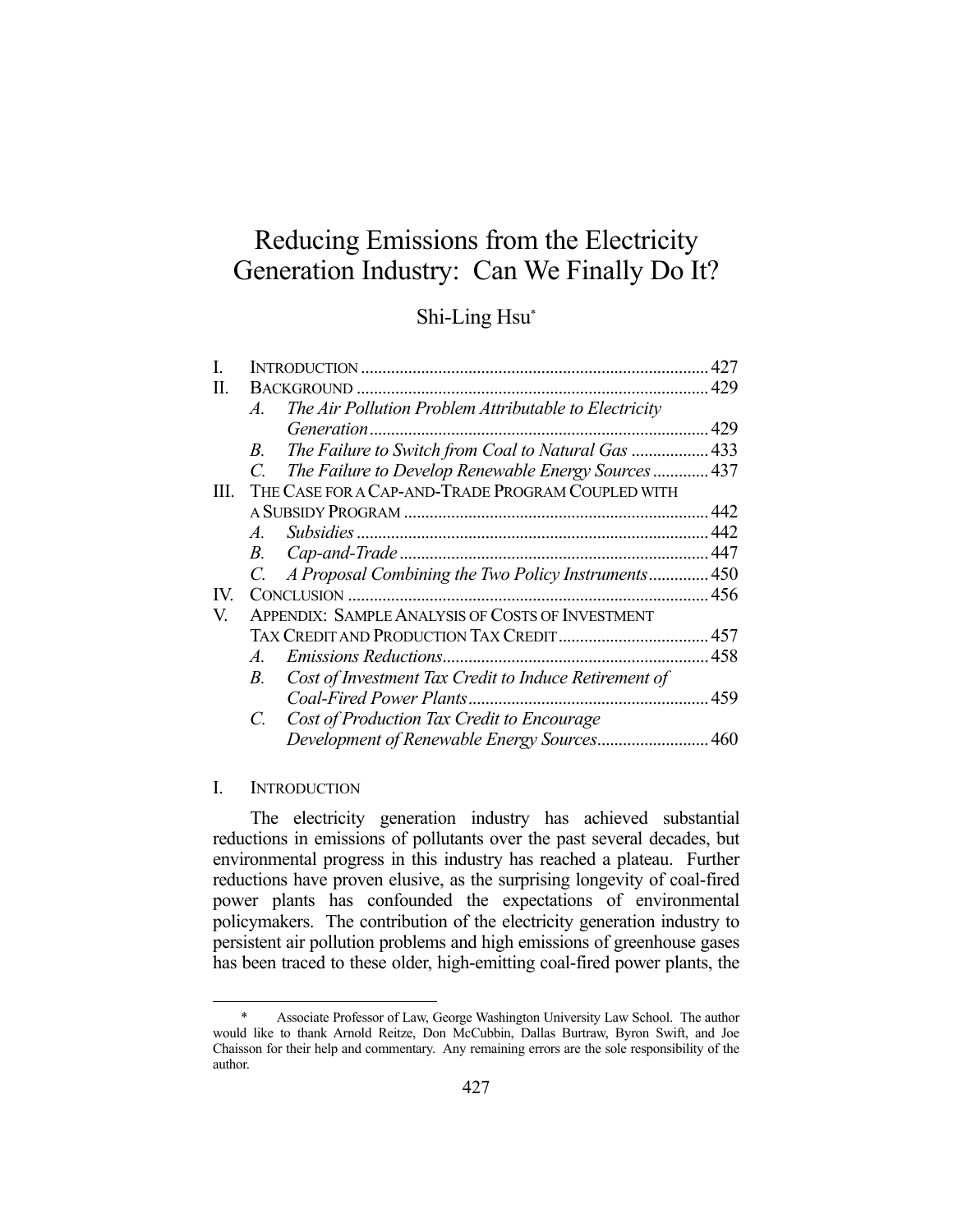dinosaurs of this industry. Cleaner burning natural gas fired power plants appear to be the heir apparent to the immediate energy supply future. But while natural gas-fired plants have taken root, they have done so in  $disappointingly few numbers.<sup>1</sup>$  Meanwhile, investment in energy conservation and in renewable energy technologies, which hold the key to the long-term energy supply future, has sagged, as the low oil and gas prices of the 1980s and 1990s have pushed these still-developing industries into the recesses of the energy industry.<sup>2</sup> U.S. firms have shrunk from being leaders in renewable energy to net importers of superior foreign technologies. Precious time is being lost as persistent air pollution problems and increasingly grim predictions on global warming call for immediate policy action.<sup>3</sup> Additional emissions reductions may be even more difficult to achieve in a deregulated U.S. energy environment. A market-driven energy environment will probably lower energy costs in the long run,<sup>4</sup> but will probably offer little or no incentives for electricity generation firms to reduce or eliminate emissions. In particular, market conditions may push the renewable energy industries to the brink of extinction.<sup>5</sup> It is becoming increasingly

 <sup>1.</sup> James McVeigh et al., *Winner, Loser or Innocent Victim: Has Renewable Energy Performed As Expected?*, 2 RENEWABLE ENERGY POL'Y PROJECT, RESEARCH REPORT NO. 7 (Mar. 1999), *available at* http://www.repp.org.

 <sup>2.</sup> Oil and natural gas prices have increased quite dramatically in the past year, but will have to remain high for a sustained period in order to spur a comeback by renewable energy technologies. *Statement of Mark J. Mazur, Acting Administrator, Energy Information Administration, U.S. Department of Energy, Before the Committee on Energy and Natural Resources*, U.S. Senate, at 2, Fig. 1 (Dec. 12, 2000) [hereinafter *Mazur Testimony*], *at* http:// www.eia.doe.gov/pub/oil\_gas/natural\_gas/presentations/2000/testimony\_on\_natural\_gas\_demand/ 1211sen-test.pdf.

 <sup>3.</sup> The Intergovernmental Panel on Climate Change, a United Nations sponsored group of over 400 scientists from over 100 countries, has recently issued a series of drafts of their most recent assessment of the likelihood and impacts of global climate change, due for final publication in 2001. The drafts indicate that earlier estimates of the likelihood and impacts of climate change were too conservative. In addition to assigning higher levels of statistical confidence to larger changes in global mean temperatures, the Panel has also concluded that changes in temperature are linked to human activities such as the combustion of fossil fuels. *Draft Third Assessment Report from IPCC Working Group Obtained Oct. 30, 2000*, 31 ENV'T REP. 2340, 2341 (2000) [hereinafter *Draft Third Assessment*].

In a year of unprecedented natural gas prices, low energy prices seem remote. However, while natural gas prices are higher than they have historically been, they are expected to fall substantially, and keep electricity prices down at more reasonable levels. Spot market prices have historically been below \$4/mmBtu. *Mazur Testimony*, *supra* note 2, at 1. In September 2000, prices rose above \$5/mmBtu, and reached a high of \$8.86/mmBtu in December. *Id.* California has been particularly hard-hit, experiencing spot prices higher than four times the national average. *Id.* This is not a trend that is expected to continue, however, as prices will hover slightly above \$4/mmBtu. *Id.*

 <sup>5.</sup> Karen Palmer, *Electricity Restructuring: Shortcut or Detour on the Road to Achieving Greenhouse Gas Reductions?* 7 (July 1999) (citing reasons why market conditions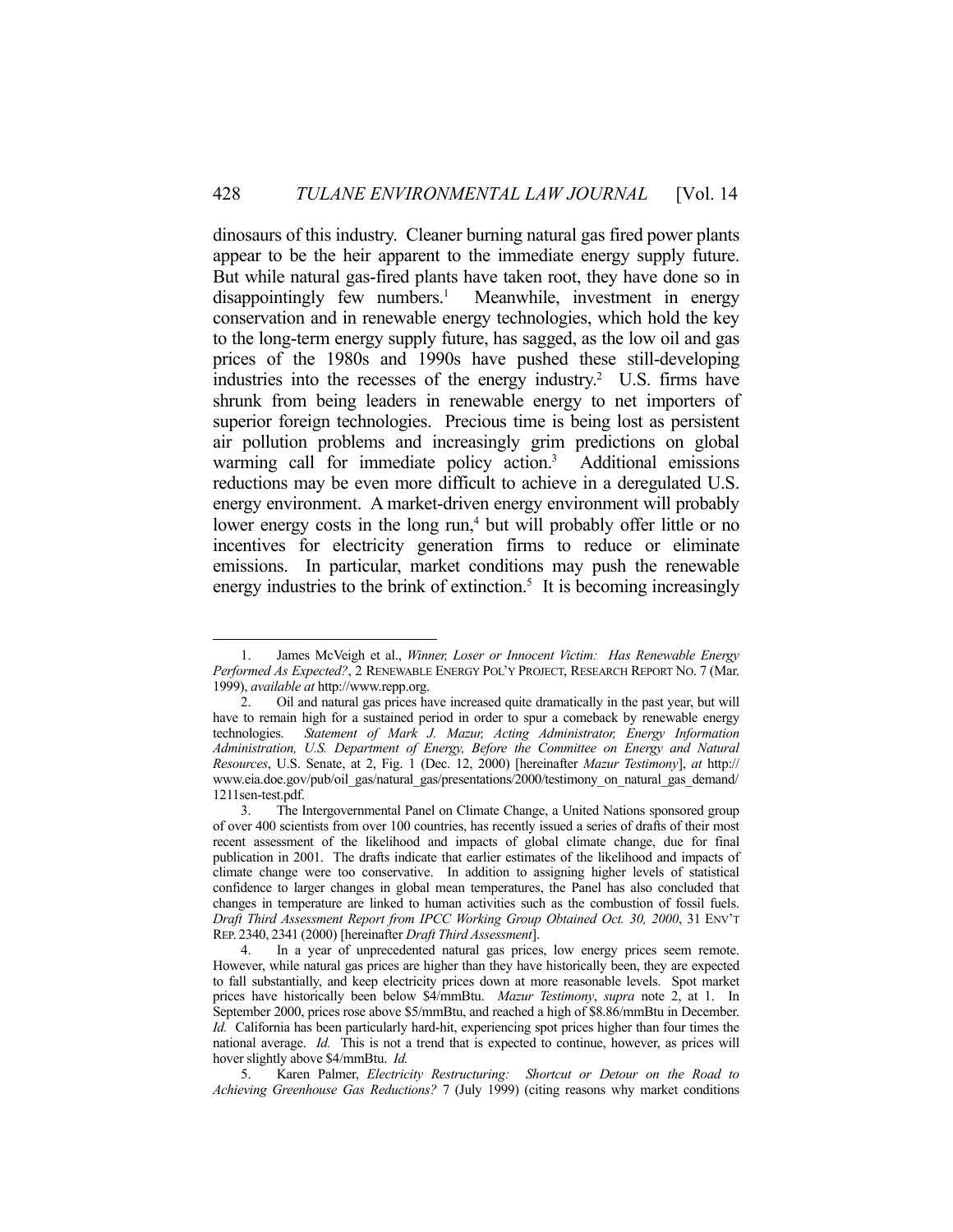clear that current policies are insufficient to accomplish further emissions reductions.

 Achieving further emissions reductions from this sector is simple: retire coal-fired power plants and stimulate investment in a renewable energy technologies. This Article proposes the implementation of an emissions cap and allowance trading program coupled with a subsidy program to accomplish this as expeditiously as possible in a deregulated electricity generation industry. As previous experience has shown, an emissions cap and allowance trading program, or "cap-and-trade" program, provides a continuing incentive for emissions reductions, stimulates innovation in emissions reduction strategies, and lowers compliance costs.<sup>6</sup> However, acceptance of emissions cap-and-trade programs have proven elusive, even after a reasonably successful national debut with sulfur dioxide  $(SO<sub>2</sub>)$  allowance trading under the Acid Rain Program of the 1990 Clean Air Act Amendments.<sup>7</sup> Despite the widespread belief that SO2 allowance trading resulted in much lower compliance costs, opposition from the electric generation industry has quashed efforts to introduce cap-and-trade programs for emittants other than SO2. After investing in compliance strategies for the Acid Rain Program, electricity generation firms have balked at the prospect of changing compliance strategies again to fit a new regulatory scheme. As a sugar pill for the electricity generation industry, this Article proposes a subsidy program to induce the retirement of high-emitting coal-fired power plants and to stimulate the development of renewable energy technologies. Both cap-and-trade programs and subsidies are infeasible as stand-alone options for encouraging the cleaner production of energy. Together, however, these two policy instruments may remedy the critical flaws in the individual programs and achieve much needed reductions in emissions of pollutants and greenhouse gases, by finally beginning an overdue conversion of our stock of coal-fired power plants to loweremitting facilities.

#### II. BACKGROUND

#### *A. The Air Pollution Problem Attributable to Electricity Generation*

 Retiring coal-fired power plants in the United States is essential to reducing emissions of pollutants and greenhouse gases from the

7. *Id.* at 19.

may affect acceptance of natural gas plants), *at* http://www.rff.org/issue\_briefs/PDF\_files/ ccbrf18.pdf.

 <sup>6.</sup> *See generally* Byron Swift, *The Acid Rain Test*, 14 ENVTL. F. 17 (May/June 1997) (discussing the effects of emissions cap and allowance trading systems) [hereinafter Swift I].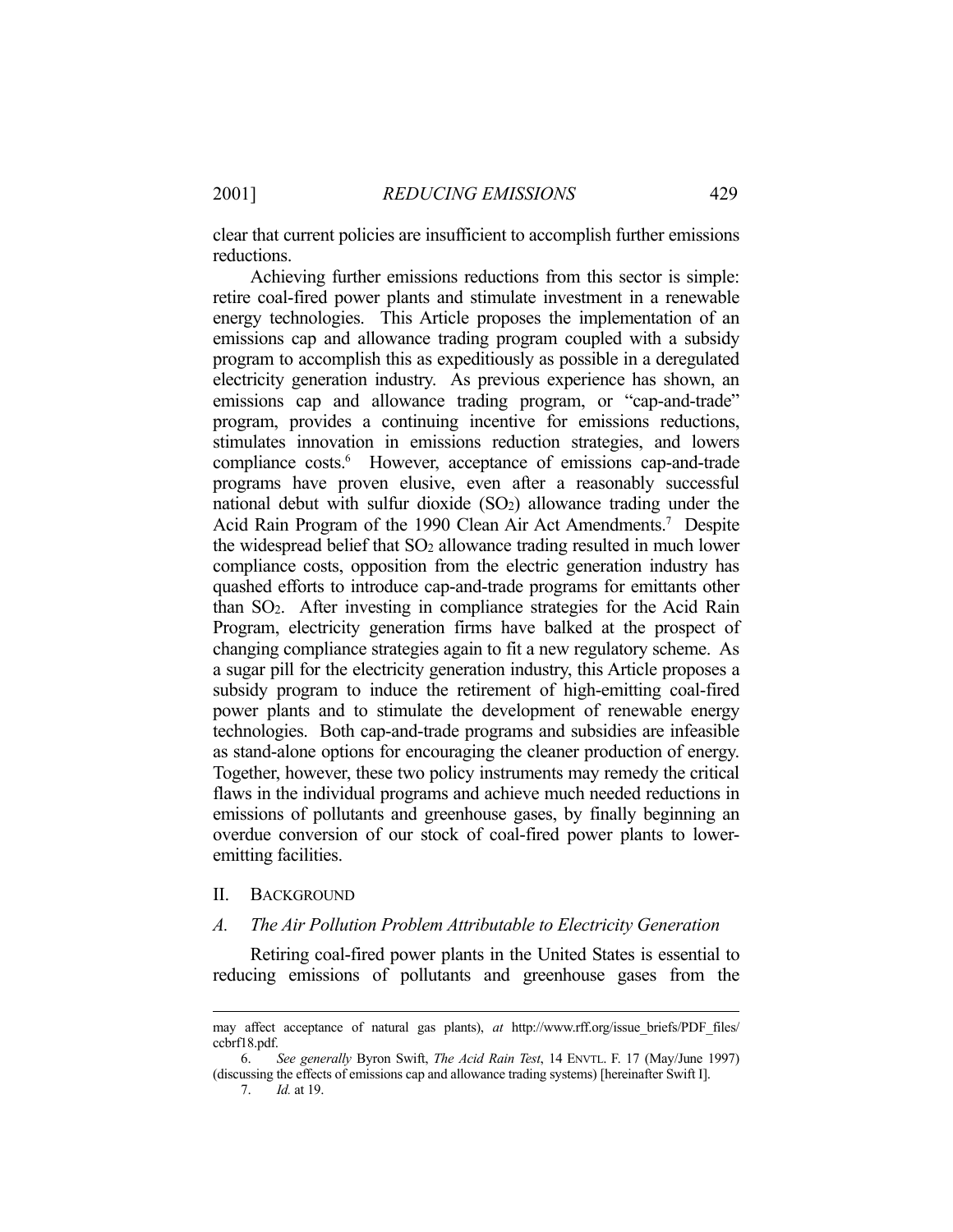electricity generation industry. In 1999, coal-fired power plants in the United States emitted 11.3 million tons of SO2, 6.5 million tons of nitrogen oxides  $(NO_x)$ , 1.9 billion tons of carbon dioxide  $(CO_2)$ , and 43 tons of mercury.<sup>8</sup> This accounted for approximately 60% of all SO<sub>2</sub> emissions nationwide and 25% of all  $NO<sub>x</sub>$  emissions nationwide.<sup>9</sup> Coalfired power plants also accounted for 32% of all CO<sub>2</sub> emissions nationwide<sup>10</sup> and 21% of all airborne mercury emissions nationwide.<sup>11</sup> Emissions of particulate matter,  $SO_2$ ,  $NO<sub>x</sub>$  and mercury from coal-fired power plants have had well-documented adverse effects upon human health.<sup>12</sup> In addition,  $SO_2$  and  $NO_x$  emissions have caused acid rain, the result of the chemical formation of sulfuric acid in the lower atmosphere and its subsequent deposition into the ecosystem.13 Acid rain has caused widespread damage in numerous lakes and rivers, and stimulated the release of heavy metals into the environment.<sup>14</sup> Emissions of these pollutants have a number of other adverse environmental effects, including impacts on a wide variety of vegetation, agriculture, and visibility.15 Finally, the disproportionately large contribution of coalfired power plants to global warming is reason enough to induce their retirement.

 There is now widespread agreement that the retirement of older coal-fired power plants would produce substantial health and

 <sup>8.</sup> U.S. ENERGY INFO. ADMIN., U.S. DEP'T OF ENERGY, ELECTRIC POWER ANNUAL 1999, VOL. II (2000), at 42, tbl. 25, [hereinafter ELECTRIC POWER ANNUAL 1999 II], *available at* http://www.eia.doe.gov/cneaf/electricity/epav2/epav2.pdf; EPA, *Fact Sheet, EPA to Regulate Mercury and Other Air Toxics Emissions from Coal- and Oil-fired Power Plants* 3 (Dec. 14, 2000), *at* http://www.epa.gov/ttn/oarpg/t3/fact\_sheets/fs\_util.pdf.

These figures are approximate, as precise 1999 emissions figures have not yet been published. *See* EPA, NATIONAL AIR QUALITY AND EMISSIONS TRENDS REPORT (1998), tbls. A-4 and A-8, http://www.epa.gov/oar/aqtrnd98/fr\_table.html (last visited Dec. 20, 2000); *see also* EPA, *Latest Findings on Air Quality: 1999 Status and Trends, 16* (Aug. 2000), http://www. epa.gov/oar/aqtrnd99/brochure/brochure.pdf.

 <sup>10.</sup> Total anthropogenic CO2 emissions in the United States for 1999 were estimated to be 6.17 billion tons. U.S. ENERGY INFO.ADMIN., U.S. DEP'T OF ENERGY, EMISSIONS OF GREENHOUSE GASES IN THE UNITED STATES 1999, Report #EIA/DOE-0573 (99), at 1 (Oct. 31, 2000), http://www.eia.doe.gov/oiaf/1605/ggrpt/carbon.html [hereinafter *Greenhouse Gas Report*]. A conversion was made from metric tons to short tons, by multiplying the referenced figure by 1.1023.

 <sup>11.</sup> EPA, BACKGROUND INFORMATION ON MERCURY SOURCES AND REGULATIONS tbl. 3, http://www.epa.gov/grtlakes/bnsdocs/mercsrce/images/mercsalb.pdf (last visited Dec. 20, 2000).

 <sup>12.</sup> For a discussion of some of the environmental impacts of emissions from coal-fired power plants, see BYRON SWIFT, ENVTL. L. INST., CLEANER POWER: THE BENEFITS AND COSTS OF MOVING FROM COAL TO NATURAL GAS POWER GENERATION 1 (2000), *available at* http://www. eli.org/pdf/rrcleanerpowerØØ.pdf [hereinafter Swift II].

 <sup>13.</sup> *See id.* (including such impacts as acid deposition, visibility impairments and eutrophication).

 <sup>14.</sup> *Id.*

 <sup>15.</sup> *Id.*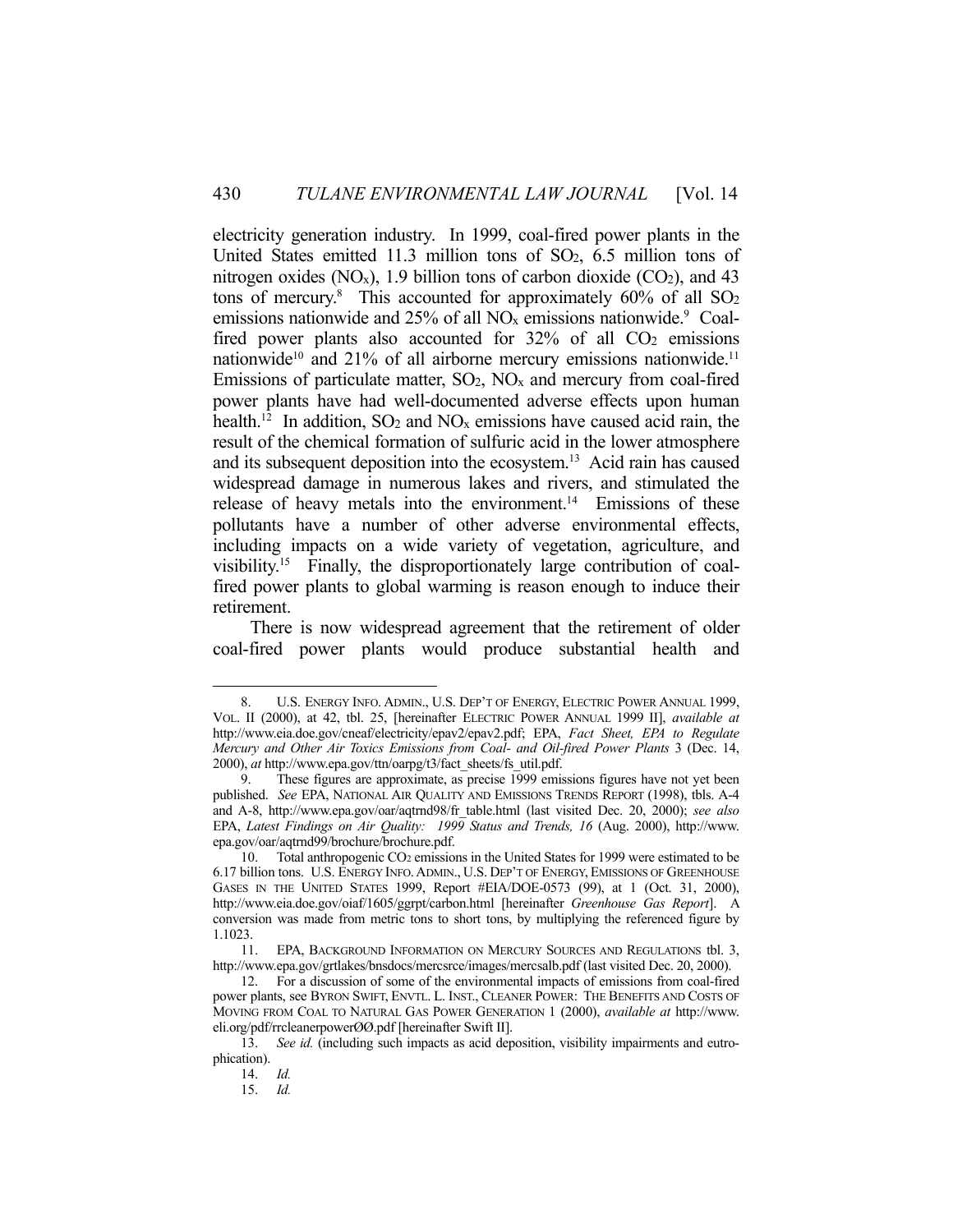1

environmental benefits well in excess of the costs imposed.16 Per unit of energy produced, natural gas-fired plants are considerably cleaner than coal-fired plants, emitting only 33% of the  $CO<sub>2</sub>$ , 10% of the  $NO<sub>x</sub>$ , and virtually none of the  $SO<sub>2</sub>$ ,<sup>17</sup> particulate matter, and mercury emitted by coal-fired plants.18 Retiring 80% of the coal-fired power plants and replacing the lost generation capacity with natural gas-fired power plants, without any other policy measures, would accomplish the carbon dioxide emissions reductions necessary for the United States to meet its Kyoto Protocol targets of reducing emissions by 7% below 1990 levels.<sup>19</sup>

 While the environmental difference between coal and natural gas points to a fuel switch-over as a desirable policy objective, there *must* also be investment in renewable energy technologies. First, surging natural gas prices throughout the United States have placed energy infrastructures under surprisingly sharp pressure, particularly in California.20 While current estimates seem to indicate that supplies of

<sup>16.</sup> Estimates of the health benefits alone of reducing SO<sub>2</sub> emissions are staggering. Estimates of the benefits of the  $SO<sub>2</sub>$  emissions reductions under the Acid Rain Program (discussed in text accompanying notes 109-115 *infra*) range from \$12 to \$78 billion in the United States, and \$290 million to \$1.8 billion in affected areas of Canada. LAURAINE G.CHESTNUT, EPA HUMAN HEALTH BENEFITS FROM SULFATE REDUCTION UNDER TITLE IV OF THE 1990 CLEAN AIR ACT AMENDMENTS, at 18, tbls. S-2 and S-3 (Nov. 10, 1995), http://www.epa.gov/airmarkets/ articles/healtheffects/index.html. Compliance costs for the Acid Rain Program were estimated to be \$832 million in 1995 and \$1.04 billion in the long run. Curtis Carlson, *SO*2 *Control by Electric Utilities: What Are the Gains from Trade?*, 66, 87 RESOURCES FOR THE FUTURE Discussion Paper 98-44 (1999), *available at* http://www.rff.org/disc\_papers/ PDF\_files/9844rev.pdf. This does not take into account the ecological and recreational benefits of reducing acid rain resulting from SO2 emissions. *See also* Swift II, *supra* note 12, at 13 (discussing the health, as well as social, economic and welfare benefits associated with reducing SO2 emissions); Dallas Burtraw et al., *The Costs and Benefits of Reducing Acid Rain*, RESOURCES FOR THE FUTURE Discussion Paper 97-31-REV (1997) (benefit-cost ratio of between 7 and 13:1), *available at* http://www.rff.org/org/disc\_papers/PDF\_files/9731.pdf.

 <sup>17.</sup> STATE AND TERRITORIAL AIR POLLUTION PROGRAM ADM'RS & ASS'N OF LOCAL AIR POLLUTION CONTROL OFFICIALS, REDUCING GREENHOUSE GASES & AIR POLLUTION: A MENU OF HARMONIZED OPTIONS 3 (Oct. 1999), http://www.4cleanair.org/reference.html. This assumes that the natural gas-fired power plants are of the "combined cycle" variety, which involves the recovery of waste heat to power a separate turbine.

 <sup>18.</sup> Unlike other emitters of hazardous air pollutants, power plants may be exempted from emissions standards by the U.S. EPA, the agency responsible for regulating emissions of air pollutants under the Clean Air Act. Clean Air Act § 112(c)(6), 42 U.S.C. § 7412(c)(6) (1994).

 <sup>19.</sup> The Kyoto Protocol calls for the United States to reduce carbon emissions to 93% of the level of carbon emissions in 1990, which would be 5.08 billion tons. *Greenhouse Gas Report*, *supra* note 10, at 1 (showing that 1990 carbon dioxide emissions were 5.598 billion metric tons minus  $0.646$  billion metric tons =  $4.952$  billion metric tons, or  $5.459$  billion tons). Meeting the Kyoto Protocol targets would require a reduction from 6.17 to 5.08 billion tons, a reduction of 1.09 billion tons. Conversion of all coal-fired plants to natural gas-fired plants alone would accomplish a reduction of 1.33 billion tons. This calculation makes the assumption that every coal-fired power plant could and should be retired.

 <sup>20.</sup> *Mazur Testimony*, *supra* note 2, at 1 (stating that California has been experiencing natural gas prices more than four times as high as national averages).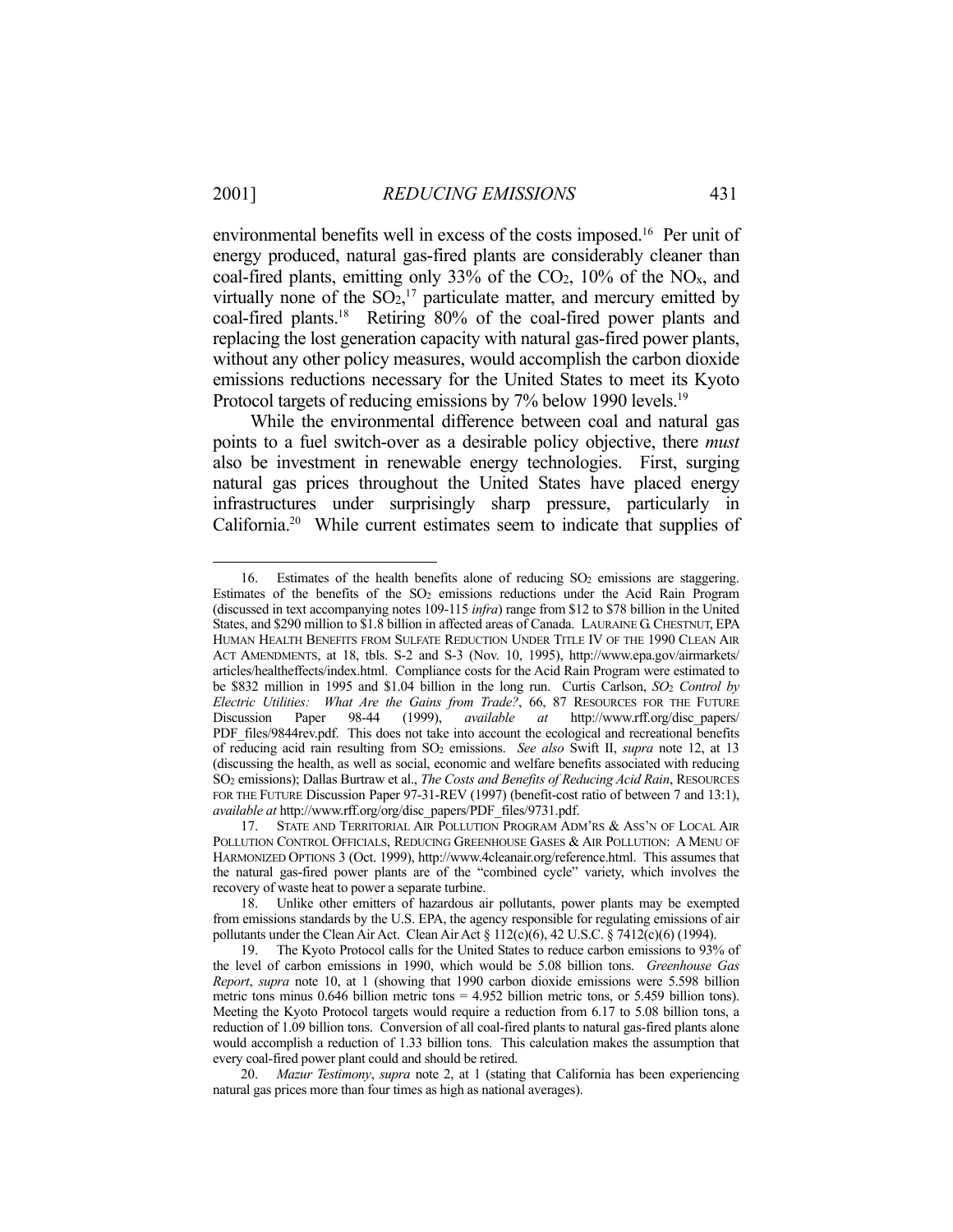natural gas should be sufficient to meet even a sharply increased U.S.  $d$ demand,<sup>21</sup> too abrupt of a switch from all coal-fired capacity to natural gas may result in energy shortages or high electricity prices. To help avoid fuel-supply problems, and to minimize the environmental disruption resulting from natural gas extraction, some lost coal-fired capacity must be replaced by renewable energy capacity. Second, natural gas reserves are finite. Although reserves seem vast, relying too heavily on supply assumptions would be imprudent, and insuring against supply disruptions with renewable energies is the soundest strategy. Third, the emissions from natural gas-fired power plants will someday also be intolerably high. With a substantial portion of the world's population still in developing countries, world energy needs are likely to continue to grow for decades to come. Even in the United States, energy consumption grew by  $22\%$  from 1990 to 1999,<sup>22</sup> while the population grew by only 12%.23 As the demand for energy grows, so does the need to minimize the environmental consequences of producing it. For the long term, the need to *immediately* resume development of renewable energy technologies is clear.

 The preceding discussion is not intended to be a comprehensive argument for retiring coal-fired power plants or for stimulating investment in renewable energy technologies, which would exceed the intended scope of this Article. The purpose of this Article is to propose the use of a cap-and-trade program and a subsidy program as a package of policy instruments to induce the cleaner production of electricity. This Article proposes a three-part strategy for reducing emissions from the electricity generation industry: (1) a phased cap-and-trade program to make more costly the continued operation of coal-fired power plants, (2) a subsidy to hasten the retirement of coal-fired power plants, and  $(3)$  a subsidy to stimulate investment in renewable energy technologies.<sup>24</sup>

 <sup>21.</sup> Despite an expected tripling of demand for natural gas used for power generation up to 2020, the Energy Information Administration projects that gas reserves and imports will be sufficient to meet this increased demand. U.S. ENERGY INFO. ADMIN., U.S. DEP'T OF ENERGY, ANNUAL ENERGY OUTLOOK 2001, at 4, 29, 32 (Dec. 2000), http://www.eia.doe.gov/oiaf/aeo/pdf/ 0383(2001).pdf [hereinafter AEO2001]. The supply issue is discussed in further detail in the text accompanying notes 131-133 *infra*.

 <sup>22.</sup> U.S. ENERGY INFO. ADMIN., U.S. DEP'T OF ENERGY, ELECTRIC POWER ANNUAL 1999, Vol. I, at 31, tbl. A2 (Aug. 2000), http://www.eia.doe.gov/cneaf/electricity/epav1/epav1.pdf [hereinafter ELECTRIC POWER ANNUAL 1991 I]. Total energy demand is expected to increase at a rate of 1.8% per year through 2020. AEO2001, *supra* note 21, at 4.

 <sup>23.</sup> The 2000 population estimate of 276 million is 11% more than the 1990 estimate of 249 million. *See* U.S. BUREAU OF THE CENSUS, U.S. DEP'T OF COMM., *Resident Population Estimates of the United States by Age and Sex*, *at* http://www.census.gov/population/estimates/ nation/intfile2-1.txt (last visited Jan. 19, 2001).

 <sup>24.</sup> Possibly quite useful, but excluded from this discussion for reasons of tractability, are nonfinancial incentives such as renewable portfolio standards, which require electricity producers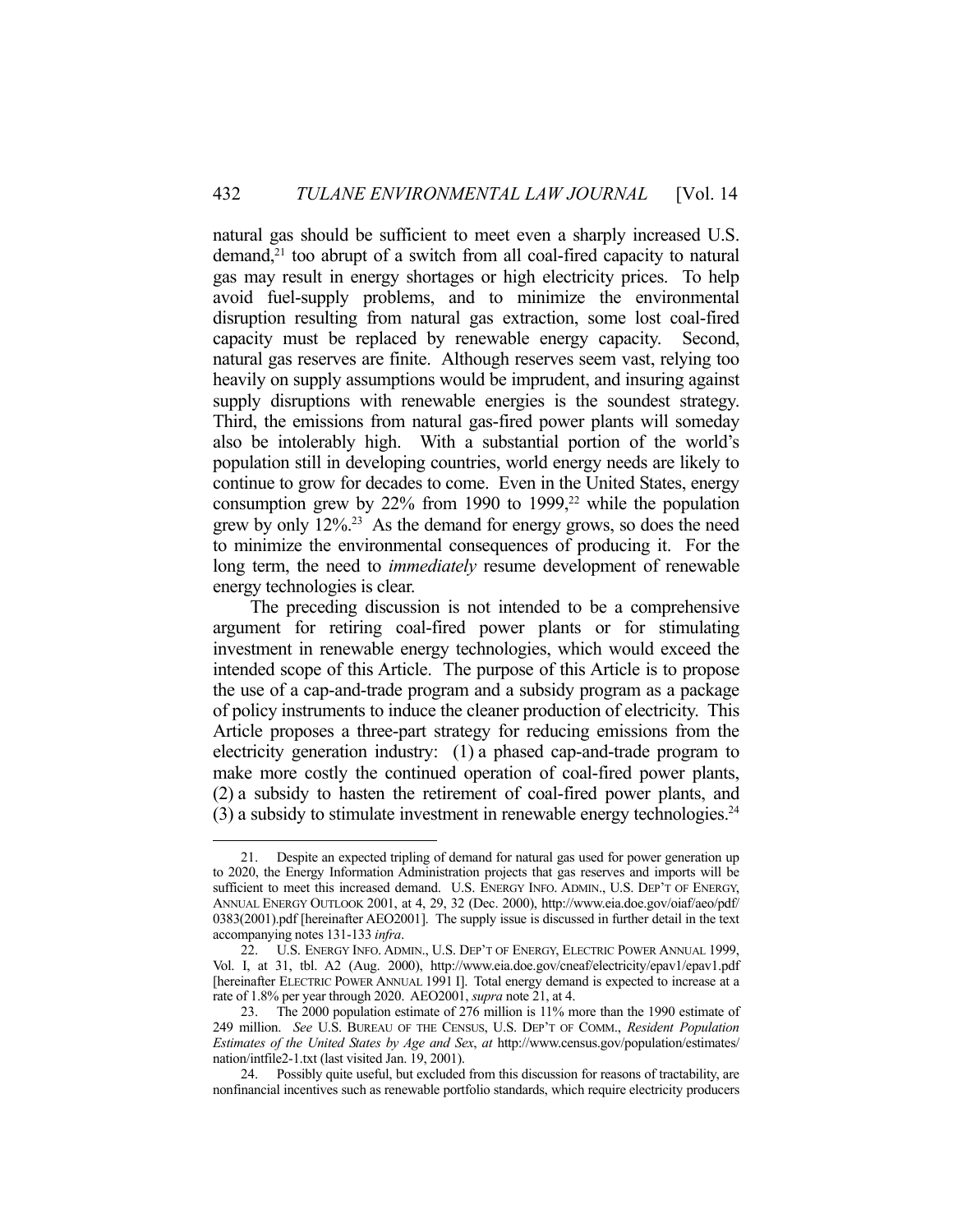In light of worsening air pollution and greenhouse gas emission problems, a strategy of inducing a fuel-switch from coal to natural gas must be accompanied by a simultaneous strategy of developing renewable energy technologies. While natural gas has been touted as the "bridge" to an energy future dominated by renewable energy technologies, $25$  this bridge must be a short one; for renewable energy technologies, the future is now.

#### *B. The Failure to Switch from Coal to Natural Gas*

 A new power plant constructed today is much more likely to utilize natural gas as a fuel source than  $coal^{26}$  Apart from the environmental benefits of using natural gas instead of coal, natural gas-fired power plants present significant economic advantages for the electricity generation industry.27 Natural-gas fired power plants generally have a smaller generating capacity than coal-fired power plants, but on a permegawatt capacity basis, are much less expensive to construct.<sup>28</sup> Over the lifetime of a newly-constructed plant, the total cost of producing electricity from a natural gas-fired power plant (including capital costs) is estimated to be three to three and one-half cents per kilowatt-hour  $(3\phi)$ to  $3.5\frac{\cancel{\epsilon}}{kWh}$ ,<sup>29</sup> while the total cost of producing electricity from a new

to generate some portion of that electricity from renewable energy sources. Massachusetts has a requirement that retail electricity suppliers must meet a portfolio standard that includes renewable energy sources. MASS. ANN. LAWS ch. 25A, § 11F(a) (1996). A number of European countries have also adopted some form of a renewable energy portfolio standard. Curtis Moore & Jack Ihle, *Renewable Energy Policy Outside of the United States*, ISSUE BRIEF NO. 14, at 3 (1999), http://www.repp.org.

 <sup>25.</sup> Adam Serchuk & Robert Means, *Natural Gas: Bridge to a Renewable Energy Future*, ISSUE BRIEF NO. 8 (May 1997), http://www.repp.org. To some extent, these dual goals are synergistic, as the sporadic nature of wind and solar resources makes them better supplemental energy sources for natural gas-fired plants, which can fire up and shut down much more quickly than coal-fired plants.

 <sup>26.</sup> About 92% of new power plants built in the next twenty years are expected to be powered by natural gas. AEO2001, *supra* note 21, at 73.

 <sup>27.</sup> *Id.* at 77.

 <sup>28.</sup> The average capital cost of constructing a combined-cycle natural gas-fired power plant is estimated to be \$450 per kilowatt of capacity. By comparison, the estimated capital cost of constructing a coal-fired plant is \$1100 per kilowatt. *Id.* A typical natural gas-fired plant with a 50 MW generating capacity would thus cost approximately \$22.5 million, while a typical coalfired plant with a 300 MW generating capacity would cost approximately \$330 million.

 <sup>29.</sup> U.S. ENERGY INFO.ADMIN., U.S. DEP'T. OF ENERGY,ANNUAL ENERGY OUTLOOK 2000, at 67, tbl. 9 (Dec. 1999), *available at* http://www.eia.doe.gov/oiaf/archive/aeo00/pdf/ 0383(2000).pdf. [herein-after AEO2000]. Estimated costs range from  $3.1¢$  to  $6.1¢$  per kWh, depending upon the capacity factor. Bruce Biewald et al., NAT'L ASS'N REG. UTIL. COMM'RS, *Grandfathering and Environ-mental Comparability: An Economic Analysis of Air Emission Regulations and Electricity Market Distortions* 24 (1998), *available at* http://www.synapseenergy.com/publications/htm. Natural gas prices have increased significantly in the last year, possibly skewing these estimates. However, the long-term outlook for natural gas prices has not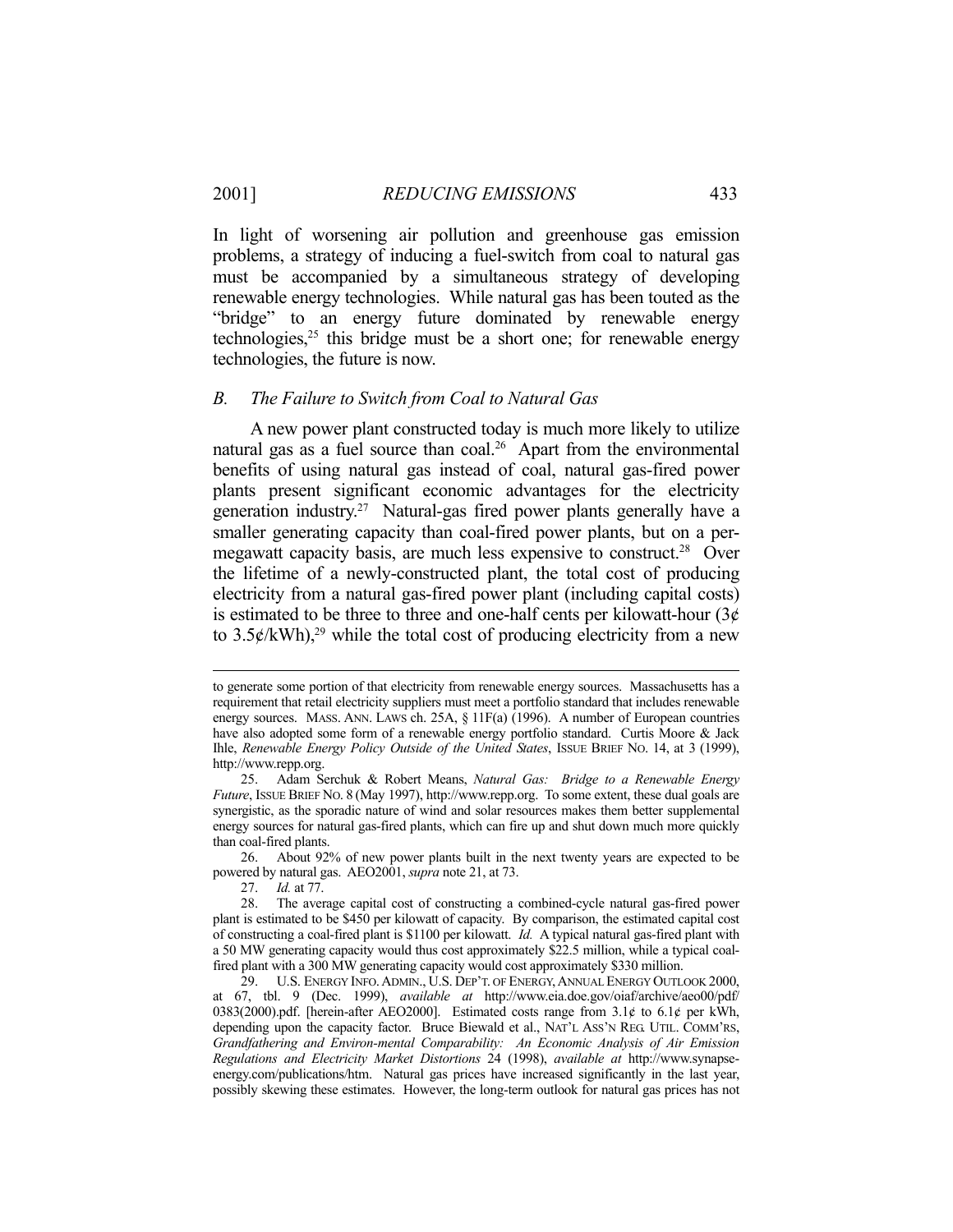coal-fired power plant is estimated to be  $4.1 \frac{\epsilon}{kWh}$ .<sup>30</sup> Moreover, the smaller natural gas-fired power plants, in requiring a fraction of the capital commitments, provide electricity generation firms with much more financial flexibility.<sup>31</sup> While natural gas-fired plants still face hurdles,<sup>32</sup> the economics of new plants clearly point to natural gas as the preferred fuel source. In an increasingly deregulated electricity generation industry, even this small cost difference between coal and natural gas should be enough to provide gas with a decisive competitive advantage.

 However, the happy coincidence of good business and good environmental policy has not resulted in a wholesale conversion of the fleet of coal-fired power plants into natural gas-fired power plants. In 1999, 51% of U.S. energy needs were met by coal-fired power plants, while natural gas-fired power plants accounted for only 15% of all U.S. energy needs. $33$  This is scarcely different than the energy picture ten years ago, when coal accounted for 53% of U.S. energy needs, and natural gas accounted for 13%.<sup>34</sup> Worse still, most of the electricity produced by coal-fired power plants is produced by plants that were built before 1980,<sup>35</sup> and emit more pollution than newer coal-fired power plants. What's the problem?

 The problem is that environmental laws have "grandfathered" these older coal-fired power plants so that they do not have to comply with many stringent environmental regulations that apply to new plants.<sup>36</sup> This provides a strong incentive to keep old coal-fired power plants operating. While these older plants are less efficient than newer plants

changed substantially, as higher gas prices are expected to stimulate more exploration and recovery. *See Mazur Testimony*, *supra* note 2, at 5.

 <sup>30.</sup> AEO2000, *supra* note 29, at 67, tbl. 9.

 <sup>31.</sup> Swift I, *supra* note 6, at 20.

 <sup>32.</sup> Natural gas-fired plants still face more stringent environmental standards than do coal-fired plants, and still face the usual hurdles involved with siting decisions. In addition, natural gas-fired plants must also be located close to existing natural gas pipelines. Palmer, *supra* note 5, at 7.

 <sup>33.</sup> U.S. ENERGY INFO.ADMIN., U.S. DEP'T OF ENERGY,ANNUAL ENERGY REVIEW 1999, at 213, tbl. 8.2 (2000), http://www.eia.doe.gov/pub/pdf/multi.fuel/aer1999/sec8\_7.pdf (last visited Jan. 15, 2001) [hereinafter AER1999].

 <sup>34.</sup> Figures are for 1990. *Id.*

 <sup>35.</sup> Nearly four-fifths of the coal-fired power plants in the United States were constructed before the 1977 implementation of New Source Review, and are thus "grandfathered" out of emissions controls required for plants built thereafter. These plants thus emit pollution that is orders of magnitude greater than plants that are required to meet New Source Review. Pamela Najor, *Government Sues Electric Companies Over New Source Review at 17 Power Plants*, 30 ENV'T REP. 1269, 1269 (1999) [hereinafter Najor I].

 <sup>36.</sup> *Id.*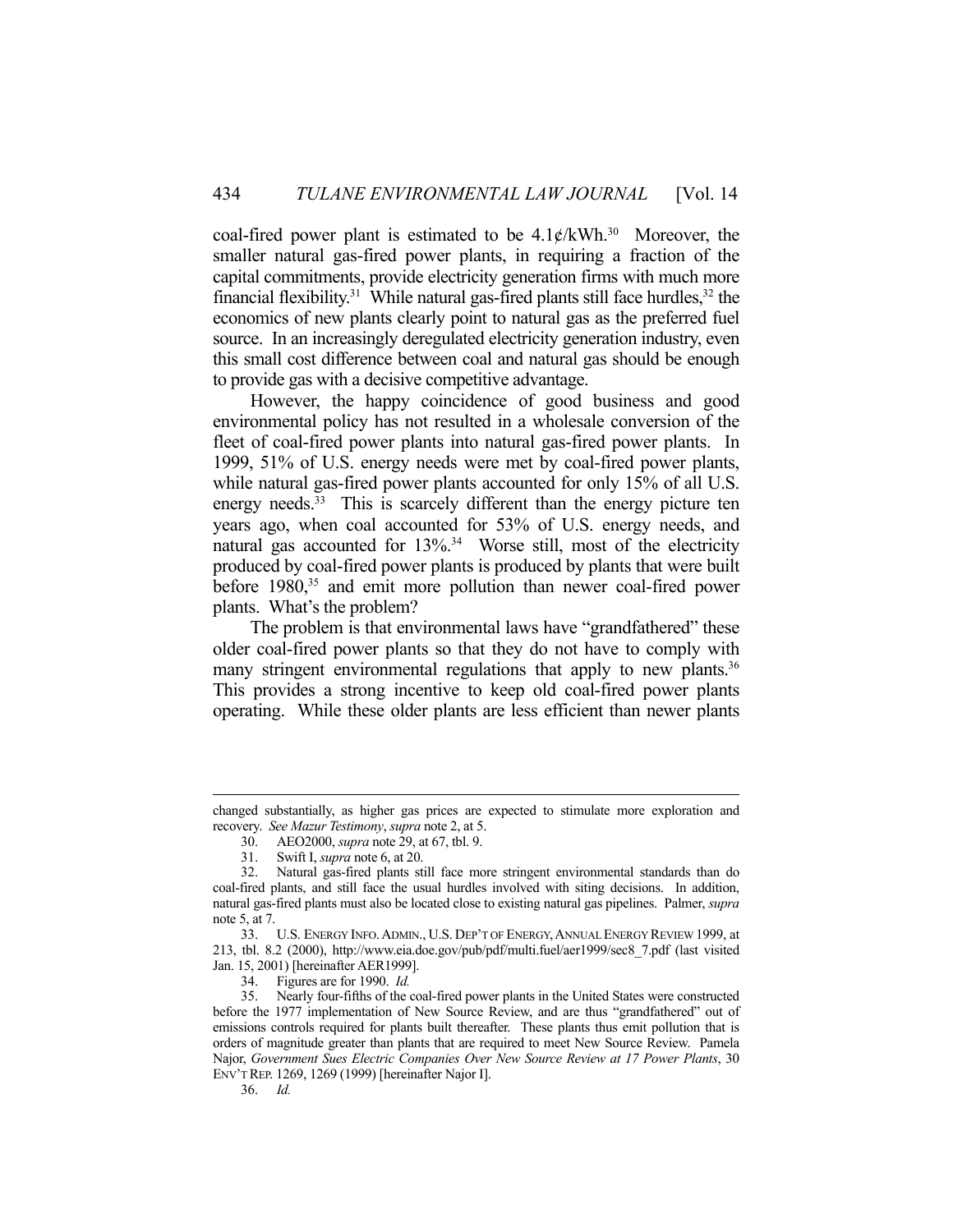being built today, the costs of inefficiency have not yet been enough of an incentive to induce firms to retire their older plants.<sup>37</sup>

 This situation derives from an assumption in U.S. environmental policy that there would inevitably occur a natural turnover of power plants.38 Power plants have typically been built to last thirty to forty years, and environmental policy has been developed with the assumption that thirty-year-old plants would be soon phased out of production.<sup>39</sup> This assumption ignores the economics of operating these older plants, and the cost advantage enjoyed by continuing operation of these plants over building new ones. In 1977, the Clean Air Act was amended to provide for New Source Review standards, stringent emissions standards that apply to any new construction of a facility that emits criteria air pollutants.40 It was believed that the United States Environmental Protection Agency could insist upon stringent standards because new power plant construction was inevitable.<sup>41</sup> This was not so, as coal-fired power plants persisted throughout the 1980s. In 1990, the Clean Air Act was amended again to include the Acid Rain Program, which provided for tradable permits for emissions of  $SO_2$ —permits to emit one ton of  $SO<sub>2</sub>$ , tradable primarily among the electricity generation firms.<sup>42</sup> It was expected that by sending a price signal to electricity generation firms, the firms would finally retire their coal-fired power plants.<sup>43</sup> Instead, only seven of the original 263 coal-fired plants originally subject to the Acid Rain Program were retired in the entire decade of the 1990s.<sup>44</sup> Evidently, the price signal was not strong enough.

 An examination of the economics of power plant operation reveals why the expected retirement of old coal-fired power plants has not occurred. While natural gas-fired plants are much cheaper to build and only slightly more expensive to operate and maintain, older coal-fired plants have no capital costs at all because they have been fully amortized.45 Also, an unexpectedly low price and easy availability of

 <sup>37.</sup> Tina Kaarsberg et al., *The Clean Air-Innovative Technology Link: Enhancing Efficiency in the Electric Industry*, NORTHEAST-MIDWEST INST. 65 (1999), *available at* http://www.nemw.org/energy\_linx.htm (last visited Feb. 12, 2001).

 <sup>38.</sup> Biewald et al., *supra* note 29, at 2.

 <sup>39.</sup> *Id.*

 <sup>40.</sup> Clean Air Act § 111(f), 42 U.S.C. § 7411(f) (1994).

 <sup>41.</sup> Biewald et al., *supra* note 29, at 2.

<sup>42.</sup> Clean Air Act  $\S$  403(b), 42 U.S.C.  $\S$  7651b(b).<br>43. Kaarsberg et al., *supra* note 37, at 65.

Kaarsberg et al., *supra* note 37, at 65.

 <sup>44.</sup> These seven units total only 1.5% of the total plant capacity that was originally included in the Acid Rain Program. An additional number of generally smaller substitution units were also retired. EPA, 1998 COMPLIANCE REPORT: ACID RAIN PROGRAM, EPA-430-R-99-010 at 11, app. B-3 (1999).

 <sup>45.</sup> For a general cost comparison, see Palmer, *supra* note 5.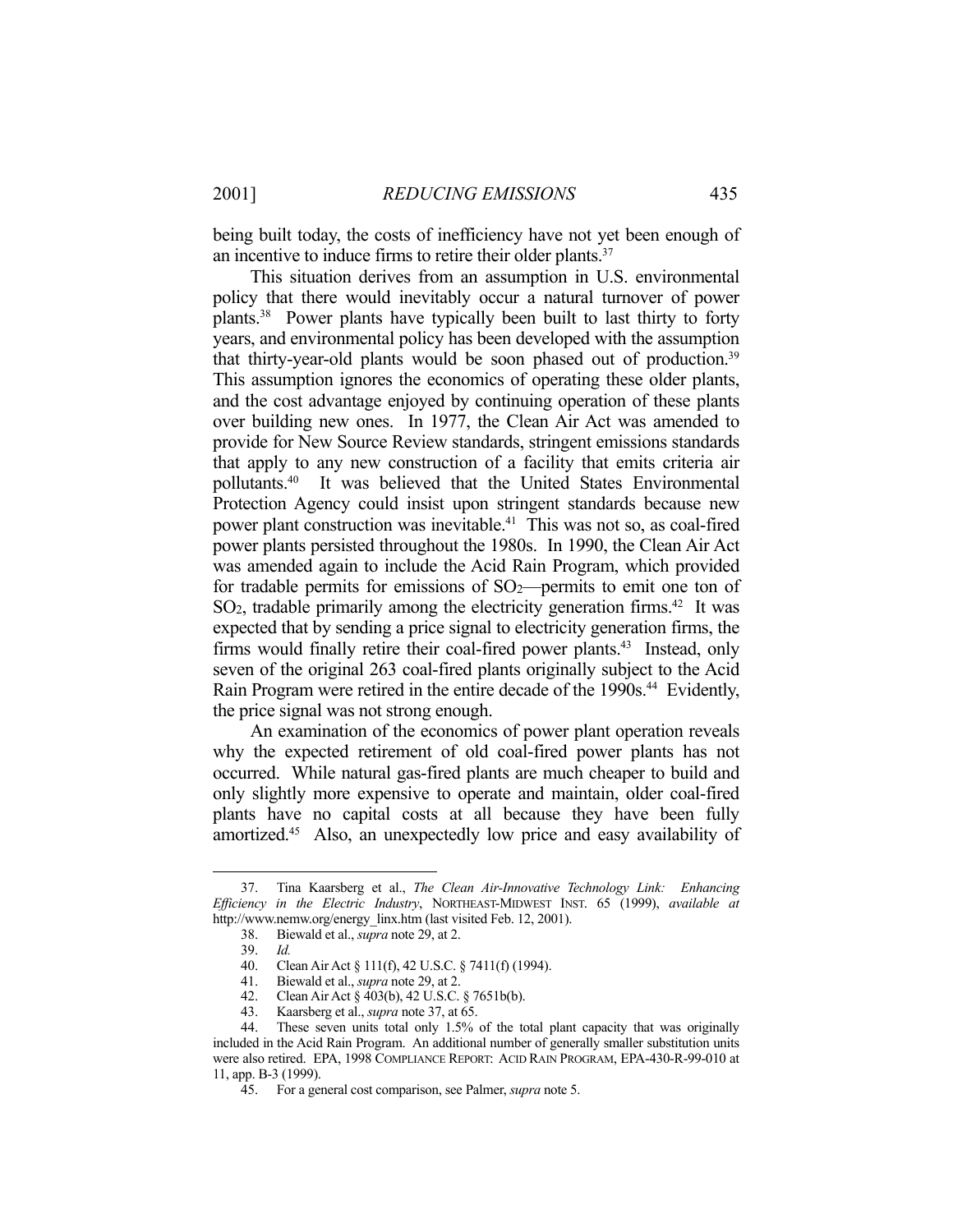low-sulfur coal, $46$  as well as some surprising advances in  $SO<sub>2</sub>$  emissions control technology<sup>47</sup> and a variety of subsidies available to firms with coal-fired power plants<sup>48</sup> have all kept operating costs low for electricity generation firms, and given them good reason to keep running their old coal-fired power plants. While the per-kWh capital and operating costs of natural gas-fired plants have been as low as  $3¢/kWh$ , the operating cost of old coal-fired power plants is estimated to be, on average, a paltry  $2.1¢/kWh.<sup>49</sup>$  This cost advantage has tilted the playing field in coal's favor.

 Congressional bills have been introduced that would remove the grandfathered status of coal-fired power plants and require them to meet New Source Review standards, as well as bills that would introduce capand-trade programs to cover emittants other than  $SO<sub>2</sub>$ .<sup>50</sup> These bills have withered in the face of opposition from electricity generation firms that had just gotten used to the  $SO<sub>2</sub>$  cap-and-trade program. The

 48. For example, § 415 of the Clean Air Act (42 U.S.C. § 7651n) provides for federal funding for demonstration projects involving the use of coal-fired power plants that achieve substantial emissions reductions through scrubber technology. Also,  $\S 404(a)(2)$  of the 1990 Clean Air Act (42 U.S.C. § 7651c(a)(2)) provides an extra 3.5 million  $SO_2$  emission allowances to firms with coal-fired power plants that install new emissions control technology.

 <sup>46.</sup> The coincidence of unexpectedly low rail shipping rates brought on by railroad deregulation and the unexpectedly low cost of mining low sulfur coal in Wyoming has led many electricity generation firms to abandon plans to install emissions control technology, and instead to simply reduce emissions by utilizing the low sulfur Wyoming coal. Swift I, *supra* note 6, at 23.

 <sup>47.</sup> SO2 emissions are dramatically reduced by the use of a technology known as "flue gas desulfurization," which involves a chemical reaction forced on the emissions of the power plant. This chemical reaction removes the SO2 from the resulting emissions. These large and expensive devices are also known as "scrubbers." While innovation in this area was stagnant for a number of years, recent improvements in scrubber technology have made scrubber installation almost as inexpensive as the use of low-sulfur coal. A. DENNY ELLERMAN ET AL., MARKETS FOR CLEAN AIR: THE U.S.ACID RAIN PROGRAM 7, 241-42 (2000).

 <sup>49.</sup> Biewald et al., *supra* note 29, at 24.

 <sup>50.</sup> For example, S. 2636, introduced in October 1998 by Sen. Leahy (D-VT) would have required existing generating units to meet New Source Review within ten years, as well as meet other emissions and efficiency standards for NOx, CO2, and mercury. S. 2636 105th Cong. (1998). H.R. 2980, introduced in October 1999 by Rep. Allen (D-ME) and S. 2610, introduced in October 1998 by Sen. Lieberman (D-CT) would also have required grandfathered generating units to meet New Source Review. H.R. 2980 105th Cong. (1997); S. 2610 105th Cong. (1998). The bills that have sought to introduce cap-and-trade programs for CO<sub>2</sub>, NO<sub>x</sub>, and mercury include S. 172, introduced by Sen. Moynihan (D-NY) in January 1999, and S. 1369, introduced by Sen. Jeffords (R-VT) in July 1999. S. 172 106th Cong. (1999); S. 1369 106th Cong. (1999). Also, H.R. 25 introduced in January 1999 by Rep. Boehlert (R-NY) would have implemented a NOx cap-and-trade program similar to S. 172, as would H.R. 2909, introduced November 1997 by Rep. Pallone (D-NJ). H.R. 25 106th Cong. (1999); H.R. 2909 105th Cong. (1997). Some states have attempted to force grandfathered power plants to meet more stringent regulations. For example, a structuring law passed in Texas requires grandfathered power plants built before 1971 to reduce  $NO<sub>x</sub>$  emissions by 50% and  $SO<sub>2</sub>$  emissions by 25%. TEX. UTIL. CODE ANN. § 39.264 (Vernon 1999).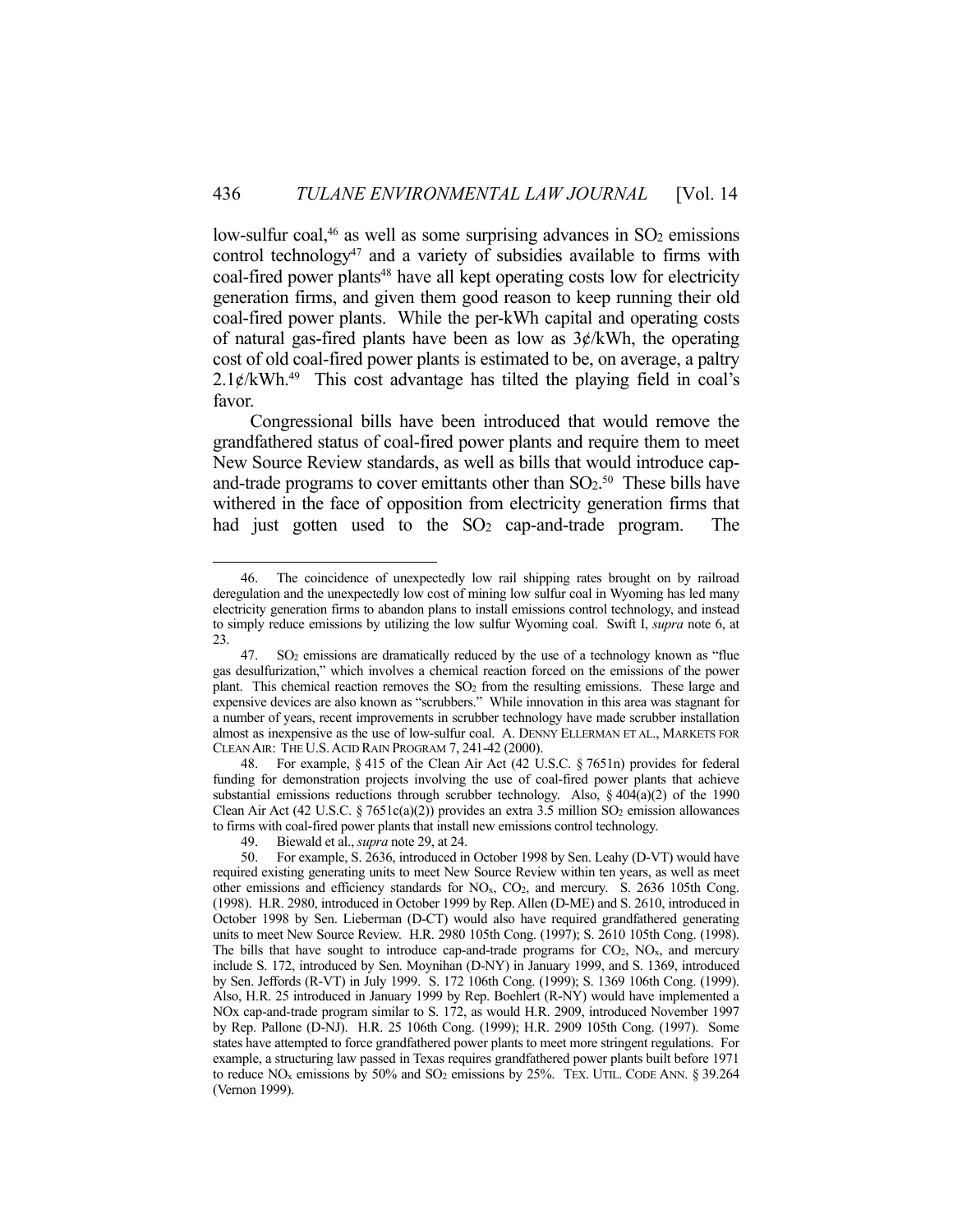Environmental Protection Agency has thus launched a legal offensive, suing electricity generation firms with coal-fired plants and alleging that these plants underwent such substantial modifications that they should be subject to New Source Review, the stringent emissions standards applicable to new plants.<sup>51</sup> The suits have resulted in three settlements  $\frac{1}{2}$  already, and may draw in others.<sup>52</sup> There is some instability in the legal climate in which electricity generation firms operate coal-fired power plants, but economic considerations still point to their continued operation.

#### *C. The Failure to Develop Renewable Energy Sources*

 It has been less surprising that renewable energy technologies have failed to take root except in specialized applications. The renewable energy industry received a boost in the 1970s during the energy crisis, but mostly because renewables were a means of increasing energy supply, not because they were a way of reducing emissions of pollutants or greenhouse gases.53 As oil prices plummeted, so did the viability of renewable energy technologies, and interest in curbing emissions from the electricity generation industry was crushed under the weight of economic realities.

 Nevertheless, significant technological progress has resulted in lower production costs for the five major nonhydroelectric renewable energy technologies: wind, solar photovoltaic, solar thermal,

 <sup>51.</sup> The EPA originally filed suit on November 3, 1999, against seven electric utilities owning seventeen coal-fired plants in the Midwest and the South that EPA argues should be subject to New Source Review. Najor I, *supra* note 35, at 1269. The suit was later joined by several northeastern states that have long been in favor of curbing emissions at these midwestern and southern plants, arguing that these utilities have been exporting their air pollution into the northeast region. *New Jersey Joins Suit Against Power Plants for Transported Pollution*, 30 ENV'T REP. 1446, 1446 (1999). The EPA's theory is that over the years, coal-fired power plants undertook so many modifications to their operations that they have in effect been equivalent to a new reconstruction of a power plant. Under section 111 of the Clean Air Act, new sources as well as sources that have been subject to modifications are subject to New Source Review. 42 U.S.C. § 7411(b) (1994).

 <sup>52.</sup> The three firms that have settled with the EPA are Tampa Electric Company, Virginia Electric Power Company, and Cinergy Corporation. Tampa Electric Company reached settlement on February 29, 2000, agreeing to install emissions controls and phase in a conversion of their plants to natural gas-fired. Pamela Najor, *EPA Settles with One of Seven Utilities Sued for New Source Review Violations*, 31 ENV'T REP. 375, 375 (2000). Virginia Electric Power Company reached settlement in principle in November 2000. Brian Broderick, *Ohio-Based Utility to Reduce Emissions at 10 Coal-Fired Plants in Air Act Settlement*, 32 ENV'T REP. 10, 11 (2001). The Ohio electric generating firm Cinergy Corp. also settled with the EPA, agreeing to spend \$1.4 billion to reduce emissions at ten of its plants. *Id.* at 10.

 <sup>53.</sup> McVeigh et al., *supra* note 1, at 2.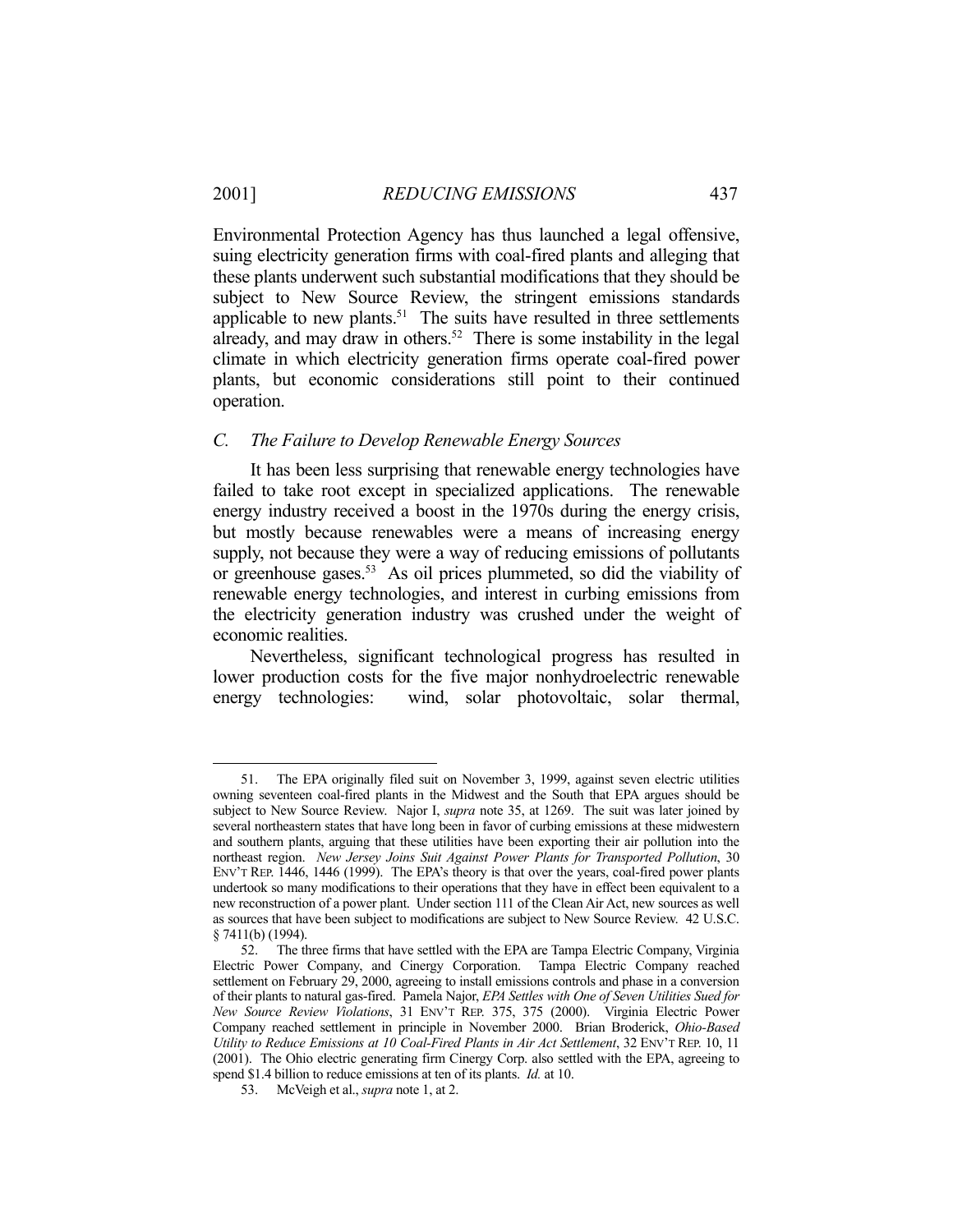geothermal, and biomass.<sup>54</sup> While the declines in production costs have met and even exceeded expectations,<sup>55</sup> the costs of electricity generation from these technologies are still higher than the cost of new coal and natural gas-fired technologies.<sup>56</sup> The current trend towards a deregulated market and an increased emphasis on low-cost production may further hamper development of renewable energy technologies.<sup>57</sup> Given the right market conditions, deregulation could present an opportunity to market renewable energy directly to consumers, especially in light of the recent skyrocketing natural gas prices in California.<sup>58</sup> Decisive policy actions are needed, however, to ensure that the renewable energy industries can survive the energy industry shakeout. A complete loss of the renewable energy industry would strike a crippling blow to development of a long-term energy strategy.

 Table 1 below provides some summary statistics for five major nonhydroelectric renewable energy technologies in the United States, and shows that with one exception, all of the renewable energy technologies have drawn to within striking range of becoming competitive with fossil fuels.

|                      | <b>Biomass</b> | Geothermal | Wind        | Solar<br>Thermal | Solar<br>Photovoltaic |
|----------------------|----------------|------------|-------------|------------------|-----------------------|
| Capacity (MW)        |                |            |             |                  |                       |
|                      | 4.250          | 2,890      | 1.990       | 330              | 89                    |
| Energy produced      |                |            |             |                  |                       |
| (billion kWh)        | 53.1           | 14.7       | 3.0         | 0.89             | 0.01                  |
| 1998 Production cost |                |            |             |                  |                       |
| ¢/kWh)               |                | 5-8        | $4.5 - 6.5$ |                  | 27                    |

TABLE 1. COMPARISON OF RENEWABLE ENERGY TECHNOLOGIES<sup>59</sup>

- 56. McVeigh et al., *supra* note 1, at 2.
- 57. Palmer, *supra* note 5, at 9.

<u>.</u>

58. *Mazur Testimony*, *supra* note 20, at 1.

 <sup>54.</sup> *Id.* (analyzing the production and costs of each of the five renewables). This Article will not address the potential of fuel cells, another highly promising energy technology. Fuel cells are devices that convert hydrogen directly into electricity without combustion and thus also achieve zero emissions. For a general discussion of this and other technologies, see John DeCicco et al., *Energy Innovations: A Prosperous Path to a Clean Environment Executive Summary* (1997), *available at* http://www.tellus.org/ei/eiexec.html (summarizing study sponsored by Alliance to Save Energy, American Council for an Energy-Efficient Economy, Natural Resources Defense Council, Tellus Institute, and Union of Concerned Scientists).

 <sup>55.</sup> *Id.*; *see also* Kaarsberg et al., *supra* note 37, at 12.

All figures are for 1998. ENERGY EFFICIENCY AND RENEWABLE ENERGY NETWORK, U.S. DEP'T OF ENERGY, GEOTHERMAL ENERGY PROGRAM, http://www.eren.doe.gov/geothermal. geoelectprod.html (last visited Feb. 12, 2001); AER1999, *supra* note 33, at 213, tbl. 8.2; McVeigh et al., *supra* note 1, at 5. *See generally* Frank Muller, *Tax Credits and the Development of Renewable Energy in California*, *in* GREEN BUDGET REFORM: AN INTERNATIONAL CASEBOOK OF LEADING PRACTICES (1995) (discussing the generation of renewable electricity).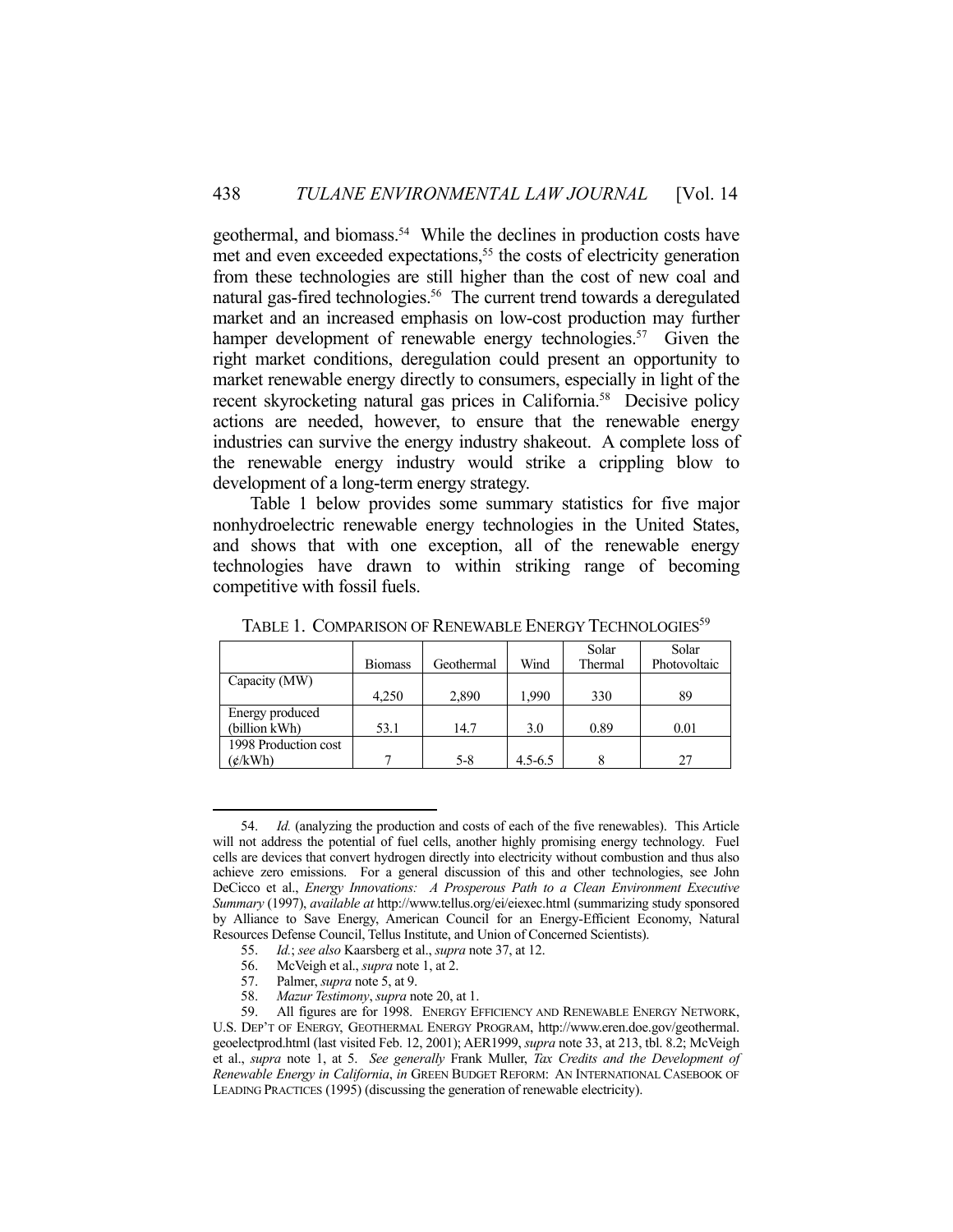Biomass energy production, which involves the burning of organic or waste material to create pressure to drive turbines, is currently the most productive renewable energy source, largely because of its twentyfour-hour availability (as opposed to intermittent wind and solar resources) and its ability to co-fire with conventional fuels.<sup>60</sup> Geothermal energy may be the most mature of the renewable energy technologies, but this also means that this industry may have less upside in terms of potential for innovation. $61$  Wind energy is currently the least expensive and may ultimately prove to be the most promising renewable energy source, as it has been estimated that the Central Plains states contain sufficient wind resources to meet total U.S. energy demand several times over.<sup>62</sup> Wind energy is also promising because wind turbines can share land dedicated to agriculture, a dominant land use in the wind-rich Central Plains states.<sup>63</sup> Solar thermal energy, which uses sunlight to heat water and create steam to drive a turbine, was surprisingly successful in its only large-scale experience, steadily achieving production cost decreases.<sup>64</sup> Solar photovoltaic, which uses sunlight to stimulate an electrical current in a semiconductor device, remains considerably more expensive than other renewable energy technologies,65 but may still offer greater potential. A substantial amount of research and development would be needed to make solar photovoltaic energy competitive.

 Wind, geothermal and solar thermal power can only be exploited in certain types of locations, but may be quite competitive with fossil fuels, and may be able to achieve parity with fossil fuels with a relatively modest subsidy. The same can be said for biomass, which does not have locational limitations. For solar photovoltaic energy, it is clear that even substantial additional subsidization will not do the trick. Developing solar photovoltaic energy is a long-term project that requires stronger and longer-term governmental intervention. With the exception of solar photovoltaic, however, all of these renewable energy technologies may

<u>.</u>

 <sup>60.</sup> McVeigh et al., *supra* note 1, at 13.

 <sup>61.</sup> Future price projections for geothermal energy operations indicate that future project prices will range from 4¢ to 5.5¢/kWh, still above the competitive range of current conventional fuel sources. *Id.*

 <sup>62.</sup> Muller, *supra* note 59, at 36.

 <sup>63.</sup> John R. Dunlop, *Wind Clusters: Expanding the Market Appeal of Wind Energy Systems*, ISSUE BRIEF NO. 4 (1996), http://www.repp.org.

 <sup>64.</sup> A California entrepreneur developed a solar thermal plant over the course of ten years, achieving lower production costs with each new module, until the production cost reached 8¢/kWh. Muller, *supra* note 59, at 50.

 <sup>65.</sup> Kaarsberg et al., *supra* note 37, at 37.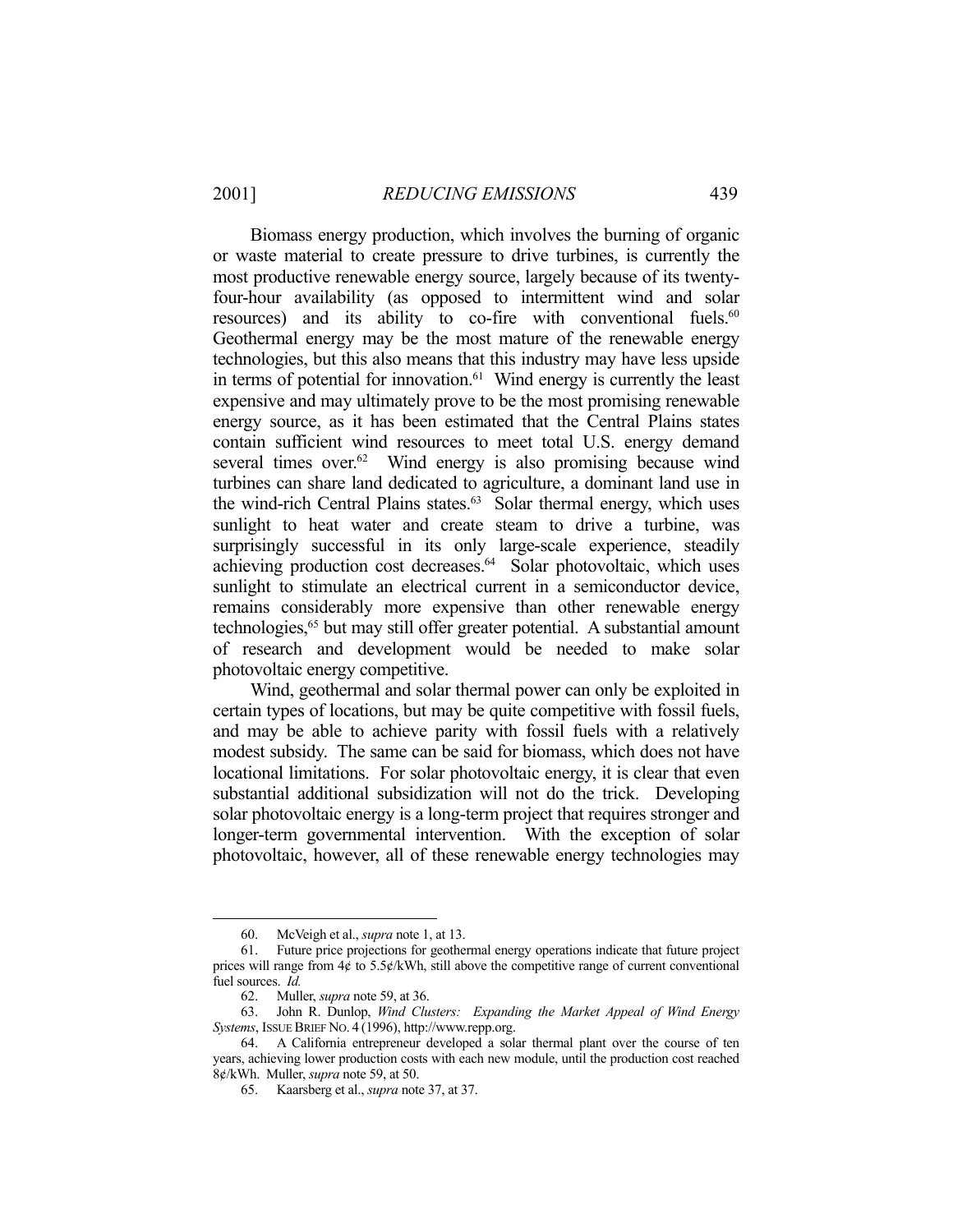be competitive with fossil fuels, as the estimated future costs of electricity production using fossil fuels is expected to be over  $4\not\in$  kWh.<sup>66</sup>

 The short history of renewable energy development in the United States augurs well for a subsidy program to stimulate research and development of renewables. California, with its oil-fired power plants in the 1970s, absorbed one of the hardest hits among the U.S. states during the energy crisis, and thus took the lead in promoting renewable energy technology development.<sup>67</sup> California adopted a 25% investment tax credit for the costs of capital equipment for capital-intensive solar energy systems and wind-powered systems.<sup>68</sup> California also adopted a property tax exemption for solar facilities, again aimed at defraying the expensive front end-loaded capital expenditures.<sup>69</sup> To encourage development of wind power, the California Energy Commission even took the step of mapping out wind resources throughout the state, to aid in siting decisions.70

 The result of this state-funded support, and of substantial federal tax credits, was a dramatic increase in the development of solar and wind power in California. Between 1983 and 1992, wind energy production increased from 52 million kWh to 2707 million kWh.<sup>71</sup> Solar energy production increased from 2 million kWh to 700 million kWh.72 In that same time period, nonhydroelectric renewable energy supply in California increased overall from approximately eight gigawatt-hours to more than twenty-five gigawatt-hours, or 11% of all 1992 electricity supply in California.<sup>73</sup> Yet, just as regulatory uncertainty has led to a shortage of electricity generation in California, uncertainty with respect to the continuation of subsidies has stalled development of renewable energy technologies. California's present energy shortage is thus doubly regrettable, but with Californians still desperately in search of additional capacity, this moment in history may represent a unique opportunity to ramp up renewable energy development once again. It is thus particularly short-sighted for the current administration to pursue an energy strategy that flatly rejects renewable energy technologies.

<u>.</u>

 <sup>66.</sup> It has been estimated that the average costs of producing electricity using advanced coal-fired and natural gas-fired technology will be 4.32¢/kWh and 4.16¢/kWh, respectively. AEO2001, *supra* note 21, at 75.

 <sup>67.</sup> *See* Muller, *supra* note 59, at 31, 38.

 <sup>68.</sup> *Id.* at 33.

 <sup>69.</sup> *Id.* at 41.

 <sup>70.</sup> The California experience with subsidies and renewable energy is chronicled in Muller, *supra* note 59.

 <sup>71.</sup> *Id.* at 47.

 <sup>72.</sup> *Id.*

 <sup>73.</sup> *Id.* at 49.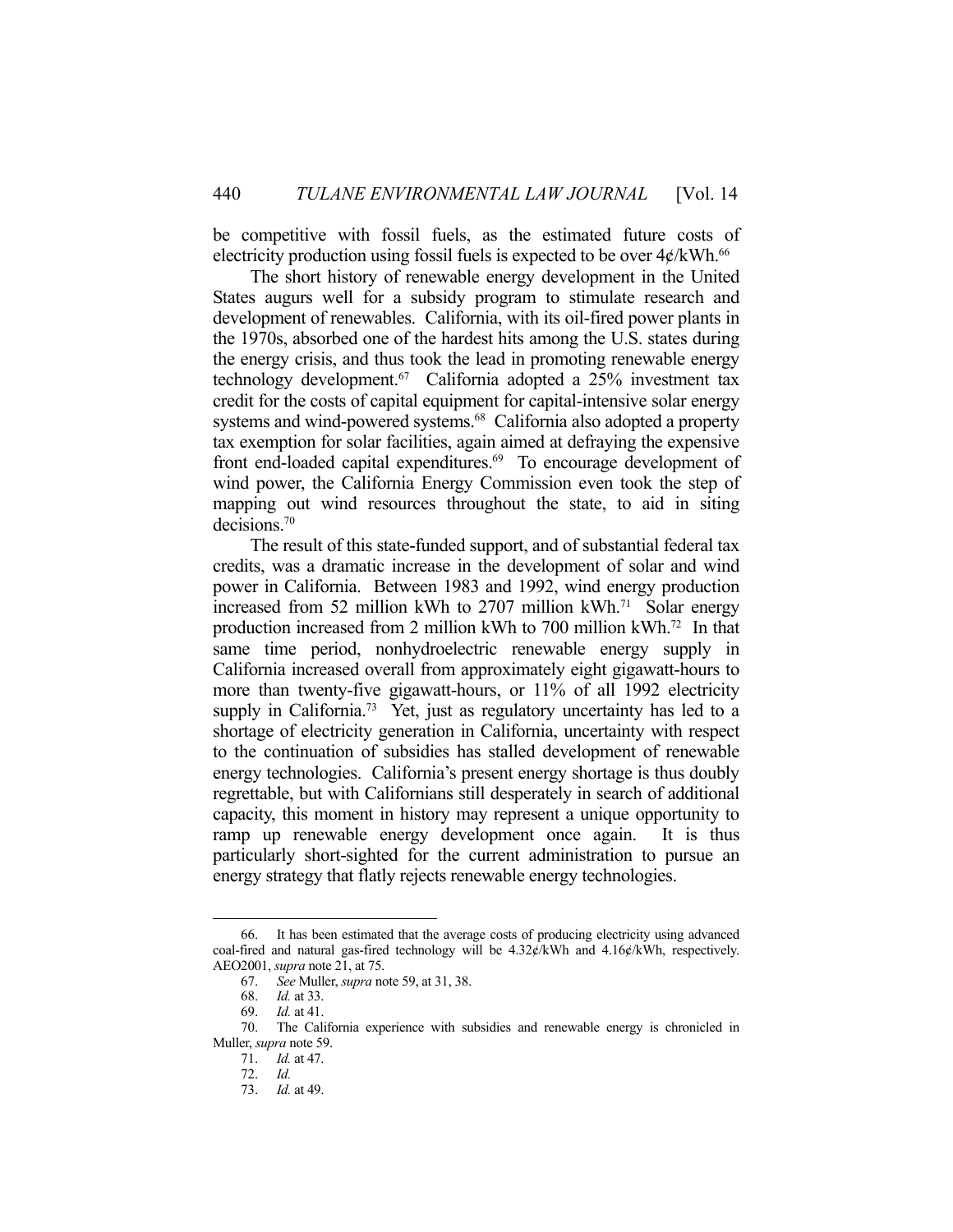Other nations have reaped benefits from investing in development of renewable energy technologies. For example, Denmark has been rewarded for earmarking 10% of its energy research budget for wind energy, with 1830 gigawatt-hours of wind-generated electricity, accounting for approximately 4.6% of Denmark's total energy supply in 1998.74 Denmark's investments are illustrative. In addition to a 30% capital investment subsidy, wind energy was aided both by a governmental effort to ensure that electricity produced by wind turbines could be distributed on the national energy grid, and by establishment of a central test station for wind turbines as a condition to grid connection.75 These investments have removed some of the nonfinancial barriers to adoption of wind energy and stimulated its development. In addition to meeting a high percentage of its energy needs by windpower, Denmark has established itself as a global leader in windpower technology, accounting for 58.5% of 1997 global windpower sales.<sup>76</sup>

 Current U.S. law provides some modest subsidies for the development and deployment of renewable energy technologies. Some states offer investment tax credits (against state income tax liability), sales and use tax exemptions, franchise tax exemptions, or reduced property tax valuation.<sup>77</sup> At the federal level, wind and solar facilities can be depreciated over an accelerated five-year schedule.78 The Acid Rain Program allocates some SO2 emissions allowances to electricity generating firms that adopt energy conservation measures or renewable energy technologies, which are awarded on the basis of the amount of emissions avoided.<sup>79</sup> The Public Utility Regulatory Policies Act of 1978 (PURPA) requires electric utilities to purchase energy produced by renewable energy sources at the utilities' cost of production.<sup>80</sup> Although the actual cost of producing electricity using renewable energy sources is

 <sup>74.</sup> U.S. ENERGY INFO. ADMIN., U.S. DEP'T OF ENERGY, COUNTRY ENERGY DATA REPORT—DENMARK, *at* http://www.eia.doe.gov/emeu/world/country/cntry\_DA.html (last visited Jan. 11, 2001). The database shows that overall 1998 energy production for Denmark was 0.8310 quadrillion Btu, and "geothermal and other [energy sources]" accounted for 0.0381 quadrillion Btu. *Id.*

 <sup>75.</sup> Moore & Ihle, *supra* note 24, at 8.

 <sup>76.</sup> *Id.*

 <sup>77.</sup> J. Andrew Hoerner, *Harnessing the Tax Code for Environmental Protection: A Survey of State Initiatives*, CTR. FOR A SUSTAINABLE ECON., at 1 (1998), *available at* http://www. me3.org/projects/greentax/index.html (last visited January 11, 2001). Most recently, the North Dakota Senate approved measures to provide use tax and property tax relief to wind turbines and an investment tax credit for wind, geothermal and solar energy facilities constructed in the state. *North Dakota: Bills to Encourage Wind Power Farms by Changing Tax Law Signed by Governor*, DAILY ENVT. REP., Mar. 30, 2001, at A7, *available at* WL 62 DEN A-7, 2001.

<sup>78. 26</sup> U.S.C. § 168(e)(3)(B)(vi) (1994).

 <sup>79.</sup> Clean Air Act § 404(f), 42 U.S.C. § 7651c(f) (1994).

 <sup>80.</sup> PURPA § 210, 6 U.S.C. § 824a-3 (1994).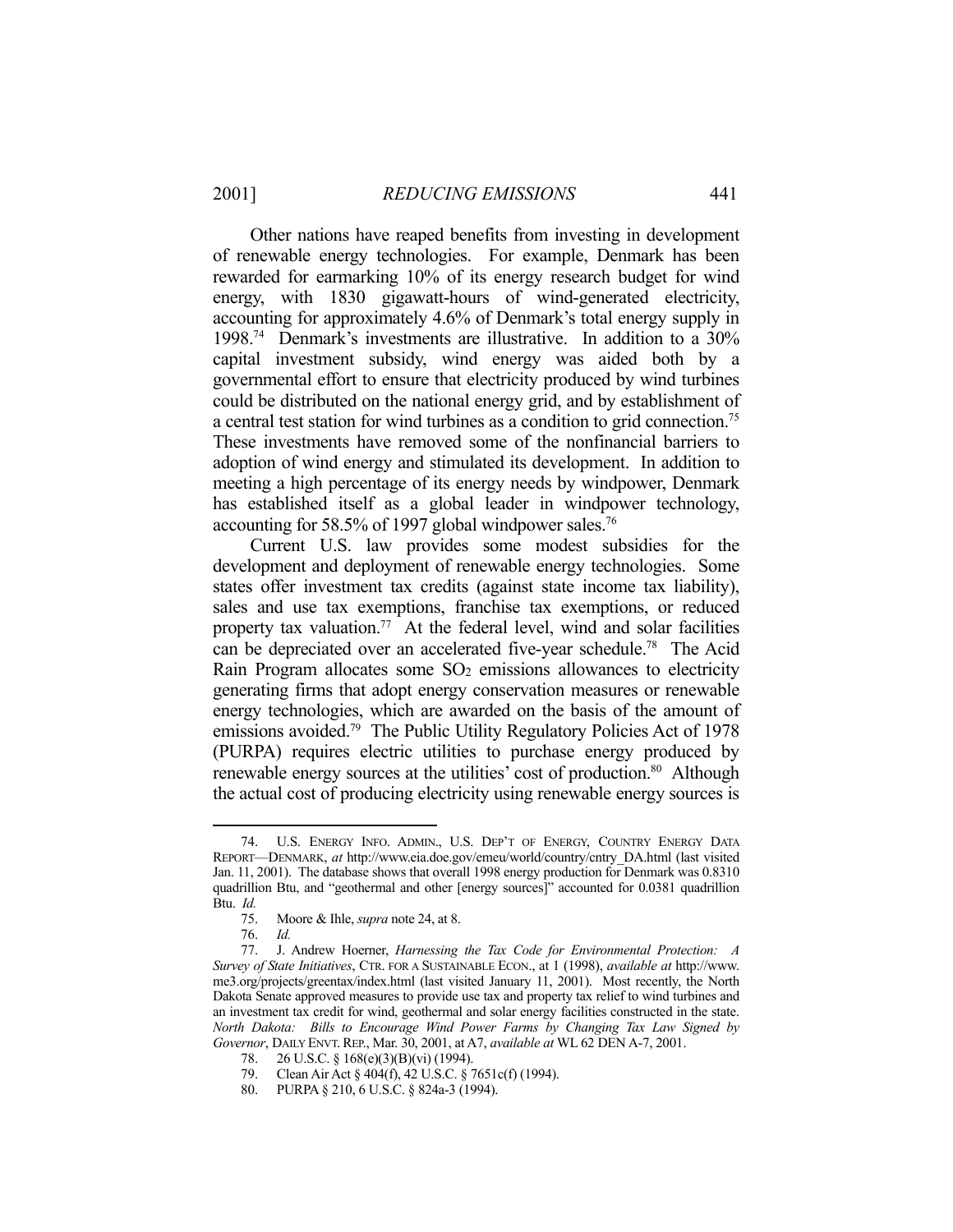typically higher, this provision at least provides some assurance against a complete loss. The 1992 Energy Policy  $Act<sup>81</sup>$  enacted a per-unit production tax credit of  $1.5¢/kWh$  for wind and "closed-loop" biomass energy, which was recently extended to 2002.<sup>82</sup> The Energy Policy Act also made permanent a ten percent investment tax credit for solar and geothermal energy.83 Significantly and unfortunately, this investment tax credit is not available to "public utility property,"84 excluding many firms in the electricity generation industry. This prohibition has no doubt contributed to the hostility of the electricity generating industry towards renewable energy technologies, and should be repealed.

 Except for California's initiatives in the 1970s and 1980s, efforts to stimulate development of renewable energy technology in the United States have been too modest. In 1999, nonhydroelectric renewable energy accounted for 82.9 billion kWh of electricity generation, a mere 2.2% of total energy produced in the United States.<sup>85</sup> A long-term energy policy cannot be so feckless. Fortunately, with the production cost gap between renewables and fossil-fueled electricity generation so narrow, relief may not be prohibitively expensive.

## III. THE CASE FOR A CAP-AND-TRADE PROGRAM COUPLED WITH A SUBSIDY PROGRAM

#### *A. Subsidies*

1

 Subsidies can serve dual purposes: to induce the retirement of coalfired power plants and to stimulate development of, and investment in, renewable energy technologies.<sup>86</sup> These goals are, of course, related.

 <sup>81.</sup> Energy Policy Act of 1992, 42 U.S.C. § 13201 (1994).

 <sup>82.</sup> Tax Relief Extension Act of 1999, Pub. L. No. 106-170, 113 Stat. 1860 § 507(a)(3) (1999) (codified as amended in scattered sections of 26 U.S.C.).

 <sup>83. 26</sup> U.S.C. § 46 (1994) (referencing 26 U.S.C. § 48(a)(3)(A)(i) (1994)).

 <sup>84. 26</sup> U.S.C. § 48(a)(3)(D).

 <sup>85.</sup> AER 1999, *supra* note 33, at 213, tbl. 8.2.

The following is a list of subsidies that may be used to promote cleaner energy production. The list is not meant to be exhaustive, but is illustrative of the kinds of approaches that are commonly used to subsidize certain activities. There are many additional tools that might be available to promote cleaner energy production, especially at the state and local level, such as property tax exemptions and sales tax exemptions.

*Investment tax credits*. Investment tax credits are credits against income tax liability based upon the amount of investment made by the firm or individual, and typically amount to some fraction of the cost of the qualifying equipment or facilities, up to a limit.

*Production tax credits*. Production tax credits are also credits against tax liability, but are typically based upon the energy produced by a renewable energy production facility. This typically takes the form of a per-kilowatt-hour monetary amount.

*Accelerated depreciation*. Capital expenditures are usually deducted from income over the useful life of the asset, but some jurisdictions allow a larger deduction over fewer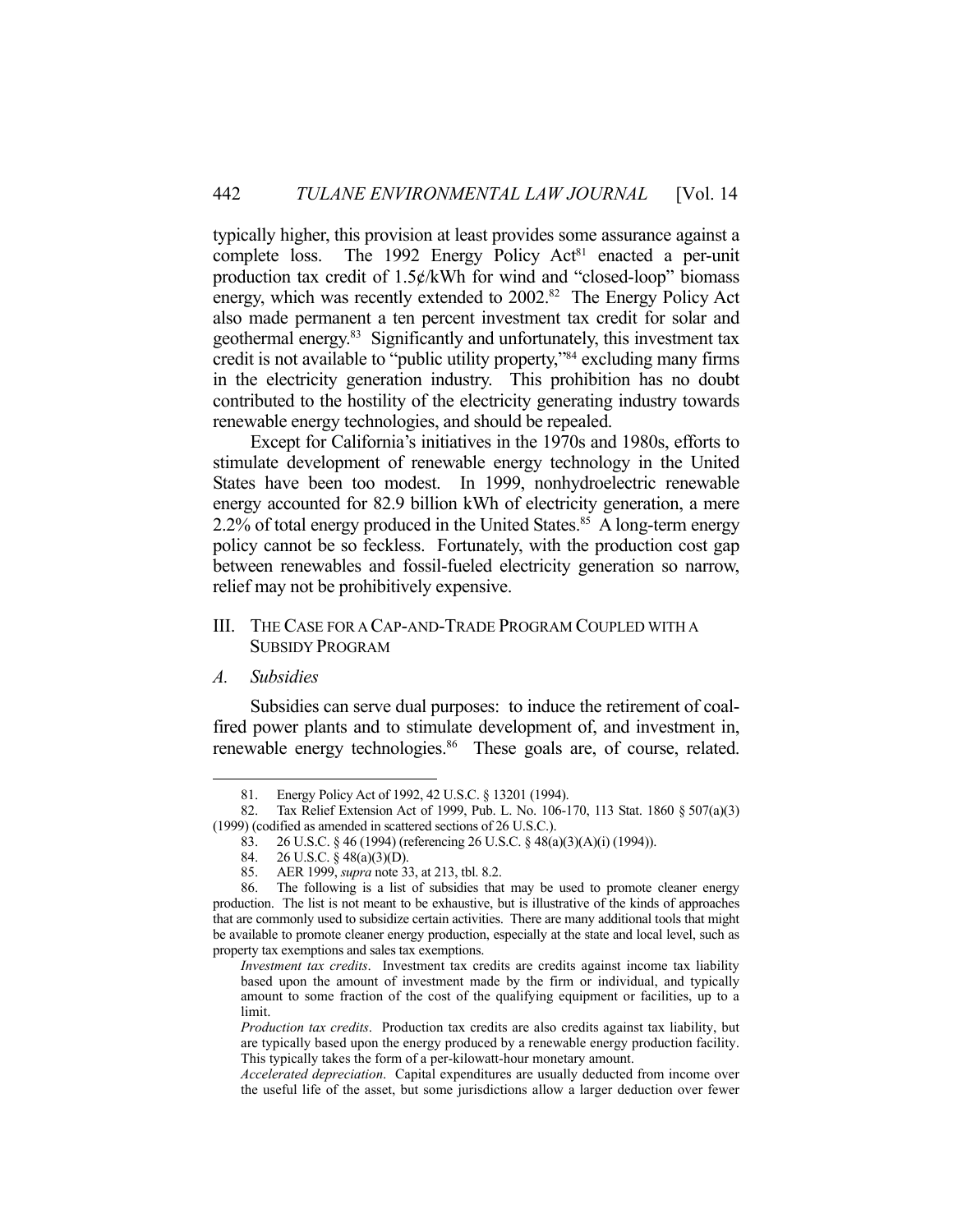While the retirement of most coal-fired capacity will be replaced by natural gas, a subsidy must encourage the replacement of some of that capacity with renewable energy.

 As policy instruments to address pollution externalities, subsidies have never been as popular with economists as emission taxes.<sup>87</sup> Although a per-unit production subsidy is the mirror image of an emission tax,<sup>88</sup> economists have disfavored subsidies because they are harder to implement than taxes.<sup>89</sup> A second reason that subsidies are disfavored vis-à-vis emission taxes is that once a subsidy is in place, it becomes politically difficult to remove. A sense of entitlement seems to grip those that receive a subsidy, who thereafter vigorously resist any

years for capital expenditures made on renewable energy or cleaner energy technologies. This has the effect of deferring tax liability for the investor and encouraging investment.  *Funding for research and development*. Governmental agencies commonly solicit research proposals to pursue research projects to further some goals of the agency.

*Grants*. Outright grants of money may be given to assist in the construction of cleanfuel or renewable energy source electric generating equipment, for construction of emissions reduction equipment, or for retirement of higher-emitting facilities.

*Tax exemptions*. Just as capital gains from municipal bonds are often tax exempt, capital gains from specified energy investments can be tax-exempt, helping to attract individual investors.

*Government-provided below-market financing*. Governmental agencies may act as lender, providing favorable credit terms for specified energy investments. Governmental agencies may also act as guarantor of certain investments, as some do for student loans.

*Government acquisition*. Governmental agencies may also act as buyer for energy produced from certain clean energy technologies. Such agencies may offer to buy energy produced under certain environmental or energy-efficiency conditions, thereby providing a guaranteed market for some clean energy production technologies.

 <sup>87.</sup> *See, e.g.*, Chris Edwards et al., *Cool Code: Federal Tax Incentives to Mitigate Global Warming*, 51 NAT'L TAX J. 465 (1998) (stating that subsidies are inherently less efficient than taxes).

 <sup>88.</sup> WILLIAM BAUMOL & WALLACE OATES, THE THEORY OF ENVIRONMENTAL POLICY 214- 15 (3d ed. 1996).

 <sup>89.</sup> It is more difficult to identify situations where a subsidy is appropriate than it is to identify situations where a tax is appropriate. A subsidy seeks to promote some activity that is viewed as being beneficial, while a tax seeks to curtail some activity that is viewed as being harmful. As some past experiences with hydroelectric power have shown, the latter is far easier to do, as there is often no way of knowing if a subsidy is targeting the most cost-effective means of achieving a policy goal. Taxing a harmful activity is more straightforward, as it requires a judgment that some activity, even if useful and productive to society, nevertheless imposes some cost to society. Extensive economic literature has discussed the possibility that an emission tax produces not only environmental benefits, but may also reduce the effects of other distortionary taxes, thereby producing a "double dividend." For a survey and discussion of the literature on double dividends, see generally Lawrence H. Goulder, *Effects of Carbon Taxes in an Economy with Prior Tax Distortions: An Intertemporal Equilibrium Analysis*, 29 J. ENVTL. ECON. & MGMT. 271 (1995) and Wallace E. Oates, *Green Taxes: Can We Protect the Environment and Improve the Tax System at the Same Time?*, 61 S. ECON. J. 914 (1995) (posing the idea that pollution taxes may exacerbate distortions, rather than relieve them, thereby producing no double dividend).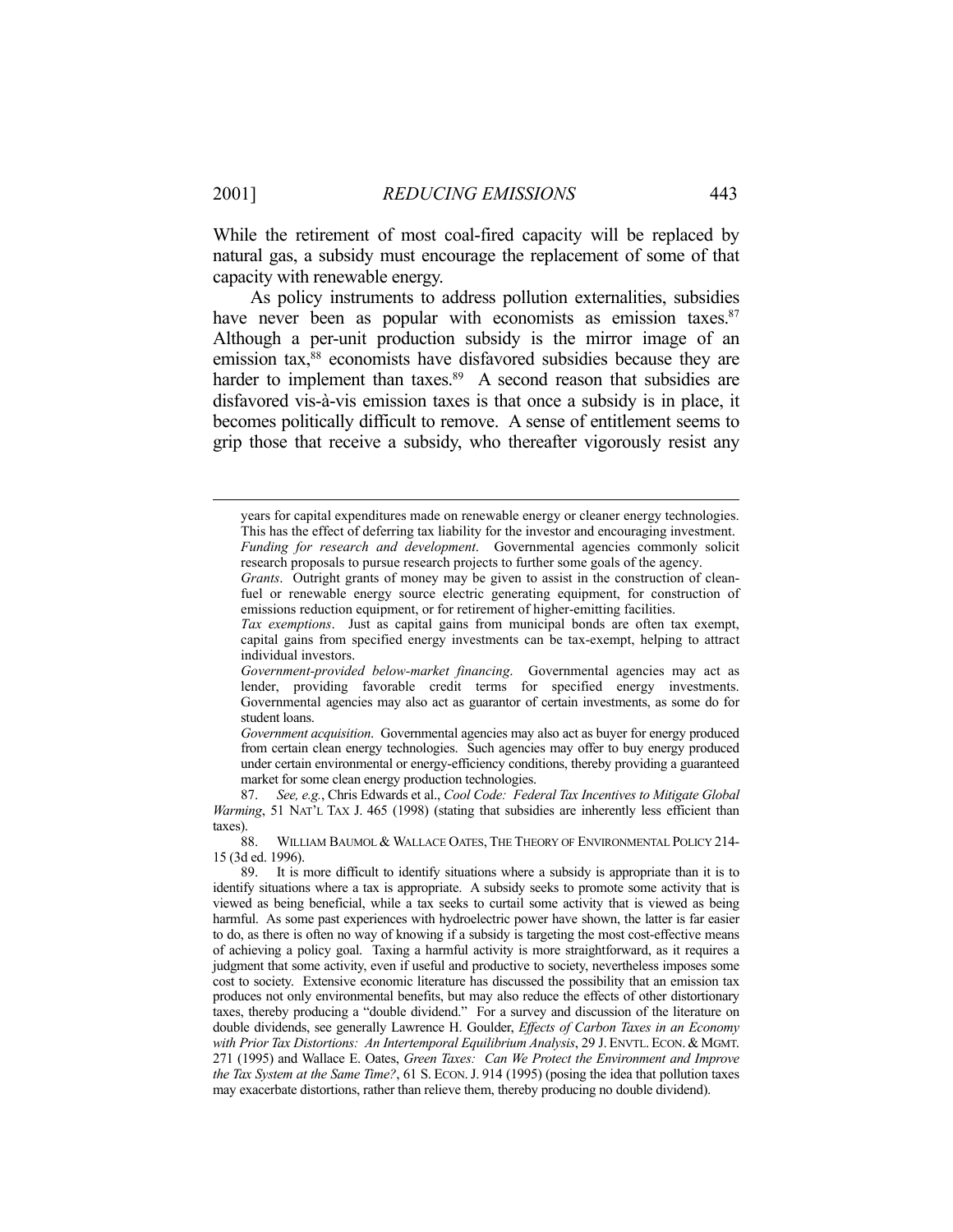attempt to terminate it.<sup>90</sup> A third reason that subsidies are disfavored is that budgetary constraints necessarily limit the effectiveness of any subsidy program. Widespread achievement of a policy goal would probably require that many avail themselves of the subsidy; this would necessarily be costly.91 Finally, some may object that giving a subsidy to electricity generation firms to induce them to retire coal-fired power plants constitutes a bribe to keep regulated parties from polluting.<sup>92</sup> What next? Shall we allow bank robbers to extort from us in exchange for a promise not to rob? Objections to subsidy programs on such grounds have proven difficult to quell.

 The present energy situation may just be unique enough, however, to warrant the use of this ugly policy instrument. In the capital-intensive electricity generation industry, the issue of stranded costs (or what are argued to be stranded costs) must be confronted head-on. The industry has successfully resisted what might be considered first-best approaches to changing the incentives facing electric generation firms—cap-andtrade programs and emissions taxes. $93$  There is a property rights

<u>.</u>

 <sup>90.</sup> Farm subsidies provide one compelling example of a costly subsidy program that has taken on a life of its own. Permits to graze cattle on federal lands at below-market prices are also a subsidy program that has given rise to a sense of entitlement on the part of recipients.

 <sup>91.</sup> Some of these points are made by Edwards et al., *supra* note 87, at 465.

 <sup>92.</sup> Professor Demsetz's article on liability rules in the context of Coasian bargaining is considered one of the most important articles in the field of law and economics, and is one of the first discussions on the effects of a change in the liability rule governing an externality situation. When a change in a liability rule gives rise to a wealth redistribution, there is a temptation to see a vindication of a right in the form of a payment as "extortion." It is erroneous from an economic standpoint to couch this behavior in such normative terms, since Coase's theorem holds that the parties will still reach an economically efficient bargain. Similarly, in this situation, a demand that society pay electric generation firms to retire their coal-fired plants may seem extortionary, but it is really an exercise of their right to continue to operate the plant. In theory, society will not pay the electricity generation industry any more than is worthwhile to retire the coal-fired plants. The fact that society may pay the industry more than is necessary does not mean that it is a bad exchange. Harold Demsetz, *When Does the Rule of Liability Matter?*, 1 J. LEGAL STUD. 13 (1972) (arguing that the imposition of liability is the key: if liability can be avoided by one party, that party has no incentive to cease the costly behavior).

 <sup>93.</sup> The classical solution proposed by economists to the problem of air pollution is to levy a tax on pollution. For economists, pollution is a problem because there is a divergence between the price signals faced by the polluting firm and the actual costs of pollution to a larger society affected by it. The polluting firm does not face these costs, and thus imposes an "externality" upon society. An externality is an effect of a decision, on a party other than the decision-maker, that is not taken into account by the decision-maker. The solution is to internalize the externality and force the decision-maker, or polluter, to face the costs that are faced by society, and to levy a per-unit of pollutant tax upon the polluter. The amount of the tax is the difference between the price faced by the polluter and the actual cost to society, i.e., the extent of divergence between the private and social cost of pollution. This scheme was first proposed by the French economist Alfred Pigou, and is therefore commonly referred to as a Pigouvian tax. For a more detailed discussion of this theory, see Baumol & Oates, *supra* note 88, at 21-23. This Pigouvian emission tax is very closely related to a cap-and-trade program; both seek to place a specific cost on the emission of a specified unit of a pollutant, with theoretically the same effects.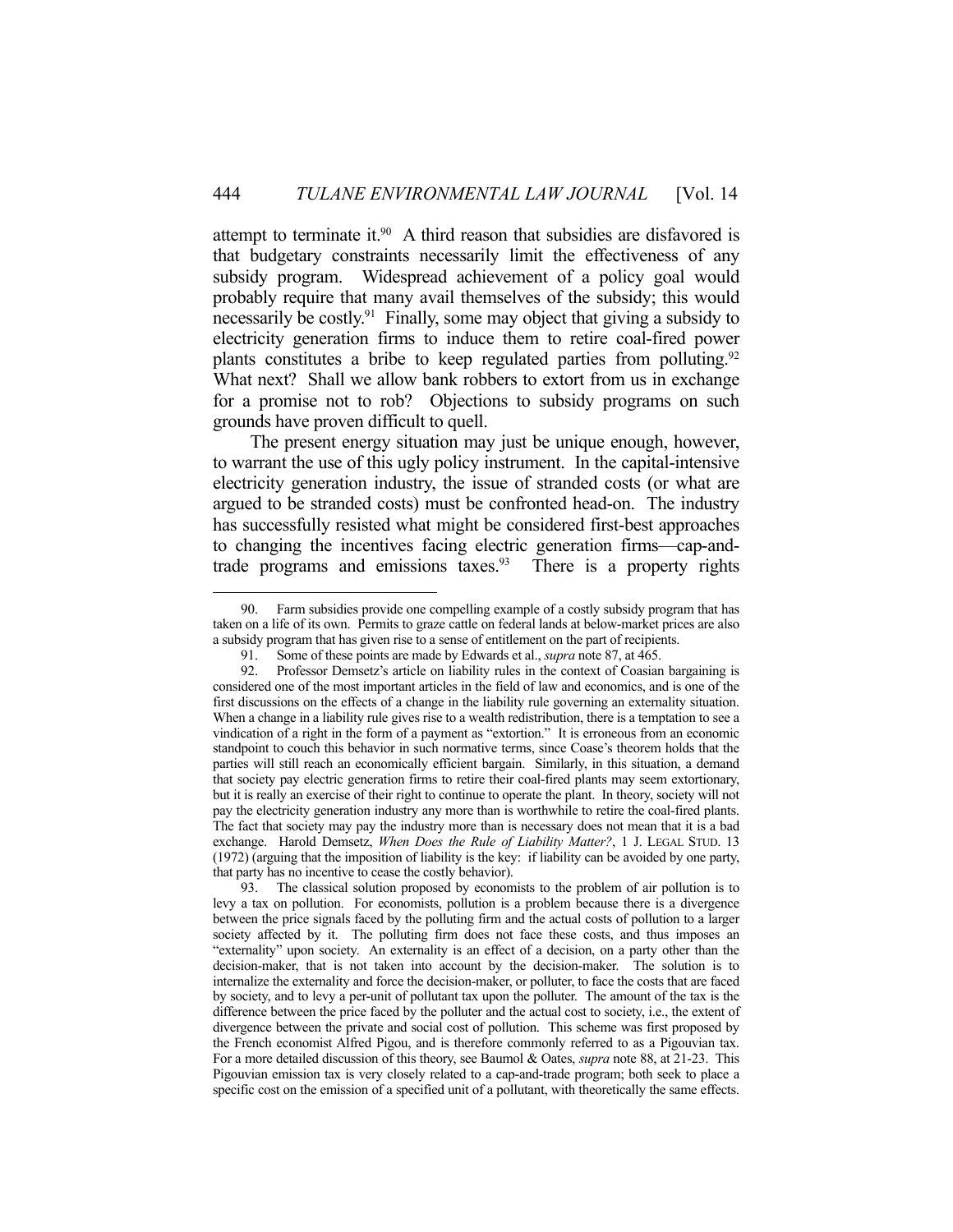controversy over the taxpaying and air-breathing public's right to demand that firms in the electricity generation industry give up their higher-polluting capital assets and invest in cleaner ones. The electricity generation industry argues that they are engaged in a lawful business complying with existing environmental regulations, and that new regulations would be unfair in singling them out.<sup>94</sup> On the other hand, while the industry has successfully fended off legislative challenges to their ability to operate coal-fired power plants, their legal ground is somewhat shakier in light of the EPA lawsuits challenging their grandfathered status: it could be that electricity generation firms with coal-fired power plants that have undergone major modifications are *not* engaged in a lawful business. Also, the EPA recently announced plans to regulate mercury emissions.<sup>95</sup> Forcing coal-fired power plants to control mercury emissions may represent a strong financial incentive to retire those plants, since controlling for mercury emissions is very costly. This may induce switching to natural gas as a fuel source, which does not result in mercury emissions.

 In such a volatile legal and political climate, a negotiated package of subsidies and a cap-and-trade program offers a concrete, if imperfect, vehicle for solving a surprisingly difficult problem. Such a package represents in effect a settlement agreement between government and industry over industry's contested right to emit high levels of pollutants and greenhouse gases from coal-fired power plants. While this cedes legal ground to electricity generation firms with coal-fired plants, precious time has already been lost in the political stalemate that has gripped Capitol Hill for the past six years. Moreover, all economic indications are that an expensive but affordable financial push can induce a substantial retirement of coal-fired power plants.<sup>96</sup> With the production cost gap at less than a penny per kilowatt-hour, it is entirely possible that the cessation of operation of many coal-fired plants can be had for a less than princely sum.

 Importantly, the general disadvantages of subsidies discussed above would not be as acute in this setting as they would be generally. First,

The difference is only that of who pays for the emissions reductions—in the case of an emission tax, polluters pay and taxpayers benefit, and in the case of a cap-and-trade program, there is revenue neutrality. While there has been strong resistance to cap-and-trade programs, hostility towards taxes in the United States has for the time being ruled out virtually any kind of a Pigouvian tax, no matter what economists may say. *See* Frank S. Arnold, *Why There Are No Pollution Taxes*, 15(2) ENVTL. F. 14, 14 (Mar./Apr. 1998).

 <sup>94.</sup> Najor I, *supra* note 35, at 1269.

 <sup>95.</sup> EPA, REGULATORY FINDING ON THE EMISSIONS OF HAZARDOUS AIR POLLUTANTS FROM ELECTRIC UTILITY STEAM GENERATING UNITS, 65 Fed. Reg. 79,825, 79,830 (Dec. 20, 2000).

 <sup>96.</sup> Biewald et al., *supra* note 29, at 2.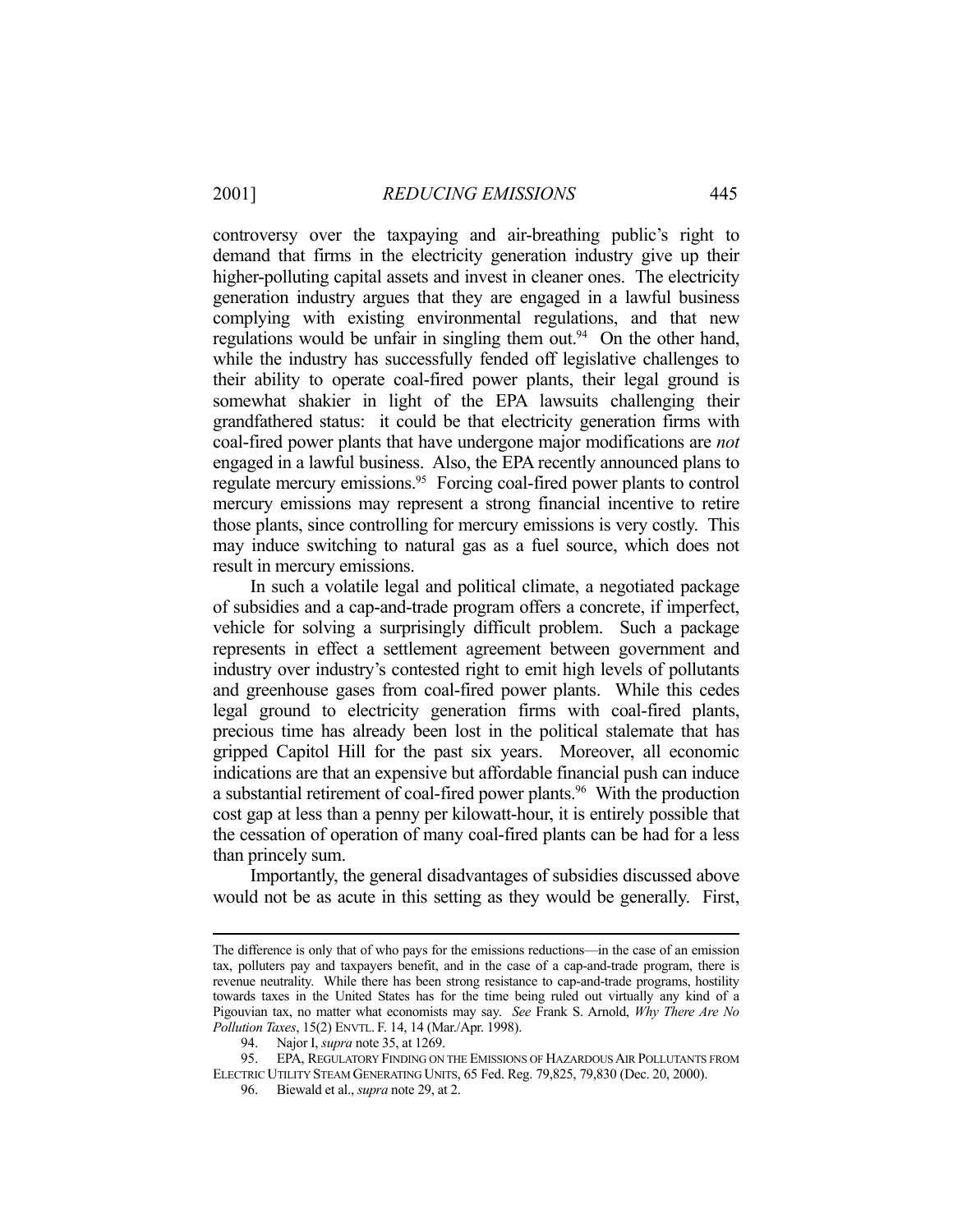the task of identifying desirable and harmful activities has already been accomplished. As discussed above, the high levels of emissions of coalfired power plants make it imperative that the retirement of these plants be effected as soon as possible. Second, because there is a finite number of coal-fired power plants, there is no danger that this subsidy will become entrenched and perpetuate itself indefinitely, as farm subsidies and cattle grazing subsidies have. Third, the limited number of coal-fired power plants renders this policy objective a one-shot deal, and the price tag therefore finite. Finally, the moral implications of a subsidy proposal may be troubling to some, but repeated failures to change the legal climate for electricity generation firms with coal-fired plants are revealing. The inability of reform-minded members of Congress to push through their proposals to remove the grandfathered status of coal-fired power plants indicates that moral judgments on the inappropriateness of coal as a fuel source are unlikely to be vindicated in Congress. 97

 It is also important to increase and better tailor subsidies for the development of renewable energy resources. The ten percent investment tax credit that is available to solar and geothermal developers provides up-front benefits and stimulates investment in riskier and more speculative technologies that require refinement through pilot projects.<sup>98</sup> This seems appropriate for the still-nascent solar photovoltaic industry, but not for the nearly competitive solar thermal and geothermal industries. These industries would benefit from a production tax credit, which are helpful for projects that are more reliable and proven and can be assured of smooth operation for a long time. Investment tax credits for well-developed technologies like windpower may even have the perverse effect of stimulating construction of poorly designed wind turbines that were built mostly as tax shelters and not designed to produce electricity for a sustained period.<sup>99</sup> Also, tax credits must be for a sufficiently long term to provide certainty for investors, but have a certain endpoint so as to avoid the creation of an entitlement.

<u>.</u>

 <sup>97.</sup> Najor I, *supra* note 35, at 1269.

<sup>98.</sup> Muller, *supra* note 59, at 41, 43.<br>99. This is cited by Muller as one re

This is cited by Muller as one reason for why the California investment tax credit for wind energy was terminated. In the wake of some unsuccessful wind energy enterprises, political opposition to the tax credits resulted in repeal of the credit. Muller, *supra* note 59, at 51-52; *see also* LOUISE GUEY-LEE, U.S. ENERGY INFO. ADMIN., U.S. DEP'T OF ENERGY, WIND ENERGY DEVELOPMENTS: INCENTIVES IN SELECTED COUNTRIES, *at* http://www.eia.doe.gov/cneaf/solar. renewables/rea\_issues/windart.html (last visited Jan. 11, 2001).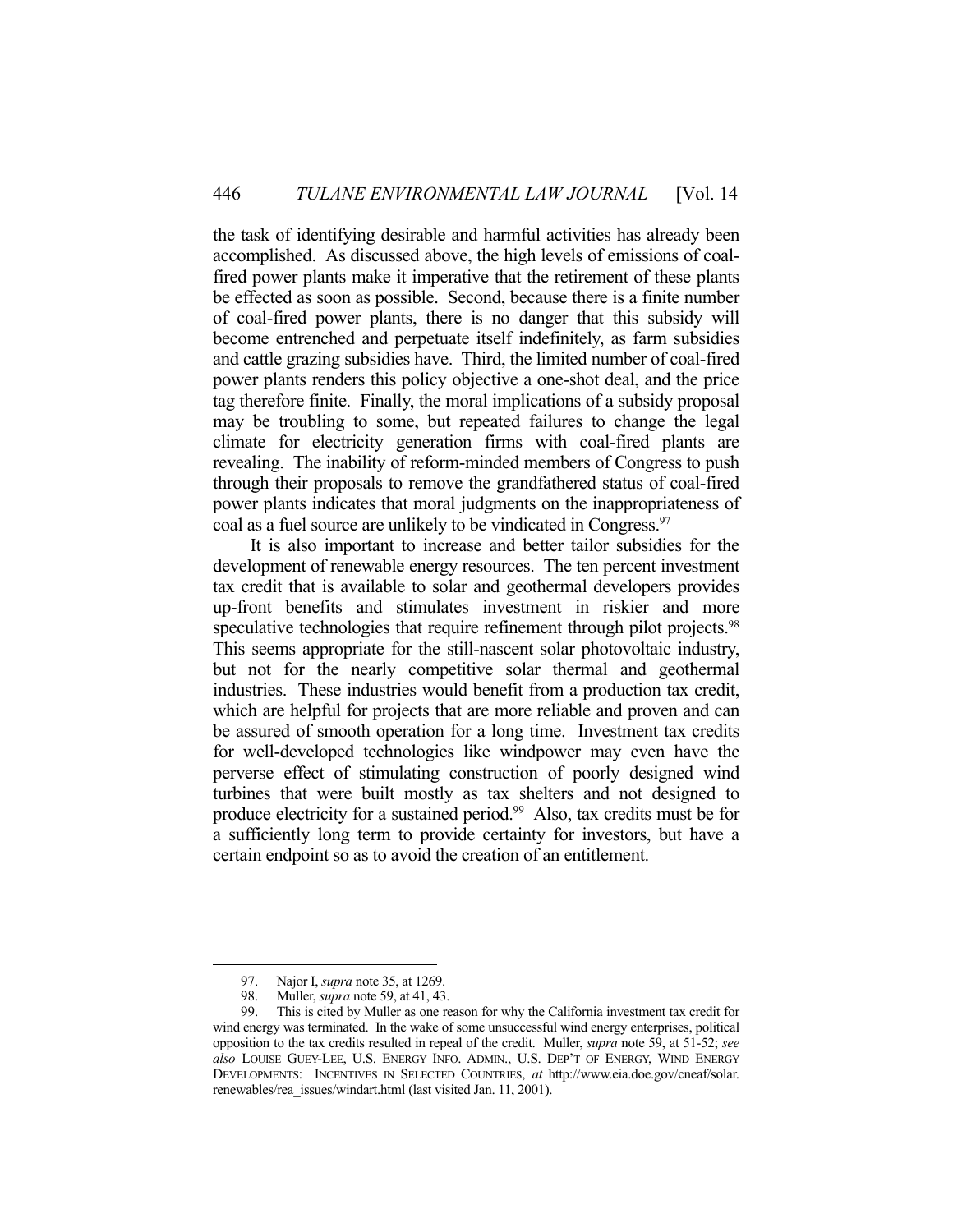#### *B. Cap-and-Trade*

 The second aspect of the present proposal, a cap-and-trade program, has fewer varieties. Genuine cap-and-trade programs place an absolute limit on total emissions of a given pollutant in a jurisdiction, and allow emitting firms within that jurisdiction to trade emissions allowances amongst themselves, as well as with potential third-party traders.<sup>100</sup> Each allowance is a license to emit a fixed quantity of the pollutant, and may be exercised at any time.<sup>101</sup> In such a program, emitting more pollution than permitted by the allowances would be punishable by a fine that must be much larger than the price at which allowances are traded. This is to be distinguished from the vast majority of air pollution regulations, which are considered "command and control" regulations, and which are more prescriptive. Command and control regulations may require the installation of certain pollution control equipment, or that pollution control equipment be of a minimum quality. One typical command and control type of regulation is a rate standard, where a limit is imposed upon the *rate* at which pollutants are emitted, but not the total *amount* of pollutants emitted.102 These types of regulations provide the emotional satisfaction of forcing polluters to do their best with what they have, but unlike a cap-and-trade program, they guarantee nothing with respect to the total amount of pollution that is permitted to enter the environment.

 Economists have argued for the use of cap-and-trade programs for decades to little avail, $103$  as genuine cap-and-trade programs have remained rare. Earlier experiments with trading mechanisms, such as the United States Environmental Protection Agency's "bubble" program,<sup>104</sup> have been modest, covering only a single emitting facility. The bubble policy allowed an emitting facility to combine its allowed emissions from all its smokestacks and treat it as a single source of emissions.105 Thus, rather than having to meet smokestack-by-smokestack emissions limits, a facility could increase emissions at one smokestack if it decreased emissions at another. Such a program is not strictly a cap-and-

 <sup>100.</sup> Robert W. Hahn & Gordon L. Hester, *Marketable Permits: Lessons for Theory and Practice*, 16 ECOLOGY L.Q. 361, 369 (1989).

 <sup>101.</sup> *Id.*

 <sup>102.</sup> Swift I, *supra* note 6, at 18.

 <sup>103.</sup> *See, e.g.*, Hahn & Hester, *supra* note 100 (discussing generally the marketability and economy of emissions trading programs); *see also* Daniel J. Dudek & John Palmisano, *Emissions Trading: Why Is This Thoroughbred Hobbled?*, 13 COLUM.J. ENVTL. L. 217 (1988) (outlining the successes of emissions trading).

 <sup>104.</sup> EMISSIONS TRADING POLICY STATEMENT; GENERAL PRINCIPLES FOR CREATION, BANKING AND USE OF EMISSION REDUCTION CREDITS, 51 Fed. Reg. 43,814, 43,814 (Dec. 4, 1986); *see also* Hahn & Hester, *supra* note 100 (explaining the concept of the bubble program).

 <sup>105.</sup> Hahn & Hester, *supra* note 100, at 372.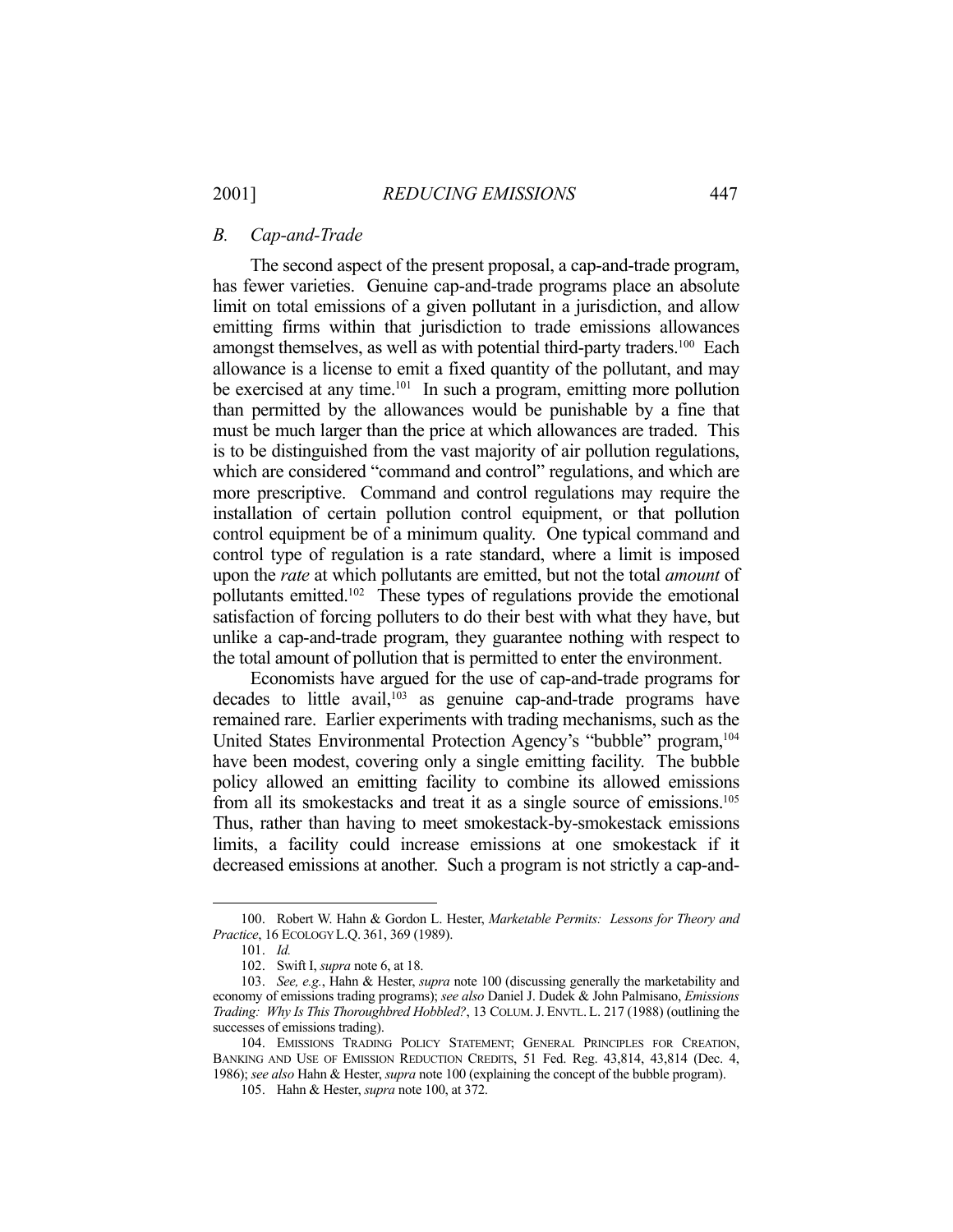trade program because there is no overall cap, or limit on the volume or weight of pollutant emitted.

 A closer imitation of a cap-and-trade program is the Regional Clean Air Incentives Market, or "RECLAIM" program, administered by the South Coast Air Quality Management District (SCAQMD), the district with the weighty responsibility of improving air quality in the Los Angeles basin.<sup>106</sup> The RECLAIM program is a credit trading program that provides for trading of  $NO<sub>x</sub>$  and  $SO<sub>2</sub>$  emissions reduction credits among a wide variety of emitters.<sup>107</sup> The RECLAIM program is also not strictly a cap-and-trade program because the variety of emissions sources have different capacities to emit pollutants, so there is no explicit cap on emissions. Instead, there are mandated emissions reductions which vary for different sources and are measured against some baseline emissions level.108 Emissions reductions will earn the emitter an emissions reduction credit, which has a value on the RECLAIM market. That value is determined by the willingness to pay by emitters that find it too costly to achieve a mandated emissions reduction.

 The only nationwide experience with cap-and-trade programs is a program of SO2 emissions trading under the Acid Rain Program of the 1990 Clean Air Act Amendments, under which electricity generation plants may trade allowances to emit a ton of  $SO<sub>2</sub>$  in conjunction with the production of electricity.<sup>109</sup> The two-phased SO<sub>2</sub> cap-and-trade program under the Acid Rain Program has been considered a reasonable success,<sup>110</sup> even if the emissions cap may have been set at too high a level.<sup>111</sup> By placing a direct and specific market value on SO<sub>2</sub> emissions

 <sup>106.</sup> *See generally* South Coast Air Quality Management District Website, http://www.aqmd.gov (last visited Jan. 11, 2001). The rules governing the RECLAIM program are available at http://www.aqmd.gov/rules/html/tofc20.html (last visited Jan. 11, 2001).

 <sup>107.</sup> *See id.* 

 <sup>108.</sup> *Id.*

 <sup>109.</sup> Swift I, *supra* note 6, at 19.

 <sup>110.</sup> *See id.*; Dallas Burtraw, *Cost Savings, Market Performance, and Economic Benefits of the U.S. Acid Rain Program*, DISCUSSION PAPER 98-28-REV, at 15 (revised Sept. 1998), *available at* http://www.rff.org/disc\_papers/PDF\_files/9828rev.pdf.; Carlson et al., *supra* note 16, at 90-92.

 <sup>111.</sup> The emissions cap was set at 5.7 billion tons for "Phase I" of the Acid Rain Program, which occurred between 1995 and 2000, but only covered 110 of the dirtiest plants in the United States. By 2010, "Phase II" will require that all electricity generation plants in the United States meet an annual cap of 8.95 tons per year. Swift I, *supra* note 6, at 19. The fact that only seven out of 263 power plants regulated under Phase I have been retired is a clear disappointment to environmental policymakers. As noted by Chestnut, *supra* note 16, tbls. S-2 to S-3, the health benefits alone of the Acid Rain Program have been estimated in the range of \$12 to \$78 billion in the United States, and \$290 million to \$1.8 billion in affected areas of Canada. This does not include ecological and recreational benefits. And as noted above, compliance costs were estimated to be \$832 million in 1995 and \$1.04 billion in the long run (because of a more stringent cap). Carlson et al., *supra* note 16, at 66, 87. This has been a far cry from the \$4 billion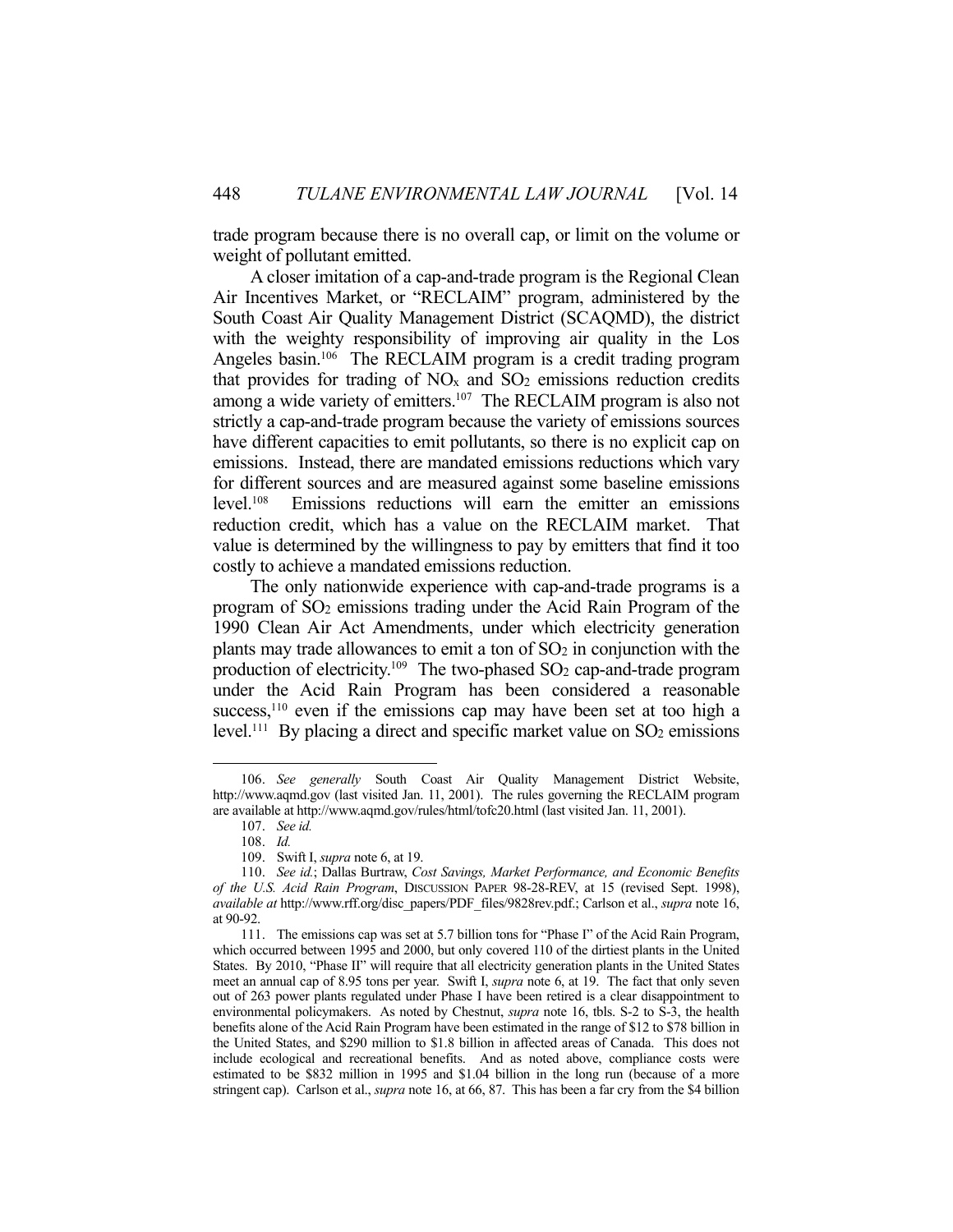reduction, SO<sub>2</sub> emissions trading introduced competition among the different industries, offering a way of reducing  $SO_2$  emissions.<sup>112</sup> Competition has stimulated innovation in the emission control equipment industry, induced enterprising experimentation with different emissions control techniques, and achieved a general savings in abatement costs in the electricity generation industry.<sup>113</sup> Compliance costs have been much lower than expected, exceeding the most optimistic estimates of cost savings, as allowances seem to have flowed to those plants for which abatement would be most expensive.<sup>114</sup> Perhaps most importantly, nationwide  $SO<sub>2</sub>$  emissions have declined since the onset of the program.<sup>115</sup> The most important lesson learned from a comparison of rate standards and a cap-and-trade program is that reductions in emissions of a particular pollutant are achieved *only* when a direct and specific cost is placed on the emission of that pollutant.<sup>116</sup>

 112. *See* Dallas Burtraw, *Innovation Under the Tradable Sulfur Dioxide Emission Permits Program in the U.S. Electricity Sector* 17 DISCUSSION PAPER 00-38 (Sept. 2000), *available at*  http://www.rff.org/disc\_papers/PDF\_files/0038.pdf.

compliance cost estimate made by the EPA in 1990, and the \$2 billion estimate made by the United States General Accounting Office in 1994, and suggests that further  $SO<sub>2</sub>$  emissions reductions thus far would pass any cost-benefit test. Legislative attempts to lower the SO<sub>2</sub> emissions cap have been unsuccessful. S. 172, *supra* note 50, would have tightened the SO<sub>2</sub> emissions cap and introduced a cap-and-trade program for NOx emissions. S. 1369, *supra* note 50, would have imposed a nationwide cap on emissions of  $NO<sub>x</sub>$ ,  $CO<sub>2</sub>$ , and mercury, and would have reduced the SO<sub>2</sub> cap provided for by the 1990 Clean Air Amendments Acid Rain Program by 60%. Other proposals to tighten emissions regulations or to introduce or tighten caps have also been defeated or scuttled. In the meantime, studies indicate that Acid Rain is still a persistent problem in Northeastern states. C.T. DRISCOLL ET. AL., HUBBARD BROOK RESEARCH FOUND., ACID RAIN REVISITED: ADVANCES IN SCIENTIFIC UNDERSTANDING SINCE THE PASSAGE OF THE 1970 AND 1990 CLEAN AIR ACT AMENDMENTS 6 (2001) (Science Links Publication, Volume. 1, no. 1), *available at* http://www.hbrook.sr.unh.edu/hbfound/report.pdf.

<sup>113.</sup> For example, electricity generation firms discovered that one way of reducing  $SO<sub>2</sub>$ emissions was to purchase low-sulfur coal mined in the Powder River Basin in Wyoming, and have it freighted via a deregulated and surprisingly inexpensive rail industry. Swift I, *supra* note 6, at 23. Electricity generation firms also experimented with mixing low- and higher-sulfur coal to create an optimal mix of low emissions and lower-priced coal. *Id.* The very presence of these alternatives may have been partly responsible for stimulating firms in the scrubber industry to improve their product. *Id.* Also, electricity generation firms found ways to use a byproduct of scrubbers to make commercial-grade gypsum to defray the expenses of installing and operating the scrubbers. *Id.*

 <sup>114.</sup> *Id.*

 <sup>115.</sup> EPA, EMISSION SCORECARD 1999, fig. 1, *at* http://www.epa.gov/airmarkt/emissions/ score99/index.html (last visited Jan. 11, 2001).

 <sup>116.</sup> For an empirical study of the effects of a price signal on energy-related investments, see Adam B. Jaffe & Robert N. Stavins, *Dynamic Incentives of Environmental Regulations: The Effects of Alternative Policy Instruments on Technology Diffusion*, 29 J. ENVTL. ECON. & MGMT. S-43 (1995). This study found that energy conservation techniques in home-building were more readily adopted in jurisdictions where there was a greater energy consumption tax. Jaffe and Stavins also found, however, that even more important than the presence of an energy consumption tax was the availability of energy conservation subsidies.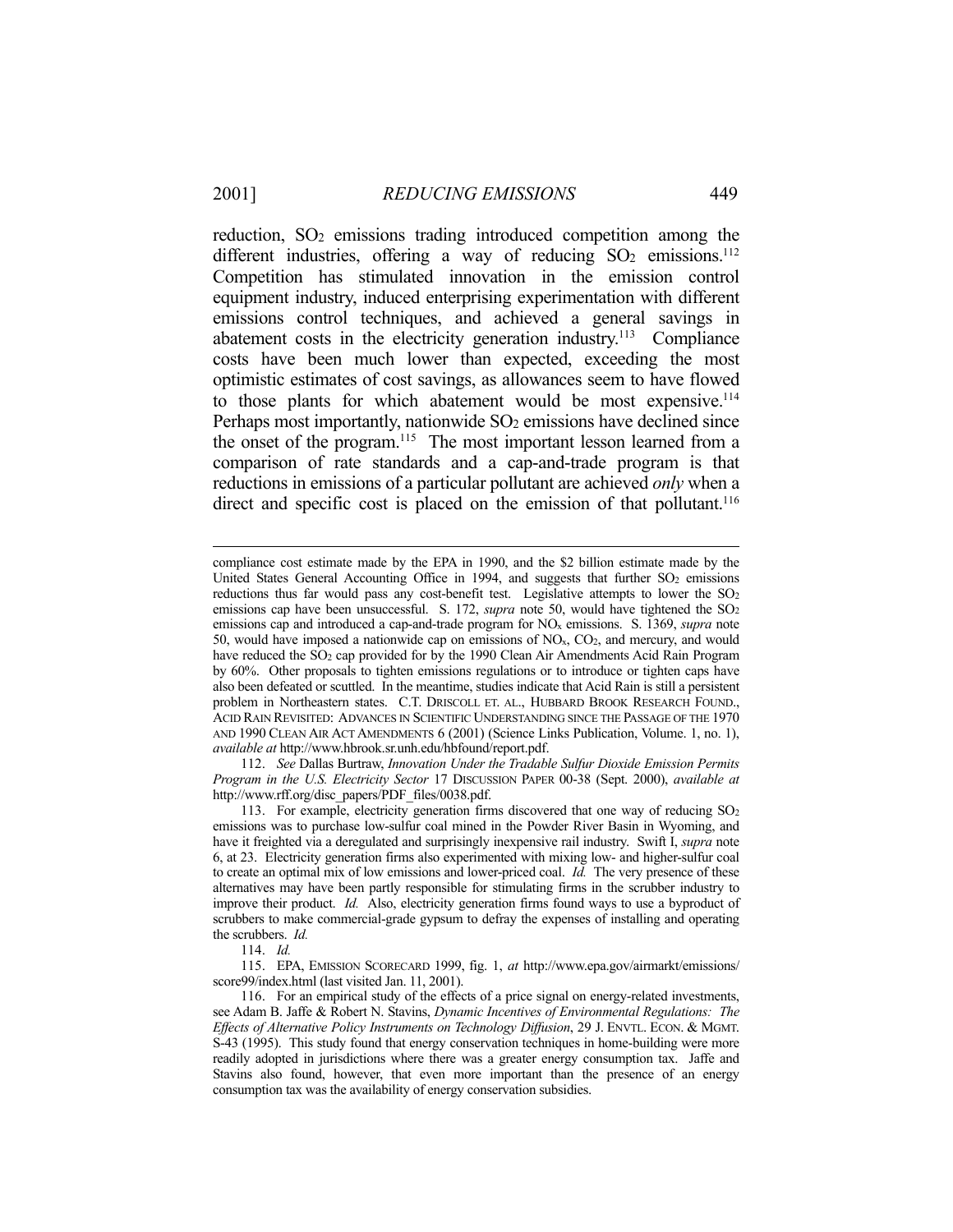Only then is there an incentive to innovate in achieving emissions reductions, and to do so in the most cost-effective way. Rate standards may provide some temporary incentive to innovate in reducing costs to meet a more stringent level, but they lose their influence once firms have achieved the mandated standard. Rate standards thereafter do more harm than good—firms will receive no credit or compensation for any further emissions reductions, and face a disincentive to innovate further, because of a reasonable fear that the new technology may become the next standard.

 A phased cap-and-trade program is necessary to send a continuing price signal to electricity generation firms regarding the emissions of pollutants and greenhouse gases. Without prices, emissions of  $NO<sub>x</sub>$  and other pollutants have remained high, and emissions of  $CO<sub>2</sub>$  have increased. Regulations calling for end-of-pipe controls may meet some rigid mandate, but do not provide any incentive for firms to exceed the standards, and do not provide any impetus for innovation in emissions control or of other means of producing energy.<sup>117</sup> A continuing price signal that reflects some rough proxy of the social costs of emitting is necessary to induce the turnover of our energy infrastructure from coalto natural gas-fired, and ultimately, to renewable sources. In addition, a continuing price signal may present a significant incentive for energy conservation measures for both consumers and generators of electricity. While consumers must bear the ultimate responsibility for energy conservation, it certainly does not help that the electricity generating industry *wastes* more energy than Japan consumes.<sup>118</sup>

#### *C. A Proposal Combining the Two Policy Instruments*

 A subsidy program and a cap-and-trade program packaged together can remedy flaws in the two individual programs standing alone. A subsidy program can help overcome opposition by the electricity generation industry to cap-and-trade programs for other emittants. Some firms in the electricity generating industry have resisted the implementation of cap-and-trade programs because they would render inadequate many ingenious SO2 emissions compliance strategies adopted to comply with the Acid Rain Program. For example, the use of lowsulfur coal may lower  $SO_2$  emissions, but not  $CO_2$  or  $NO_x$  emissions, so placing a price on emissions of  $CO<sub>2</sub>$  and  $NO<sub>x</sub>$  (as a cap-and-trade program would) could rob firms of the option of using low-sulfur coal as a compliance strategy. Also, firms that have installed end-of-pipe

 <sup>117.</sup> Swift I, *supra* note 6, at 18.

 <sup>118.</sup> Kaarsberg et al., *supra* note 37, at 9.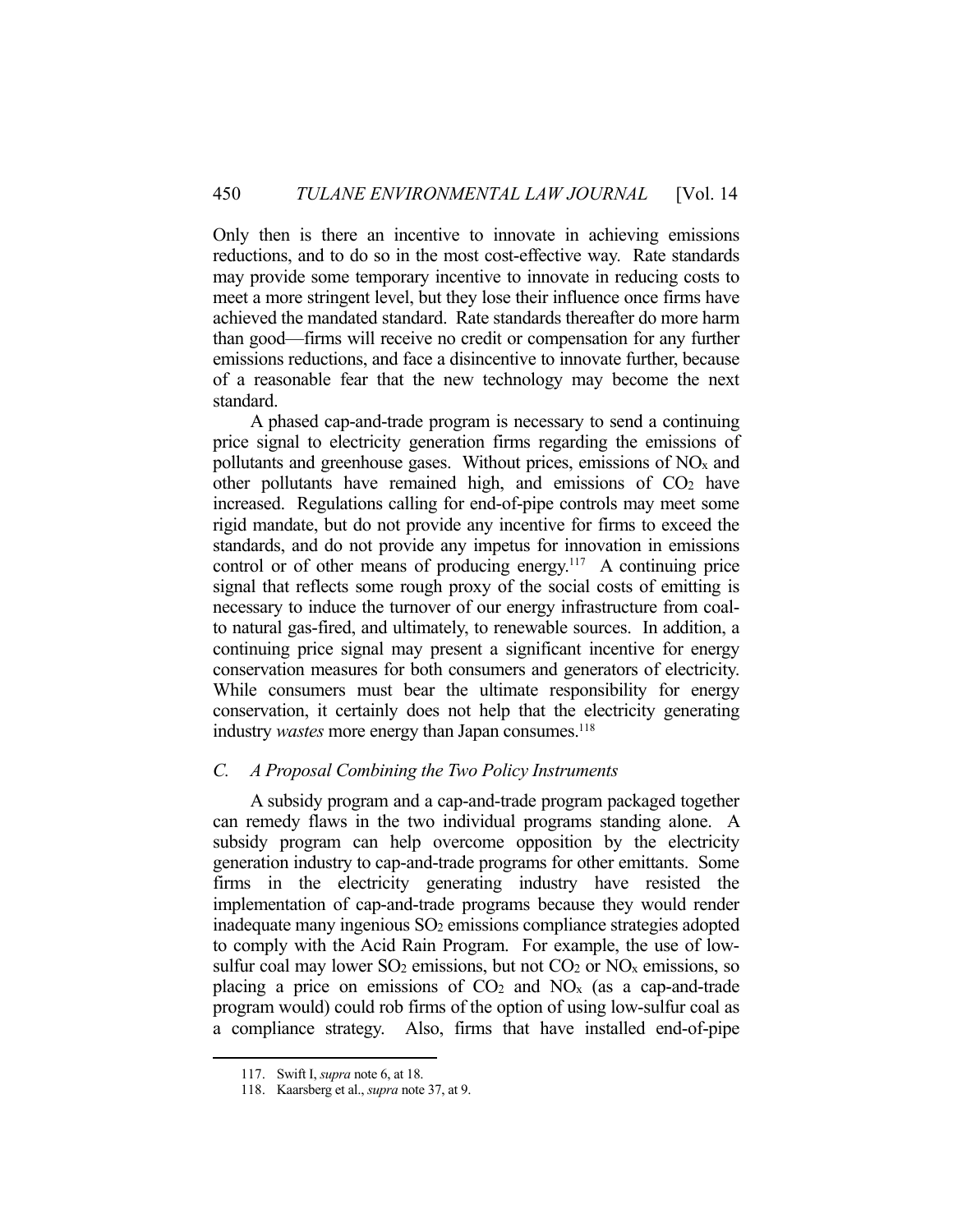emissions control technology to reduce  $SO<sub>2</sub>$  emissions would face additional costs to reduce emissions of  $CO<sub>2</sub>$  or NO<sub>x</sub> or both. Thus, a capand-trade program alone would face political obstacles, which a subsidy program can help overcome.

 A cap-and-trade program can also address some problems in a stand-alone subsidy program. A subsidy program to induce the retirement of coal-fired power plants would provide a competitive advantage to these firms, to the detriment of those firms that have already converted their plants to natural gas-fired plants. The fairness issues raised by such a prospect are magnified in a deregulated energy environment. A cap-and-trade program can provide a mechanism for offsetting the advantage enjoyed by firms with coal-fired power plants that can take advantage of the subsidy by distributing the initial emissions allowances in such a way that benefits firms with no coal-fired power plants. This can be accomplished by allocating initial emissions allowances on the basis of *historical energy output*. This method of allocating allowances would inure to the advantage of low-emitting firms because they have produced electricity without high emissions by giving them emissions allowances that they *do not need*, and can therefore sell to other firms with high emissions that do need them. The initial allocation of emissions allowances thus represents a way of making low emissions into a valuable asset, the conferral of which to low-emitting electricity generation firms would at least partially offset the advantage that high-emitting firms obtain from the subsidy.

 I thus propose the following cap-and-trade program and subsidy program:

- A cap-and-trade program on the emissions of  $CO<sub>2</sub>$ , with one or more phased reductions in the cap,
- A twenty-year production tax credit on the production of electricity using wind, solar and geothermal resources for all facilities placed into service by 2012, and terminating in any case in 2020,
- A five-year partial investment tax credit for the construction of natural gas-fired plants *or* renewable energy plants that replace retired coal-fired capacity.

The  $CO<sub>2</sub>$  cap should be low enough so that an emissions allowance is a scarce commodity, commanding a sufficiently high price, to provide those electricity generation firms without coal-fired plants with a substantial benefit to offset the investment tax credit available to competitors. The cap should also be low enough to provide a continuous emissions reductions incentive, at first to induce some fuel-switching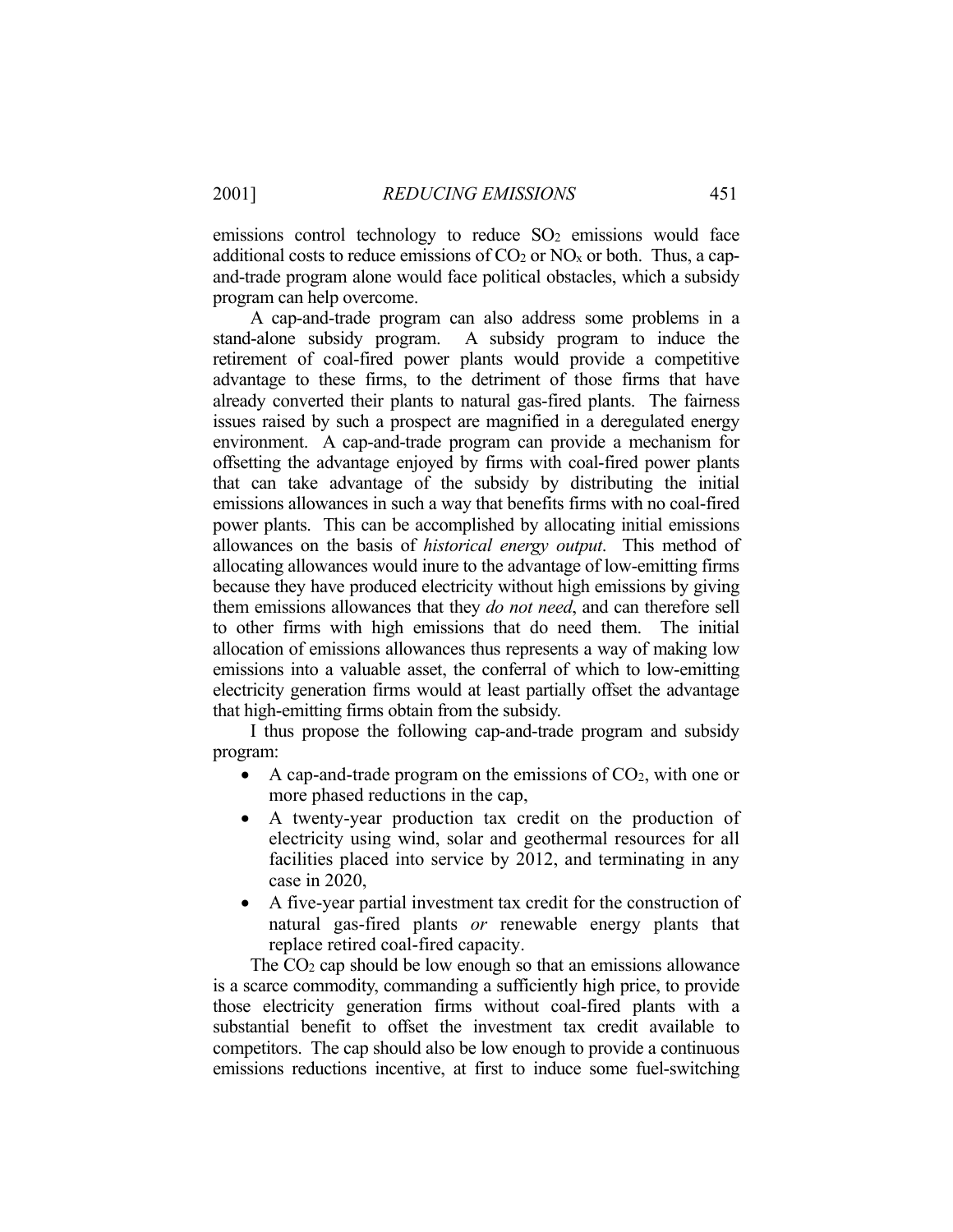from coal to natural gas, and then for a change-over to renewable energy technologies. Finally, the cap must be low enough so that no new coalfired plants will be constructed.<sup>119</sup> Phased reductions in the cap are appropriate, as future technological improvements may make CO<sub>2</sub> emissions easier to abate. Subsequent cap reductions would also provide a continuing disincentive for the construction of new coal-fired plants, and a continuing incentive for the development of renewable energy technologies and for energy conservation measures. The cap must not only serve as a limit on permissible  $CO<sub>2</sub>$  emissions, but must also send appropriate price signals.

 The twenty-year production tax credit is necessary to offer renewable energy technologies sufficient certainty to make substantial investments. By offering a longer-term tax credit, it may be possible to minimize the credit necessary to induce investment, effectively spreading out taxpayer outlay over a longer period of time. The goal of the production tax credit, however, should be to bridge the relatively narrow production cost gap between some of the renewable energy technologies and fossil-fuel technologies.

 The investment tax credit should be sufficient to partially bridge the one-cent-difference in production cost between a new natural gas-fired plant and an old coal-fired plant. Completely covering the cost gap would be inappropriate, since that would be tantamount to a complete capitulation to electricity generation firms with coal-fired power plants. As discussed above, this subsidy should be viewed as a settlement agreement concerning the right to continue to operate coal-fired power plants. As the legal climate for electricity generation firms with coalfired plants is unclear, this subsidy should not be so generous as to render costless their transition from coal to natural gas or renewable energy. To avoid the misuse of this investment tax credit, it should not apply to any coal-fired plant placed into operation in the past several years. Also, to minimize cost, the investment tax credit should be offered in an auction where firms submit bids to retire coal-fired plants for stated subsidy amounts, with the subsidies being awarded to the lowest bids. This would preferentially attract firms that were facing the highest compliance costs for their old coal-fired plants, and could make the most of their new capacity. With respect to extending this credit to renewable energy technologies, one might raise the issue of how similar investment tax credits in California gave rise to misuse of the credits for tax shelter

<u>.</u>

 <sup>119.</sup> The Energy Information Administration estimates that of the 393 GW of new capacity that will be required to meet demand over the next twenty years, 5% will be coal-fired. AEO2001, *supra* note 21, at 73. The construction of *any* new coal-fired capacity should be discouraged.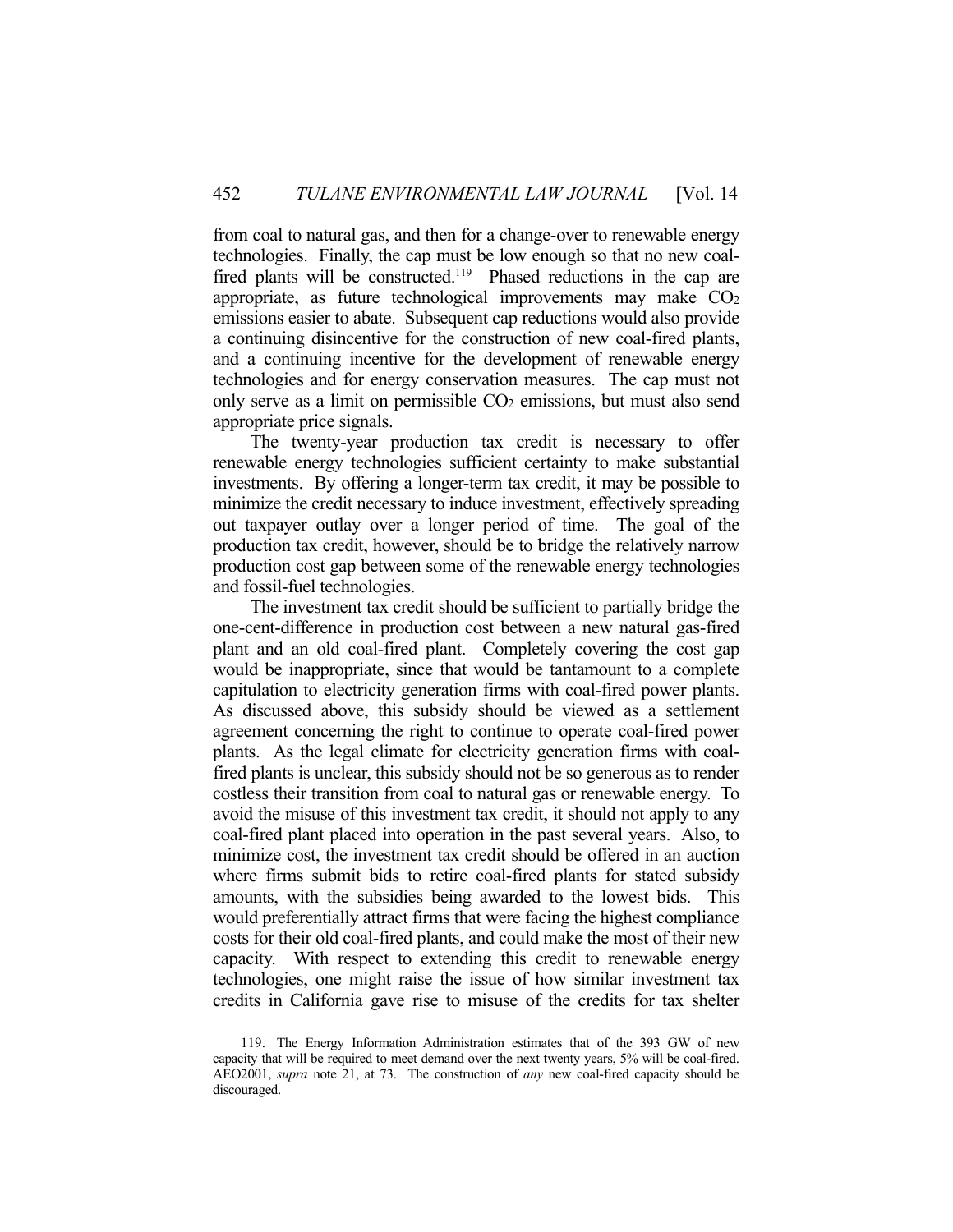purposes.120 However, the requirement that new capacity replace coalfired capacity should ensure that the new capacity is actually used for power generation.

 Also, one could be troubled by the fact that renewable energy technologies would effectively receive a double subsidy—for a firm retiring a coal-fired plant and replacing lost capacity with renewable capacity, it would be eligible for both the investment tax credit and the production tax credit. However, this appropriately reflects the additional environmental advantages that renewable energy technologies have over natural gas-fired plants: renewables emit no carbon dioxide at all and thus achieve a 100% reduction in carbon dioxide emissions, as compared with a 67% reduction by natural gas and do not cause any of the environmental disruption caused by extracting natural gas reserves.<sup>121</sup>

 Possibly even more important than direct subsidies is the removal of nonfinancial barriers to greater utilization of renewable energy technologies. Electricity generation firms have sometimes charged high hookup fees to nonutility power producers for access to the electric grid to market electricity.<sup>122</sup> Federal agencies must follow the Danish example of ensuring grid connectivity to wind turbines to create a more level playing field for renewable energy technologies.<sup>123</sup> Also, the existing 10% investment tax credit that applies to solar and geothermal energy should be limited to solar photovoltaic projects, in light of the above-proposed investment tax credit that would cover solar thermal and geothermal energy sources.124

 Another important step is to repeal provisions that prohibit electricity generating firms from receiving subsidies connected to the generation of electricity from renewable energy sources. For example, "public utility property" is excluded currently from eligibility for the existing  $10\%$  investment tax credit for solar and geothermal.<sup>125</sup> This would also make obsolete the PURPA requirement that electric utilities buy electricity produced from renewable energy sources.<sup>126</sup> Also, the utility exclusions for the existing investment tax credit should be removed, so that electricity generating firms can participate in solar photovoltaic development. Precluding electricity generating firms from participating in the development of renewable energy makes no sense.

<u>.</u>

 <sup>120.</sup> Muller, *supra* note 59, at 43, 51.

 <sup>121.</sup> Swift II, *supra* note 12.

 <sup>122.</sup> Moore & Ihle, *supra* note 24, at 3.

 <sup>123.</sup> *Id.* at 8.

 <sup>124. 26</sup> U.S.C. § 48(2) (1994).

 <sup>125.</sup> *Id.* § 48(2)(B)(3) (1994).

 <sup>126. 16</sup> U.S.C. § 824a-3 (1994) (requiring that electric utilities purchase electric energy from such "qualifying small power production facilities").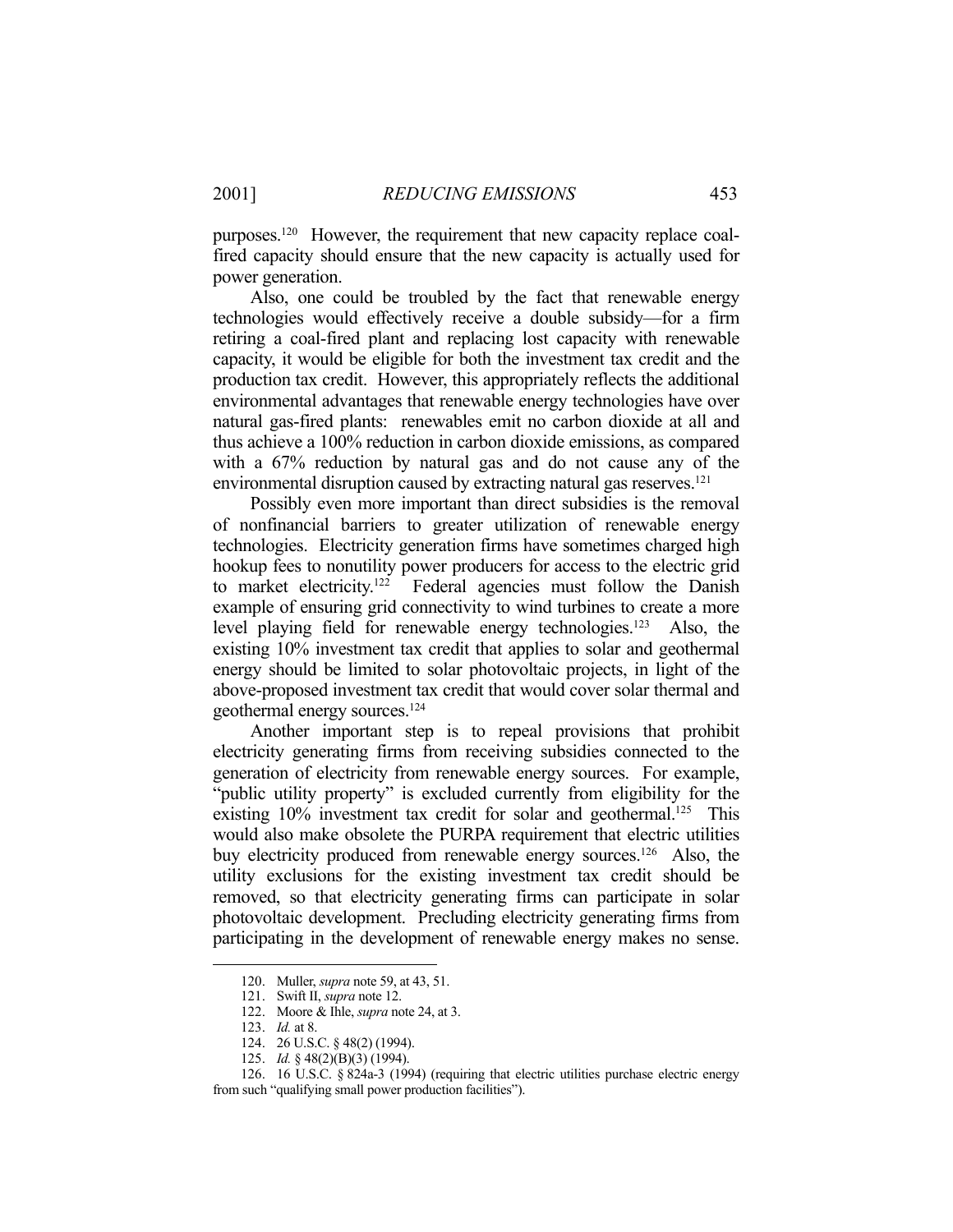Harnessing the resources and experience of these firms, and gaining their support for renewable energy subsidies may be very important to making progress on renewable energy development.

 There is one potential implementation problem that confronts this policy package. As with any subsidy, it will be working against economic forces. By encouraging the retirement of coal-fired plants, a subsidy program will exert downward pressure on coal prices, which would encourage the use of more coal. The phased reductions in the CO2 emissions cap should thus be established so as to ensure a continuing disincentive for the construction of coal-fired plants. Thus, as the costs of coal fall, a decreasing availability of CO2 permits should continue to increase the costs of operating a coal-fired plant. Natural gas prices are likely to increase in a transition to an electricity generation industry that is much more dependent upon natural gas than is currently the case.127 However, how much of an increase will take place is not clear. A recent study projected that even a retirement of 50% of the current coal-fired capacity by the year 2010, would only increase electricity prices by  $0.6\frac{\epsilon}{kWh}$ , or roughly ten percent.<sup>128</sup> This study assumed that long-term natural gas prices would remain at \$4 per million Btu (mmBtu).<sup>129</sup> While natural gas prices have been well above this level in 2000, increases in drilling activity and in pipeline capacity are expected to bring long-term natural gas prices down to the neighborhood of \$4/mmBtu.130 The Energy Information Administration believes that even under a projected tripling of demand for natural gas for electricity generation purposes by 2020, domestic supplies along with Canadian imports will be sufficient to meet this increase in demand.<sup>131</sup> Also, electricity generation presently accounts for only 32% of natural gas

 <sup>127.</sup> AEO2001, *supra* note 21, at 4.

 <sup>128.</sup> Swift II, *supra* note 12, at 8.

 <sup>129.</sup> *Id.* at 11. While "proven" U.S. reserves can only supply domestic needs for eight years, "technically recoverable reserves" in the United States are orders of magnitude larger and could readily supply, for a finite period of time, an electric generation industry dependent upon natural gas. "Proven reserves" are those natural gas reserves that currently exist and are economical to remove. Proven U.S. reserves are currently 167 trillion cubic feet (Tcf), not quite eight times the current annual consumption of 23 Tcf. "Technically recoverable reserves" are estimates of known sources of natural gas that are recoverable if cost is no object. This is currently estimated to be 1281 Tcf. AEO2001, *supra* note 21, at 31. Additional exploration and technological advances in exploration and recovery may also dramatically increase these estimates, as has been the case in the past. *See* BYRON SWIFT & JAY AUSTIN, ENVTL. L. INST., HOW ABUNDANT? ASSESSING THE ESTIMATES OF NATURAL GAS SUPPLY 22, *at* http://www.eli.org/ pdf/rrgas99.pdf (1999) (stating that official estimates can be expected to grow as more geologic information is gathered).

 <sup>130.</sup> *Mazur Testimony*, *supra* note 20, at 5.

 <sup>131.</sup> *Id.* at 7.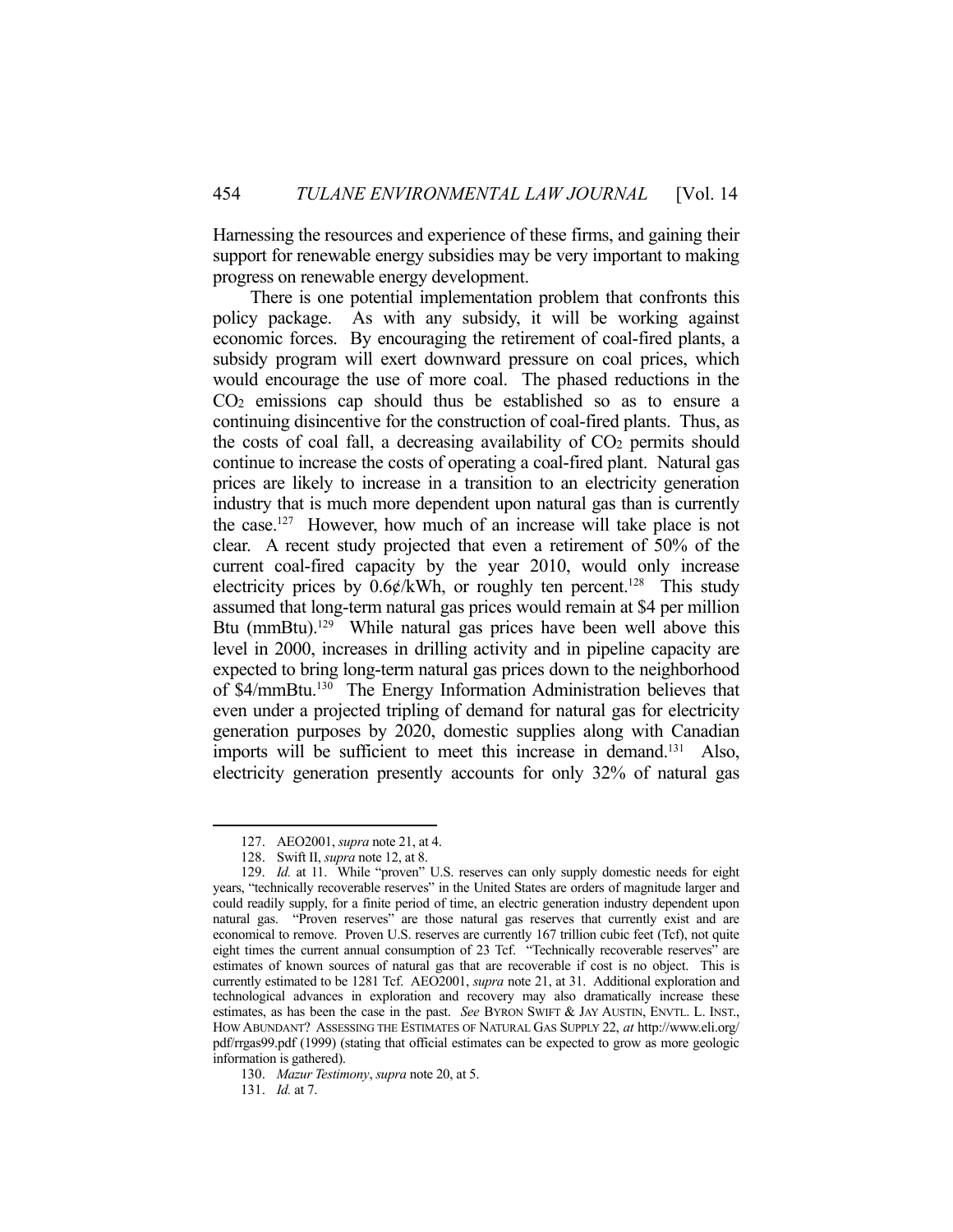consumption,132 so a tripling of this sector's use of natural gas translates into less than a doubling of natural gas consumption. Should natural gas reserves again dwindle and cause upward pressure on prices, additional exploration and capacity can be expected to follow.<sup>133</sup> Therefore, California's painful experiment with energy deregulation is not necessarily a harbinger of things to come.134 Indeed, Texas is moving ahead with its own energy deregulation plan, even as it observes the situation in California.<sup>135</sup>

 Even if natural gas supplies can be expected to meet demand, however, developing renewable energy sources would be prudent. A long-term energy policy must include incentives to develop renewable energy. Even if the Kyoto Protocol is never implemented, the realities of global climate change will necessitate some multilateral agreement to drastically reduce emissions of greenhouse gases within the next two decades. Unless it insists on becoming an environmental pariah, the U.S. electricity generation industry must come to terms with the reality that it must produce electricity with a fraction of the emissions that it once produced. Renewable energy will be a necessity in the long term. If the United States does not invest in renewable energy technologies now, not only will it have failed to do its part in the global community, U.S. industries will continue to lose ground to competitors in countries with greater foresight, and the United States will again find itself dependent upon other countries for its energy needs.

 Thinking seriously about the costs of this proposal is not for the faint of heart. The electricity generation industry is big business, and changing the direction of this industry will be like changing the course of a huge, cumbersome ship. While the appendix contains only a sample analysis, it does suggest in a very rough order—of magnitude calculation that the potential taxpayer costs of this policy are very high. Yet, the present course of the electricity generation industry is a certain path to

 <sup>132.</sup> ELECTRIC POWER ANNUAL 1999 I, *supra* note 22, at 31, tbl. A2; AER1999, *supra* note 33, at 177, tbl. 6.5. Total natural gas use by electricity generation consists of use by utility producers and nonutility producers.

 <sup>133.</sup> AEO2001, *supra* note 21, at 44.

 <sup>134.</sup> A number of factors have contributed to the energy shortages in California that have nearly forced utilities to initiate planned blackouts. First, no new construction of electric generation capacity has occurred in several years. Second, pipelines carrying natural gas into the State have been strained, especially after a 1999 pipeline explosion in El Paso, Texas, that interrupted a critical supply of natural gas. U.S. ENERGY INFO.ADMIN., U.S. DEP'T OF ENERGY, A LOOK AT WESTERN NATURAL GAS INFRASTRUCTURE DURING THE RECENT EL PASO PIPELINE DISRUPTION 1, *at* http://www.eia.doe.gov/oil\_gas/natural\_gas/special/natural\_gas\_update/natgas\_ update.html (last visited Jan. 11, 2001). A six-to-eighteen-month lag in pipeline construction has slowed the response to the high gas prices in the form of new construction.

 <sup>135.</sup> *See id.*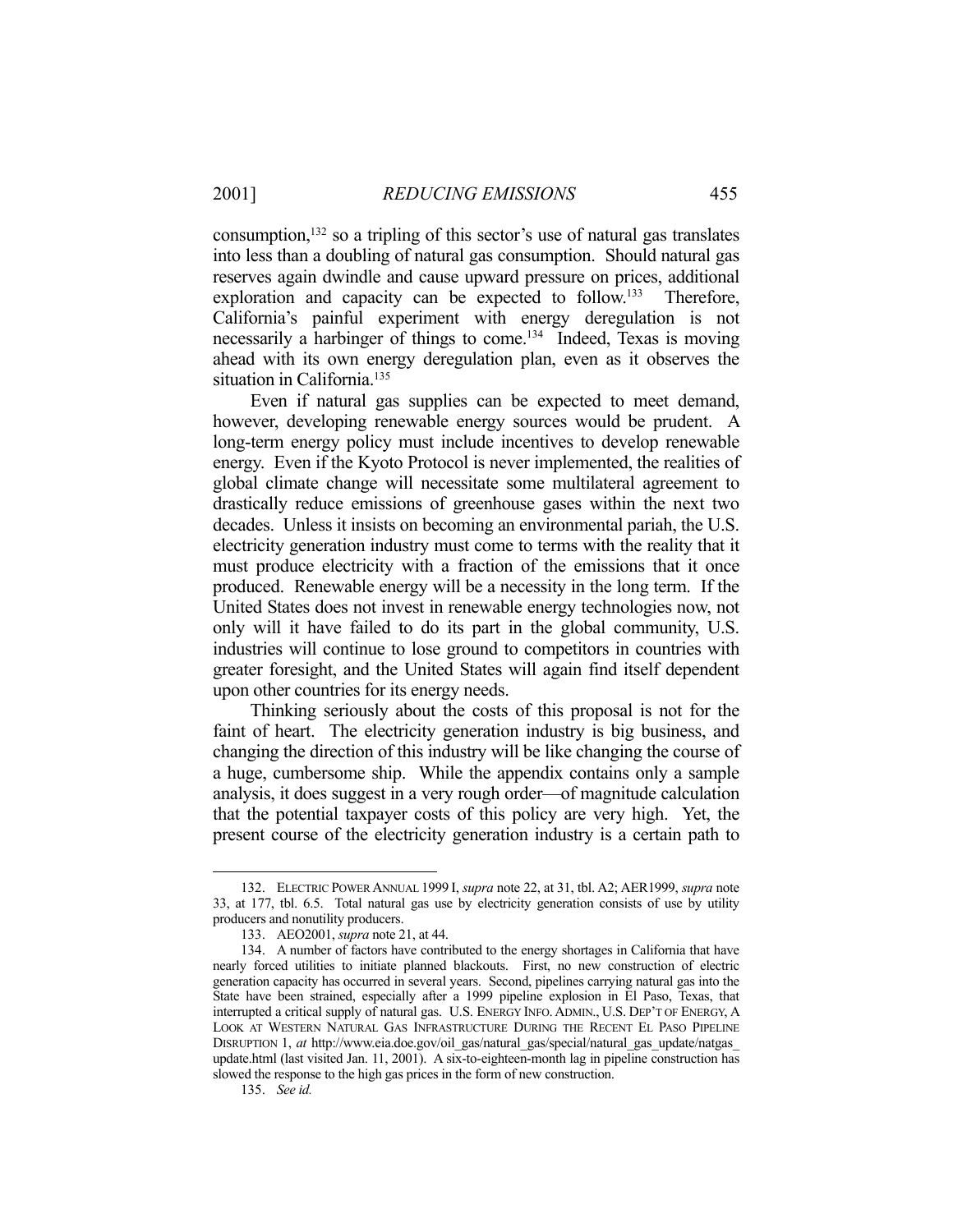environmental disaster and energy insecurity as  $CO<sub>2</sub>$  emissions continue to grow.136 The increasingly dire predictions regarding global warming are cause for serious alarm137—we ignore at our peril the capacity for severe weather events to disrupt the economic foundations of civilization. Moreover, U.S. dependency upon finite amounts of depletable energy sources is a policy of ignorant bliss, especially when the long-term nature of capital investments in this industry may outlast any economically recoverable reserves. The construction of timber mill capacity well in excess of the foreseeable supply of timber in the Pacific Northwest is one example of the human aversion to planning for the future, an aspect of human nature that economic theory does not yet adequately model. A dramatic change of course in energy production is absolutely necessary to the continued prosperity of the United States.

#### IV. CONCLUSION

1

 Can we finally reverse course and reduce emissions from the electricity generation industry? Even the incomplete lessons of the SO<sub>2</sub> cap-and-trade program suggest that engaging certain members of the regulated industries can yield surprising successes. From a societal viewpoint, a cap-and-trade program offers at least four distinct advantages: (1) it produces a market incentive to reduce emissions, (2) it stimulates innovation and competition in methods of emissions reduction, (3) it allows emissions reductions to occur in the most costeffective way, and (4) it provides a mechanism for offsetting the competitive advantage to high-emitting firms that take advantage of the subsidy by also creating a valuable asset in the hands of low-emitting firms. Even though economists have been touting these benefits for decades, passage of the 1990 Clean Air Act Amendments, which provided for SO2 emissions trading under the Acid Rain Program was difficult and required a unique set of circumstances—the steadfast commitment of a Republican president, the bipartisan support of key lawmakers and extensive horse-trading.<sup>138</sup> Prospects for the kind of bipartisanship necessary for a comprehensive pollution control program appear quite slim in this divided Congress. A subsidy program thus plays the perfect complementary role: it can be used to overcome opposition

 <sup>136.</sup> *Greenhouse Gas Report*, *supra* note 10, tbl. 4.

 <sup>137.</sup> *Draft Third Assessment*, *supra* note 3, at 2340.

<sup>138.</sup> For example, the 3.5 million extra  $SO<sub>2</sub>$  emissions allowances for firms that installed or recently installed SO<sub>2</sub> emissions control equipment (or "scrubbers") is clearly a concession granted to coal mining interests and to owners of coal-fired power plants. Clean Air Act  $§$  404(a)(2), 42 U.S.C.  $§$  7651c(a)(2) (1994). Extra allowances were also allotted to utilities in Indiana, Illinois and Ohio. Clean Air Act  $\S 404(a)(3)$ , 42 U.S.C.  $\S 7651c(a)(3)$ .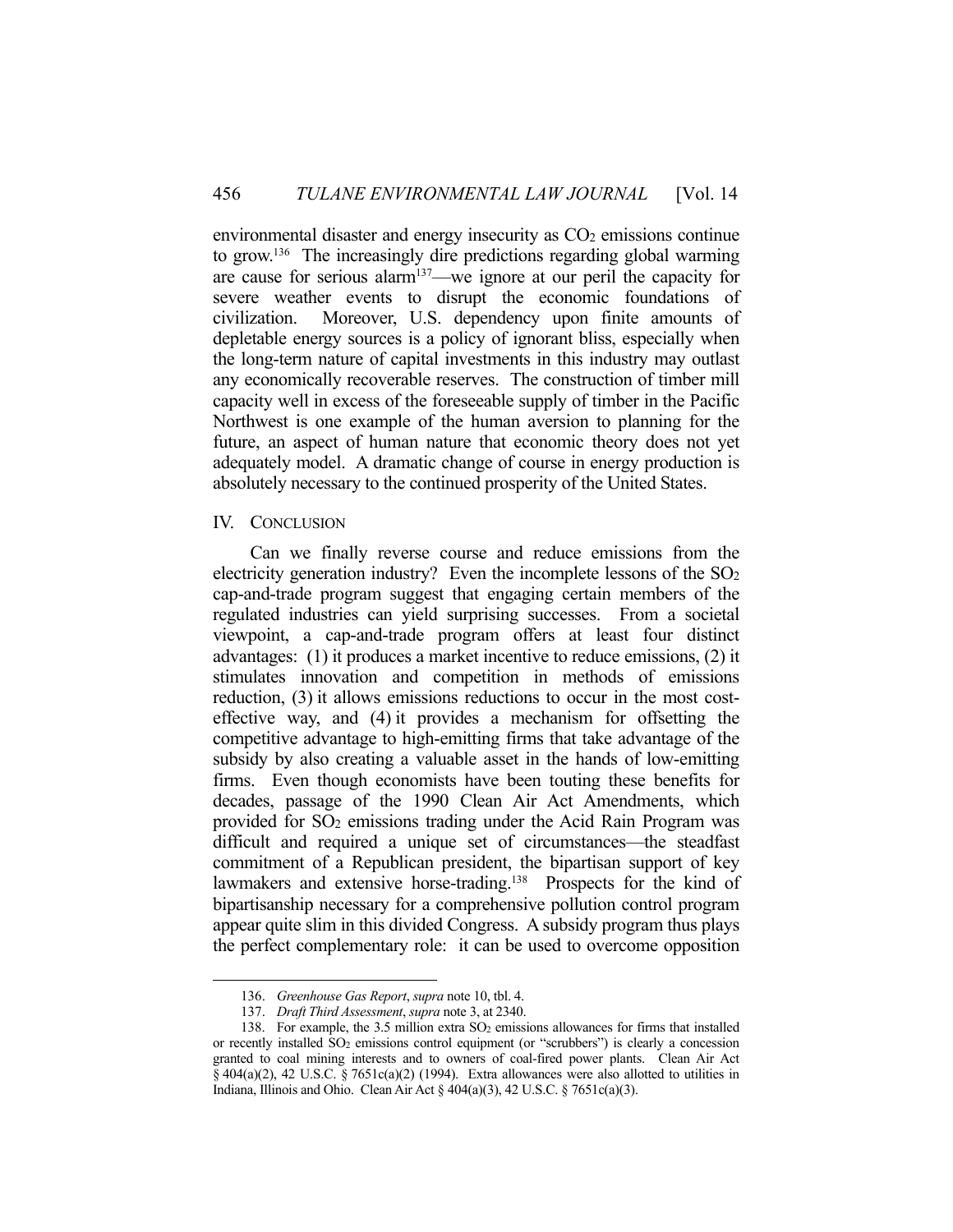from electricity generation firms that have resisted cap-and-trade programs because they feared that their stock of coal-fired power plants were a losing hand in a cap-and-trade program. These two policy instruments need each other.

 If we can cobble together the right set of instruments, and face up to the costs of our heretofore collective energy profligacy, the electricity generation industry can be righted. We simply cannot afford not to, as precious time is being lost on innovation and infrastructure development for natural gas combustion and renewable energy resource exploitation. What is desperately needed now is federal support to speed up the evolution of the current electricity generation industry. The current administration's reversal of a campaign promise to limit carbon dioxide omissions from power plants is thus doubly regrettable, and its abandonment of renewable energy technologies and energy conservation mystifying, given its purported concern with energy shortages. The current administration's energy policy is unlikely to result in any energy cost savings in the short term and certain to result in dramatically greater costs in the long term. In short, the current administration's policy provides the exact opposite of what is needed to ensure a secure energy future and to gain a fighting chance to arrest global climate change.

## V. APPENDIX: SAMPLE ANALYSIS OF COSTS OF INVESTMENT TAX CREDIT AND PRODUCTION TAX CREDIT

 Under the assumptions of the sample analysis, subsidization of the retirement of 60% of the stock of coal-fired power plants in the United States would cost \$56 billion over the five-year life of the credit.<sup>139</sup> It is *important to note that this is a very rough order-of-magnitude calculation*. It is beyond the scope of this Article to make a more careful economic estimate. This is a considerable sum of money, but is still less than, for example, the \$62 billion in projects that the United States Army Corps of Engineers currently has budgeted for wreaking their environmental havoc.<sup>140</sup> The annual cost of the production tax credit will grow from \$1.7 billion up to \$34.7 billion.<sup>141</sup> The total cost of the twenty-one-year program would be \$395 billion.<sup>142</sup> This is a costly program, but one should not expect the costs of energy security and environmental integrity to be cheap.

 <sup>139.</sup> *See infra* app. B, at 459.

 <sup>140.</sup> Michael Grunwald, *An Agency of Unchecked Clout; Water Projects Roll Past Economic, Environmental Concerns*, WASH. POST, Sept. 10, 2000, at A1.

 <sup>141.</sup> *See infra* app. C, tbl. 3, at 461.

 <sup>142.</sup> *Id.*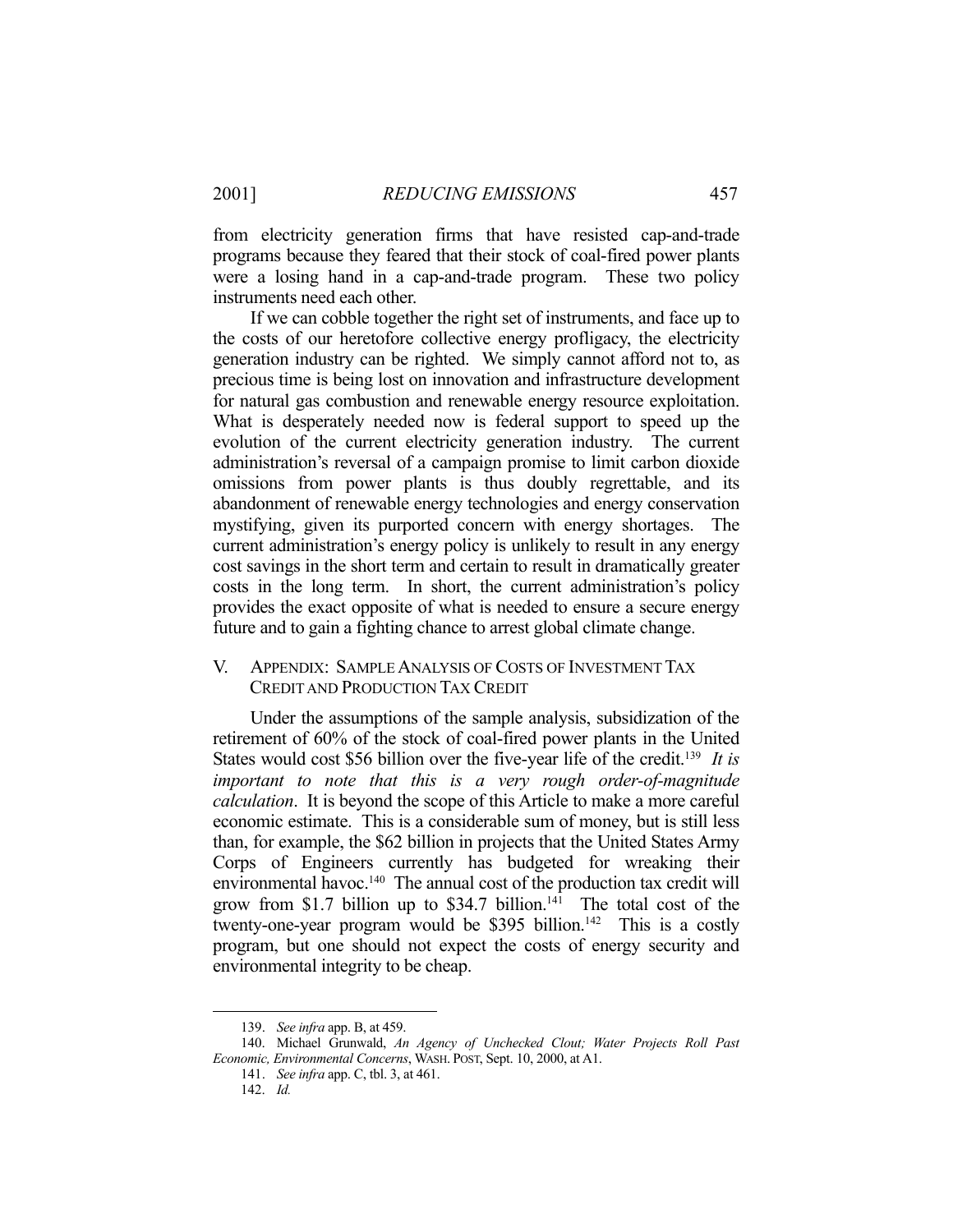#### *A. Emissions Reductions*

<u>.</u>

 This is a very rough order-of-magnitude sample analysis of the emissions reductions and costs of the proposed program, and revolves around the goal of reducing CO2 emissions. This analysis incorporates certain forecasts and assumptions made by the Energy Information Administration. The following assumptions are made:

- That energy demand will grow by 1.8% per year through 2020.143
- That by 2012, electricity from coal-fired generation will linearly decline to 40% of current levels, and that it will be the result of the retirement of 60% of the current stock of coalfired power plants, with no new coal-fired power plants being built. That is, it is assumed that retirement of 60% of the power plants will result in a directly proportionate 60% reduction in electricity produced.<sup>144</sup>
- That by 2012, 16% of the electricity currently produced by nuclear energy will be lost to retirement of nuclear power plants, and that this electricity will be replaced by natural gasfired power plants.<sup>145</sup>
- That renewable energy sources will increase linearly so that it accounts for 25% of all energy produced in the United States by 2012, and that it thereafter increases linearly so that it accounts for 33% of all energy produced by 2020.
- That electricity produced by natural gas-fired plants will roughly triple by 2012.146
- That there will be no change in production of electricity from petroleum-fired power plants.147
- That CO<sub>2</sub> emissions rates of coal-fired or natural gas-fired power plants will not change throughout this period.

 <sup>143.</sup> This is the assumption made by the Energy Information Administration in its 2000 forecast. AEO2000, *supra* note 29, at 4.

 <sup>144.</sup> While the investment tax credit lasts only five years, it is assumed that the cap-andtrade program will continue to induce retirements of coal-fired plants through 2012.

 <sup>145.</sup> The Energy Information Administration (EIA) assumes in its forecasts that 27% of current nuclear capacity will be retired by 2020. A 16% retirement by 2012 reflects the pace of retirement that would achieve the EIA's projected retirements by 2020. Again, it is assumed that a retirement of 16% of the plants will result in a drop of 16% of the currently produced electricity. *See* AEO2000, *supra* note 29, at 45.

 <sup>146.</sup> The EIA projects a tripling of natural gas-fired production by 2020. AEO2001, *supra* note 21, at 4.

 <sup>147.</sup> In 1999, 115.6 billion kWh of petroleum-fired electricity were generated. AER1999, *supra* note 33, at 213, tbl. 8.2.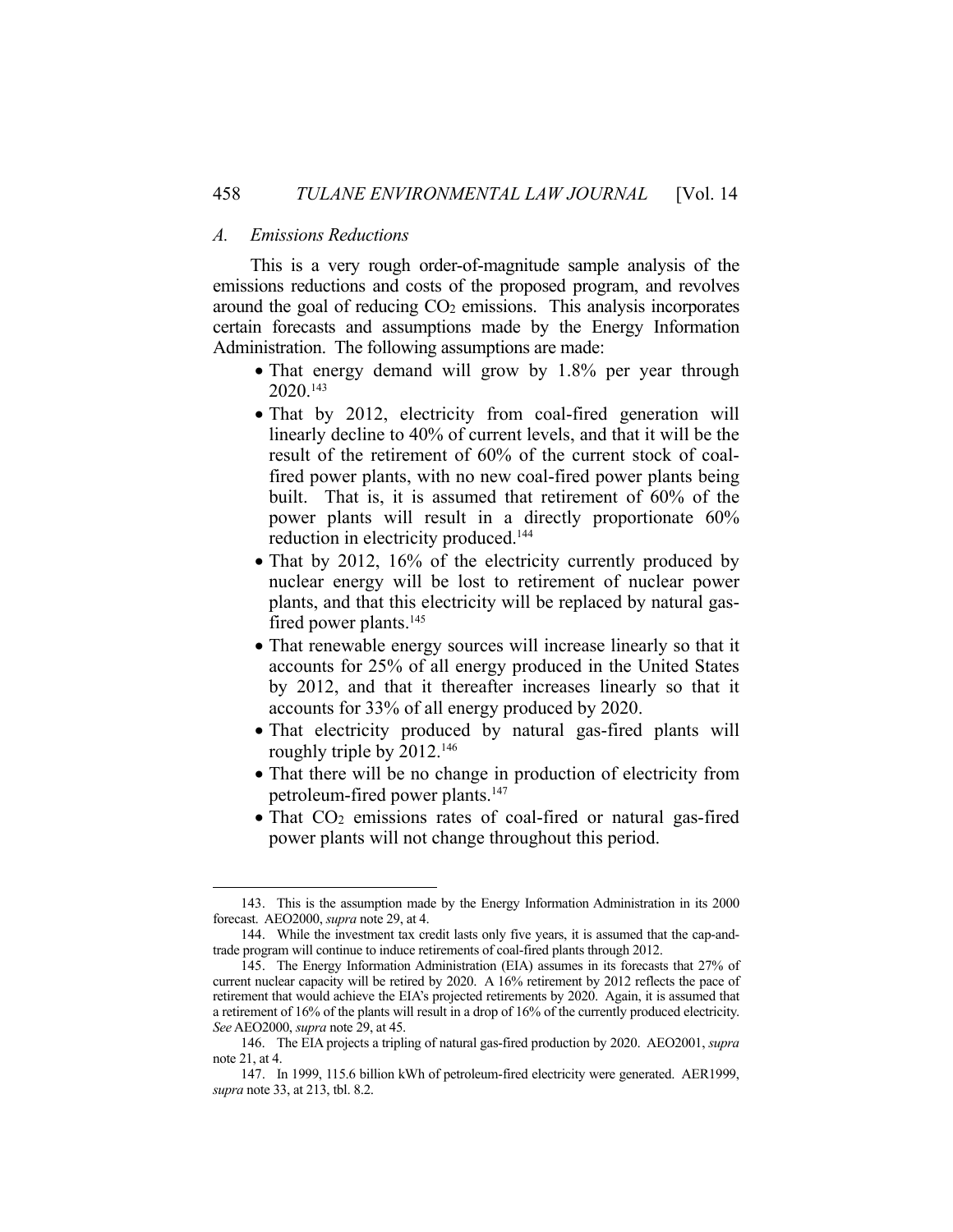Under the above assumptions, Table 2 below shows the annual electricity generation from each fuel source and the emissions reductions accomplished through the year 2012. Because no figures are yet available for 2000, 1999 figures are used as a baseline for the year 2000, and serve as a starting point for calculated emissions trends. The emissions reduction of 0.81 billion tons of CO<sub>2</sub> accomplished by 2012 is 74% of the emissions reductions that would be necessary for the United States to meet its obligations under the Kyoto Protocol to combat global warming. The levels of  $CO<sub>2</sub>$  emissions are not necessarily equivalent, or even closely related to the  $CO<sub>2</sub>$  emissions cap that would be implemented under this proposal. Just as electricity generation firms have overcomplied under the  $SO<sub>2</sub>$  cap-and-trade program, firms can be expected to overcomply with a  $CO<sub>2</sub>$  cap-and-trade program. The reason is that firms will typically allow for a margin of error in emissions, and keep a reserve of extra allowances on hand to deal with unforeseen circumstances.

| Year | Total               | Coal-               | Coal-fired             | Natural             | Natural                | Renewable Nuclear   |                     | Emissions              |
|------|---------------------|---------------------|------------------------|---------------------|------------------------|---------------------|---------------------|------------------------|
|      | Energy              | fired               | Plant                  | Gas-fired           | Gas-fired              | Energy <sup>a</sup> | Energy <sup>a</sup> | Reduction <sup>b</sup> |
|      | Demand <sup>a</sup> | Energy <sup>a</sup> | Emissions <sup>b</sup> | Energy <sup>a</sup> | Plant                  |                     |                     |                        |
|      |                     |                     |                        |                     | Emissions <sup>b</sup> |                     |                     |                        |
| 2000 | 3678                | 1891                | 1.98                   | 546                 | 0.19                   | 83                  | 728                 | 0.00                   |
| 2001 | 3744                | 1796                | 1.88                   | 636                 | 0.22                   | 171                 | 718                 | 0.07                   |
| 2002 | 3812                | 1702                | 1.78                   | 725                 | 0.25                   | 259                 | 708                 | 0.13                   |
| 2003 | 3880                | 1607                | 1.68                   | 815                 | 0.28                   | 347                 | 699                 | 0.20                   |
| 2004 | 3950                | 1513                | 1.58                   | 904                 | 0.32                   | 435                 | 689                 | 0.27                   |
| 2005 | 4021                | 1418                | 1.49                   | 994                 | 0.35                   | 523                 | 679                 | 0.34                   |
| 2006 | 4094                | 1324                | 1.39                   | 1083                | 0.38                   | 611                 | 669                 | 0.41                   |
| 2007 | 4167                | 1229                | 1.29                   | 1173                | 0.41                   | 699                 | 659                 | 0.47                   |
| 2008 | 4242                | 1135                | 1.19                   | 1262                | 0.44                   | 787                 | 649                 | 0.54                   |
| 2009 | 4319                | 1040                | 1.09                   | 1352                | 0.47                   | 875                 | 640                 | 0.61                   |
| 2010 | 4396                | 946                 | 0.99                   | 1441                | 0.50                   | 963                 | 630                 | 0.68                   |
| 2011 | 4475                | 851                 | 0.89                   | 1531                | 0.53                   | 1051                | 620                 | 0.74                   |
| 2012 | 4556                | 756                 | 0.79                   | 1620                | 0.57                   | 1139                | 610                 | 0.81                   |

TABLE 2: PROJECTED ENERGY PRODUCTION AND CO2 EMISSIONS

a. In billions kWh.

b. In billions of tons.

## *B. Cost of Investment Tax Credit to Induce Retirement of Coal-Fired Power Plants*

 One way of determining the amount of subsidy required to induce a retirement of a coal-fired power plant is to calculate the cost advantage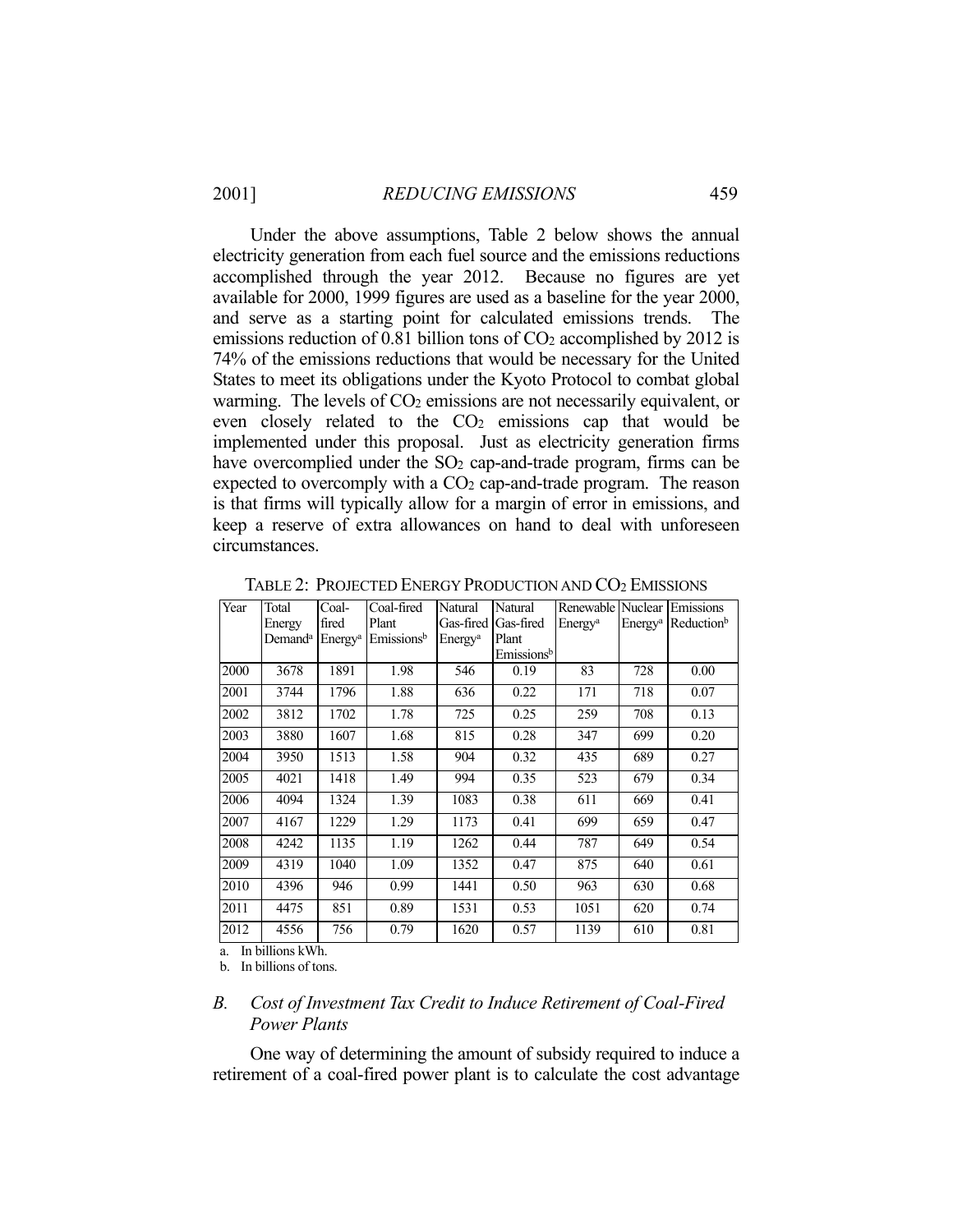enjoyed by that power plant over new natural gas-fired power plants, on a per-kilowatt-hour basis. For example, if it is assumed that:

- the production cost of electricity for a coal-fired plant is  $2\not\in$ /kWh,
- the production cost of a natural gas-fired plant is  $3¢/kWh$ ,
- $\bullet$  the useful remaining life of a coal-fired plant is fifteen years,<sup>148</sup>
- for every megawatt of electric capacity, a coal-fired power plant produces 6000 megawatt-hours of electricity each year,<sup>149</sup>
- then the opportunity cost of operating a natural gas-fired power plant as opposed to continuing operation of the existing plants is:

 $(3¢-2¢/kWh)$  x  $(6,000$  MWh/MW) x  $(15 \text{ years}) = $900,000/MW$ 

 For a typical 300 MW plant, the cost of converting to natural gas would be \$270 million. As discussed above, however, subsidizing the transition so that it is costless would be inappropriate. An appropriate figure would reflect the fact that the subsidy is a compromise and would be substantially less. This rough calculation excludes other costs that may be incurred by an electricity generation firm that switches from coal to natural gas, such as the cost of siting a new natural gas-fired plant or re-firing a coal-fired plant to utilize natural gas, and the cost of retraining personnel or hiring new personnel to operate a new type of power plant.

 As a very rough order-of-magnitude calculation, if the investment tax credit average cost of a subsidy were hypothetically to be \$300,000 per megawatt, and if the subsidy payment were successful in inducing the retirement of 60% of the 312 GW stock of coal-fired plants in the United States, the total taxpayer cost of the investment tax credit would be \$56 billion over the five-year life of the tax credit.

## *C. Cost of Production Tax Credit to Encourage Development of Renewable Energy Sources*

 Of the nonhydro renewable energy sources, solar photovoltaic is the only one that is not close to being competitive with coal or natural gas. It is difficult to predict what level of investment would be necessary to spur the innovation required to bring the production cost down to a competitive level, so this appendix will not attempt to perform even a rough order-of-magnitude estimate.

<u>.</u>

 <sup>148.</sup> Given the remarkable longevity of some coal-fired power plants, it is not unreasonable to assume that even some of the oldest power plants in operation can be patched up enough to continue operation for another fifteen years. This assumes, however, that the EPA will not generally be successful in their lawsuit against the electricity generation firms to remove their grandfather status, nor will Congress or any of the states pass any legislation to do the same.

 <sup>149.</sup> This is a very rough estimate. In 1999, 312,544 MW of coal-fired capacity generated 1891 billion kWh of electricity, so the average MW of generating capacity in the United States produced 6021 MWh of electricity. AER1999, *supra* note 33, at 213.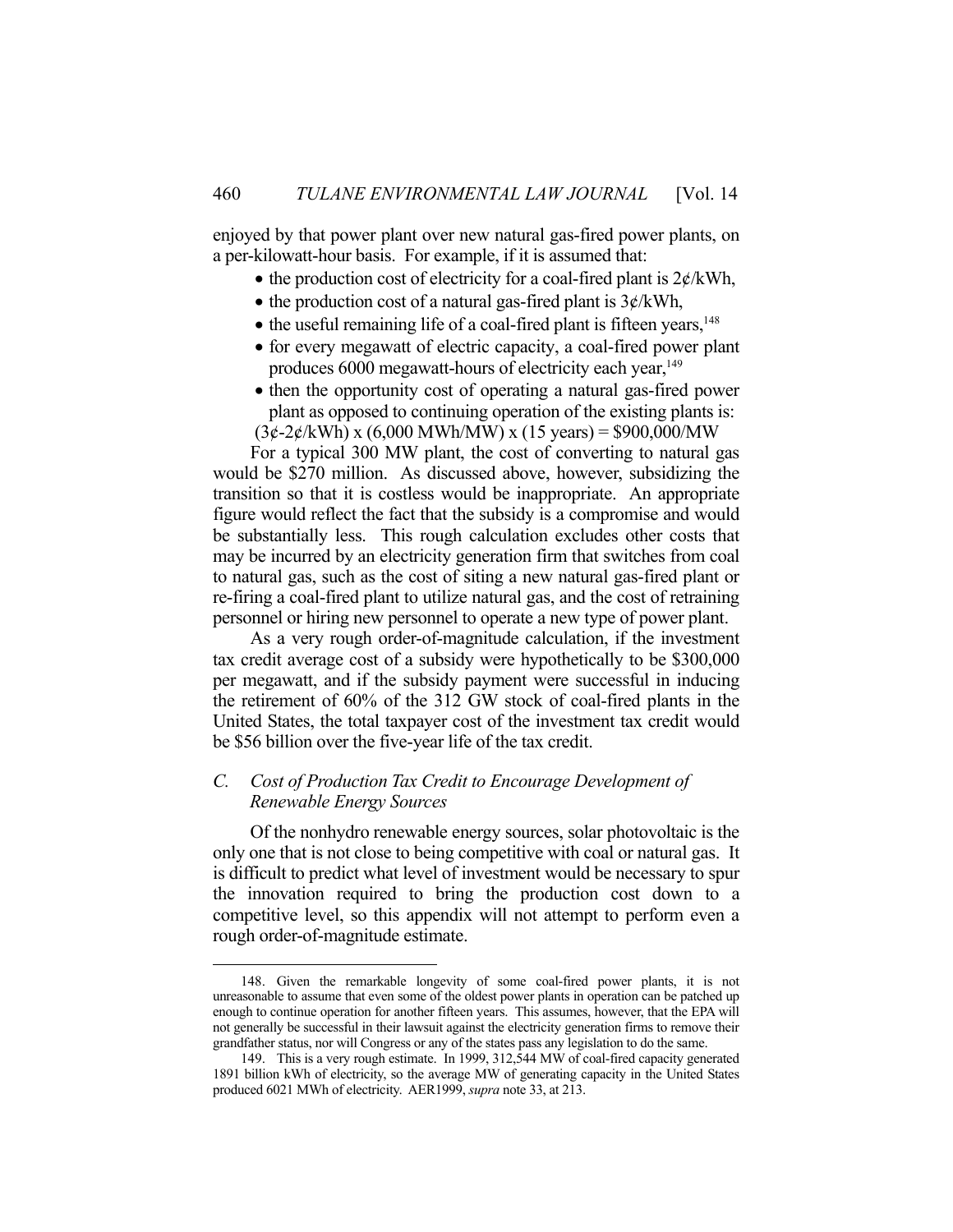A sample analysis can be done for wind, geothermal and solar thermal energy sources, which account for approximately 83 billion kWh of electricity. Again, using 1999 figures as a proxy baseline for the year 2000, and assuming that a production tax credit of  $2\not\in$  /kWh (an increase of 0.5 $\phi$  over the current production tax credit of 1.5 $\phi$ /kWh) will induce a steady growth in these four renewable energy industries, such that they will account for 25% of all electricity produced by 2012,<sup>150</sup> the annual cost of the production tax credit will be as shown in Table 3.

TABLE 3. HYPOTHESIZED GROWTH IN NONHYDRO RENEWABLE ENERGY AND ASSOCIATED SUBSIDY COSTS (IN 2001 DOLLARS)

| Year              | <b>Total Energy</b><br>Demand (bill kWh) | % of Total Energy met Renewable Energy<br>by Renewable Energy (bill kWh) |      | Cost of Production<br>Tax Credit (billions<br>1999 \$) |
|-------------------|------------------------------------------|--------------------------------------------------------------------------|------|--------------------------------------------------------|
| 2000              | 3678                                     | 2.26                                                                     | 83   | 1.7                                                    |
| 2001              | 3744                                     | 4.57                                                                     | 171  | 3.4                                                    |
| 2002              | 3811                                     | 6.80                                                                     | 259  | 5.2                                                    |
| 2003              | 3880                                     | 8.94                                                                     | 347  | 6.9                                                    |
| 2004              | 3950                                     | 11.01                                                                    | 435  | 8.7                                                    |
| 2005              | 4021                                     | 13.01                                                                    | 523  | 10.5                                                   |
| 2006              | 4093                                     | 14.93                                                                    | 611  | 12.2                                                   |
| 2007              | 4167                                     | 16.78                                                                    | 699  | 14.0                                                   |
| 2008              | $\overline{4}242$                        | 18.55                                                                    | 787  | 15.7                                                   |
| 2009              | 4318                                     | 20.26                                                                    | 875  | 17.5                                                   |
| 2010              | 4396                                     | 21.91                                                                    | 963  | 19.3                                                   |
| 2011              | 4475                                     | 23.49                                                                    | 1051 | 21.0                                                   |
| 2012              | 4556                                     | 25.00                                                                    | 1139 | 22.8                                                   |
| 2013              | 4638                                     | 26.16                                                                    | 1213 | 24.3                                                   |
| 2014              | 4721                                     | 27.28                                                                    | 1288 | 25.8                                                   |
| 2015              | 4806                                     | 28.34                                                                    | 1362 | 27.2                                                   |
| $\overline{2016}$ | 4893                                     | 29.36                                                                    | 1436 | 28.7                                                   |
| 2017              | 4981                                     | 30.33                                                                    | 1511 | 30.2                                                   |
| 2018              | 5070                                     | 31.27                                                                    | 1585 | 31.7                                                   |
| 2019              | 5162                                     | 32.15                                                                    | 1660 | 33.2                                                   |
| 2020              | 5255                                     | 33.00                                                                    | 1734 | 34.7                                                   |
|                   |                                          |                                                                          |      |                                                        |

Total cost over twenty-one years: \$395 billion

 <sup>150.</sup> The Department of Energy estimates that renewable energy technologies will roughly double by 2020. AEO2001, *supra* note 21, at 79. This analysis assumes that this program will accelerate at this rate of growth.